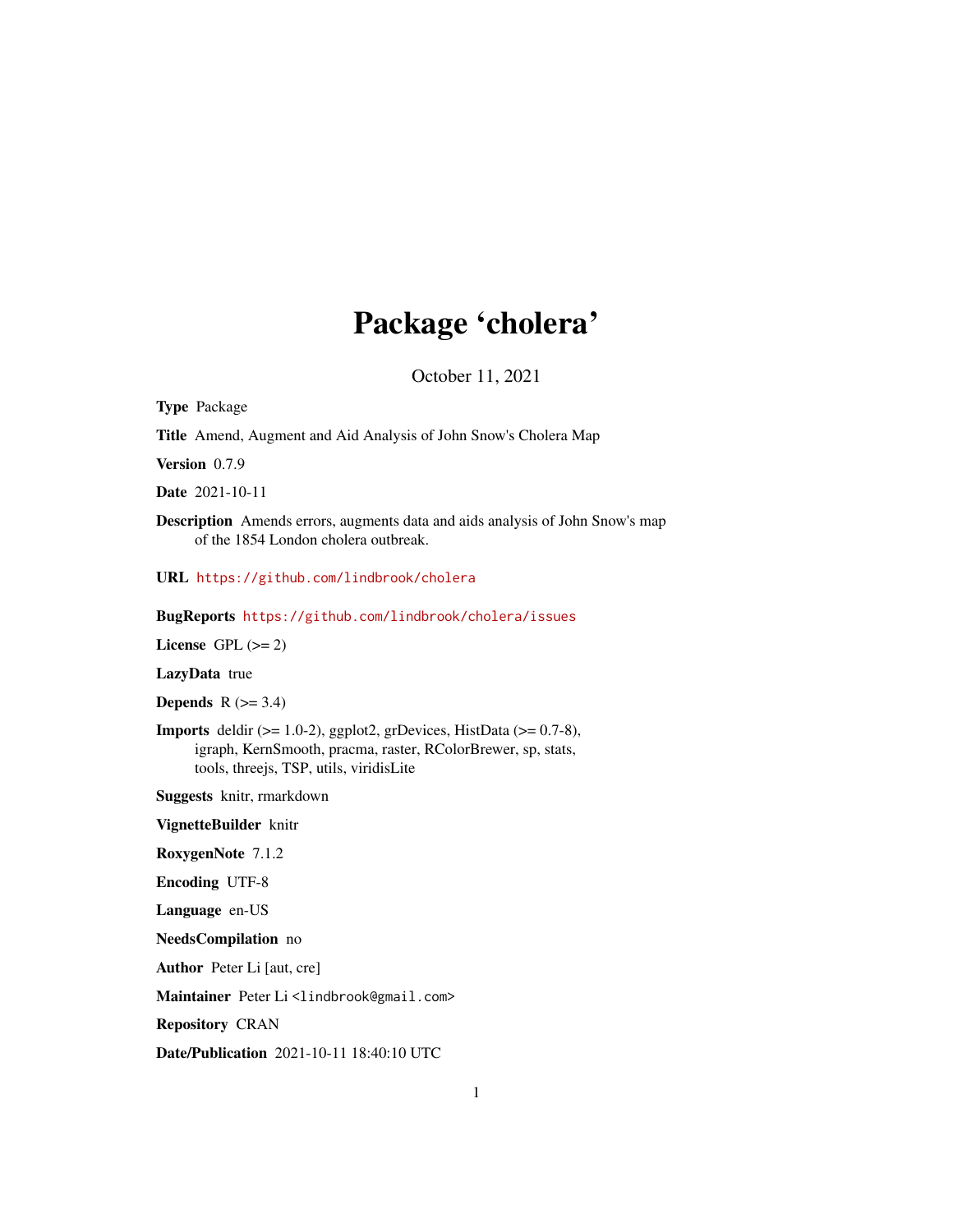# R topics documented:

|                                                                                                                                | 4              |
|--------------------------------------------------------------------------------------------------------------------------------|----------------|
|                                                                                                                                | 5              |
|                                                                                                                                | 6              |
|                                                                                                                                | 6              |
|                                                                                                                                | $\overline{7}$ |
|                                                                                                                                | 8              |
|                                                                                                                                | 8              |
|                                                                                                                                | 10             |
|                                                                                                                                | 10             |
|                                                                                                                                | 11             |
|                                                                                                                                | 12             |
|                                                                                                                                | 14             |
|                                                                                                                                | 15             |
|                                                                                                                                | 16             |
|                                                                                                                                | 16             |
|                                                                                                                                | 17             |
|                                                                                                                                | 17             |
|                                                                                                                                | 18             |
|                                                                                                                                | 19             |
|                                                                                                                                | 20             |
|                                                                                                                                | 21             |
|                                                                                                                                | 21             |
|                                                                                                                                | 22.            |
|                                                                                                                                | 23             |
|                                                                                                                                | 23             |
|                                                                                                                                | 25             |
|                                                                                                                                | 26             |
|                                                                                                                                | 26             |
|                                                                                                                                | 27             |
|                                                                                                                                | 28             |
|                                                                                                                                | 28             |
| $landmark.squares \dots \dots \dots \dots \dots \dots \dots \dots \dots \dots \dots \dots \dots \dots \dots \dots \dots \dots$ | 29             |
|                                                                                                                                | 29             |
|                                                                                                                                | 30             |
|                                                                                                                                | 30             |
|                                                                                                                                | 31             |
|                                                                                                                                | 32             |
|                                                                                                                                | 32             |
|                                                                                                                                | 33             |
|                                                                                                                                | 35             |
| ortho.proj                                                                                                                     | 36             |
|                                                                                                                                | 36             |
| $ortho.popj.pump. vestry \dots \dots \dots \dots \dots \dots \dots \dots \dots \dots \dots \dots \dots \dots \dots \dots$      | 37             |
|                                                                                                                                | 38             |
| oxford.weather                                                                                                                 | 38             |
| oxfordWeather                                                                                                                  | 39             |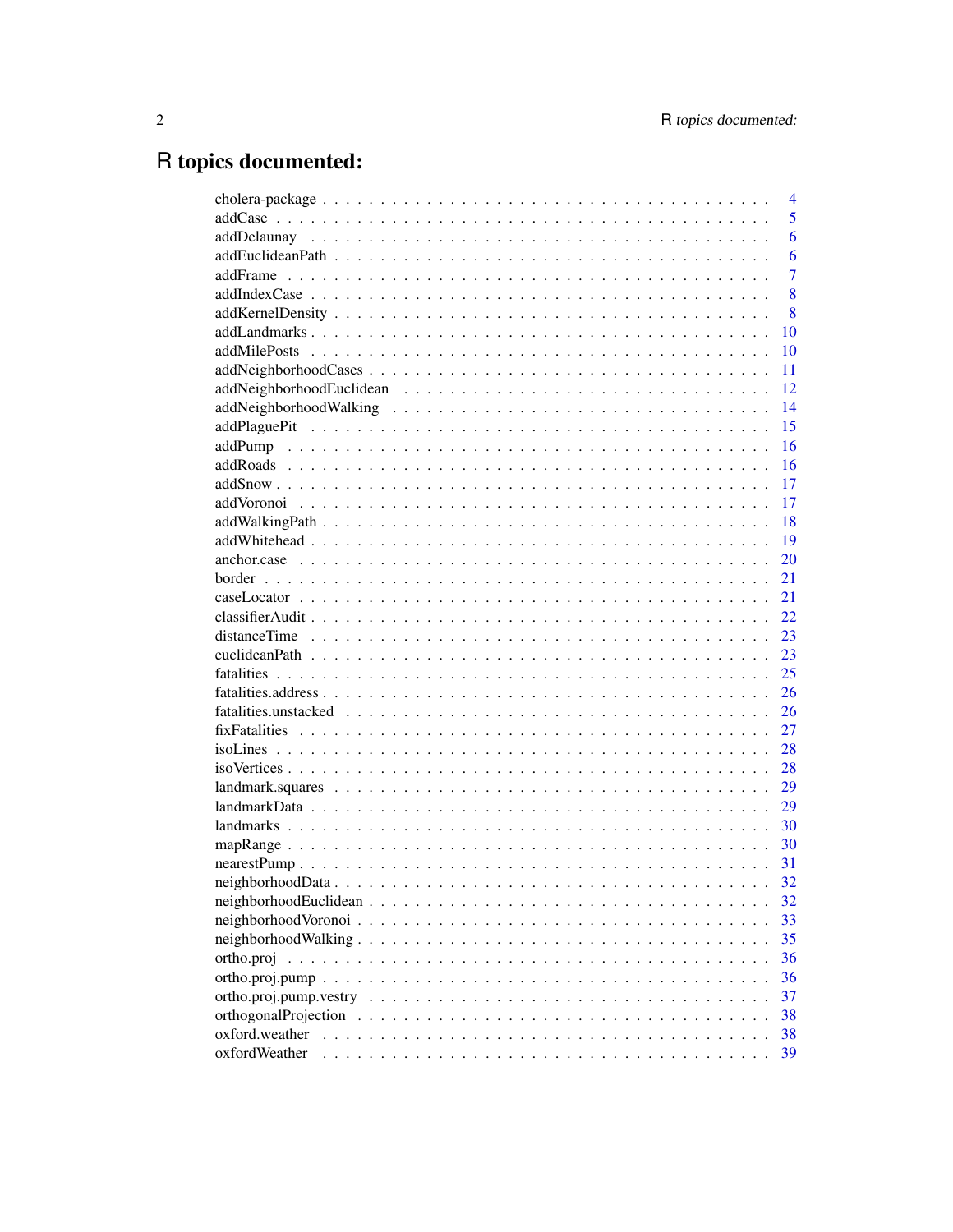|                                                                                              | 40 |
|----------------------------------------------------------------------------------------------|----|
|                                                                                              | 40 |
| 41                                                                                           |    |
| 41                                                                                           |    |
|                                                                                              | 42 |
| 43                                                                                           |    |
| 44                                                                                           |    |
|                                                                                              | 44 |
| 45                                                                                           |    |
| 45                                                                                           |    |
| 46                                                                                           |    |
| 47                                                                                           |    |
|                                                                                              |    |
|                                                                                              |    |
|                                                                                              |    |
|                                                                                              |    |
|                                                                                              |    |
|                                                                                              |    |
|                                                                                              |    |
|                                                                                              |    |
|                                                                                              |    |
| 54                                                                                           |    |
|                                                                                              | 54 |
| 55                                                                                           |    |
| 56                                                                                           |    |
|                                                                                              |    |
| 57                                                                                           |    |
|                                                                                              |    |
|                                                                                              |    |
|                                                                                              |    |
|                                                                                              |    |
|                                                                                              |    |
|                                                                                              |    |
|                                                                                              |    |
|                                                                                              |    |
|                                                                                              |    |
|                                                                                              |    |
|                                                                                              | 65 |
|                                                                                              | 66 |
|                                                                                              | 67 |
| $sim.walking.distance \ldots \ldots \ldots \ldots \ldots \ldots \ldots \ldots \ldots \ldots$ | 68 |
|                                                                                              | 68 |
|                                                                                              | 69 |
|                                                                                              | 70 |
| snowColors                                                                                   | 70 |
| snowMap                                                                                      | 71 |
|                                                                                              | 72 |
| streetHighlight                                                                              | 72 |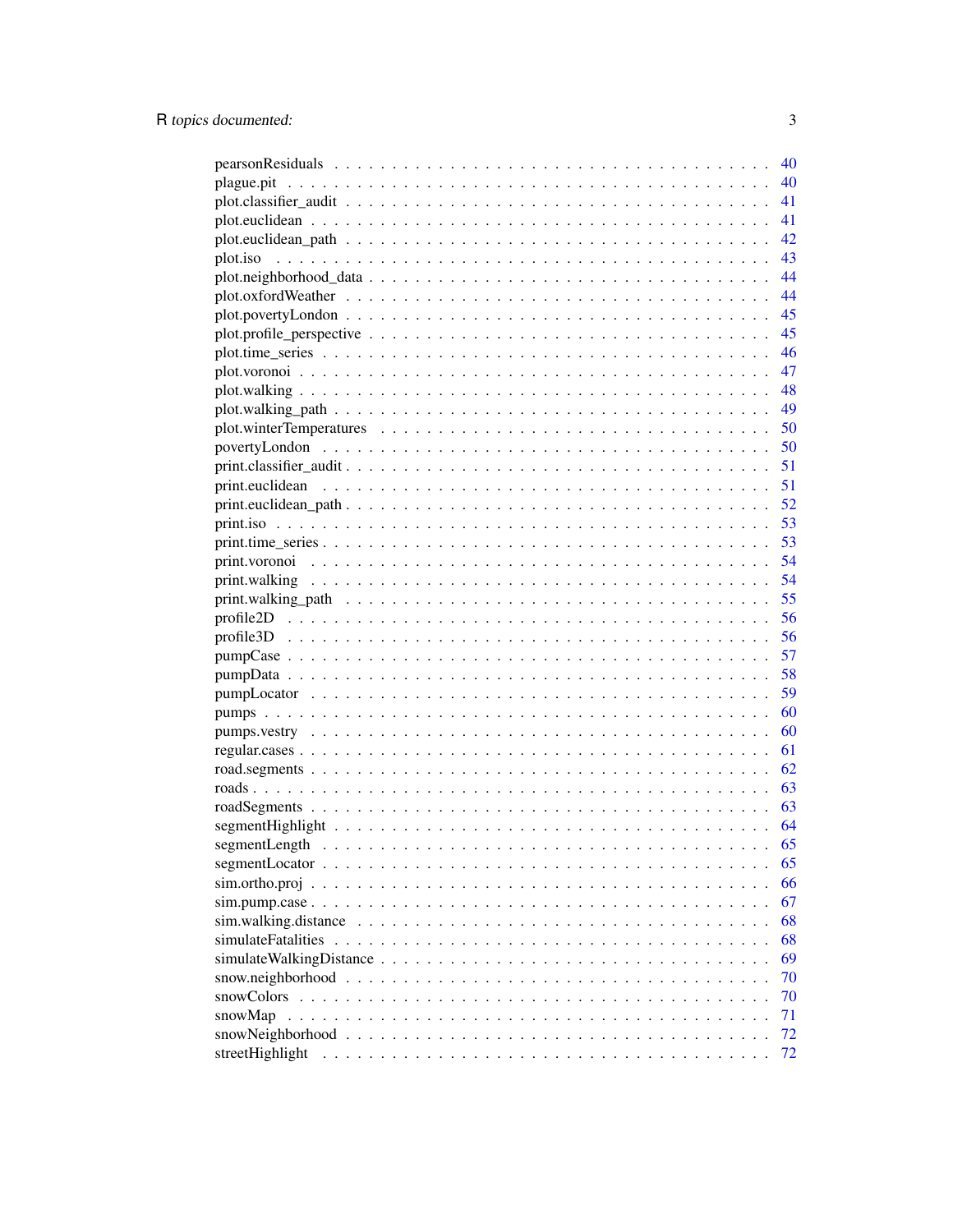# <span id="page-3-0"></span>4 cholera-package

| Index | 84 |
|-------|----|
|       |    |
|       |    |
|       |    |
|       |    |
|       |    |
|       |    |
|       |    |
|       |    |
|       |    |
|       |    |
|       |    |
|       |    |
|       |    |
|       |    |
|       |    |

cholera-package *cholera: amend, augment and aid analysis of John Snow's cholera map*

#### Description

Amend, augment and aid the analysis of John Snow's cholera map.

#### Details

#### Features:

- Fixes three apparent coding errors in Dodson and Tobler's 1992 digitization of Snow's map.
- "Unstacks" the data in two ways to make analysis and visualization easier and more meaningful.
- Computes and visualizes "pump neighborhoods" based on Voronoi tessellation, Euclidean distance, and walking distance.
- Ability to overlay graphical elements and features like kernel density, Voronoi diagrams, Snow's Broad Street neighborhood, and notable landmarks (John Snow's residence, the Lion Brewery, etc.) via add\*() functions.
- Includes a variety of functions to highlight specific cases, roads, pumps and paths.
- Appends actual street names to roads data.
- Includes the revised pump data used in the second version of Snow's map from the Vestry report, which includes the "correct" location of the Broad Street pump.
- Adds two different aggregate time series fatalities data sets, taken from the Vestry report.
- With 'cholera' version >= 0.7.0, support for parallel computation now includes Windows in addition to Linux and macOS.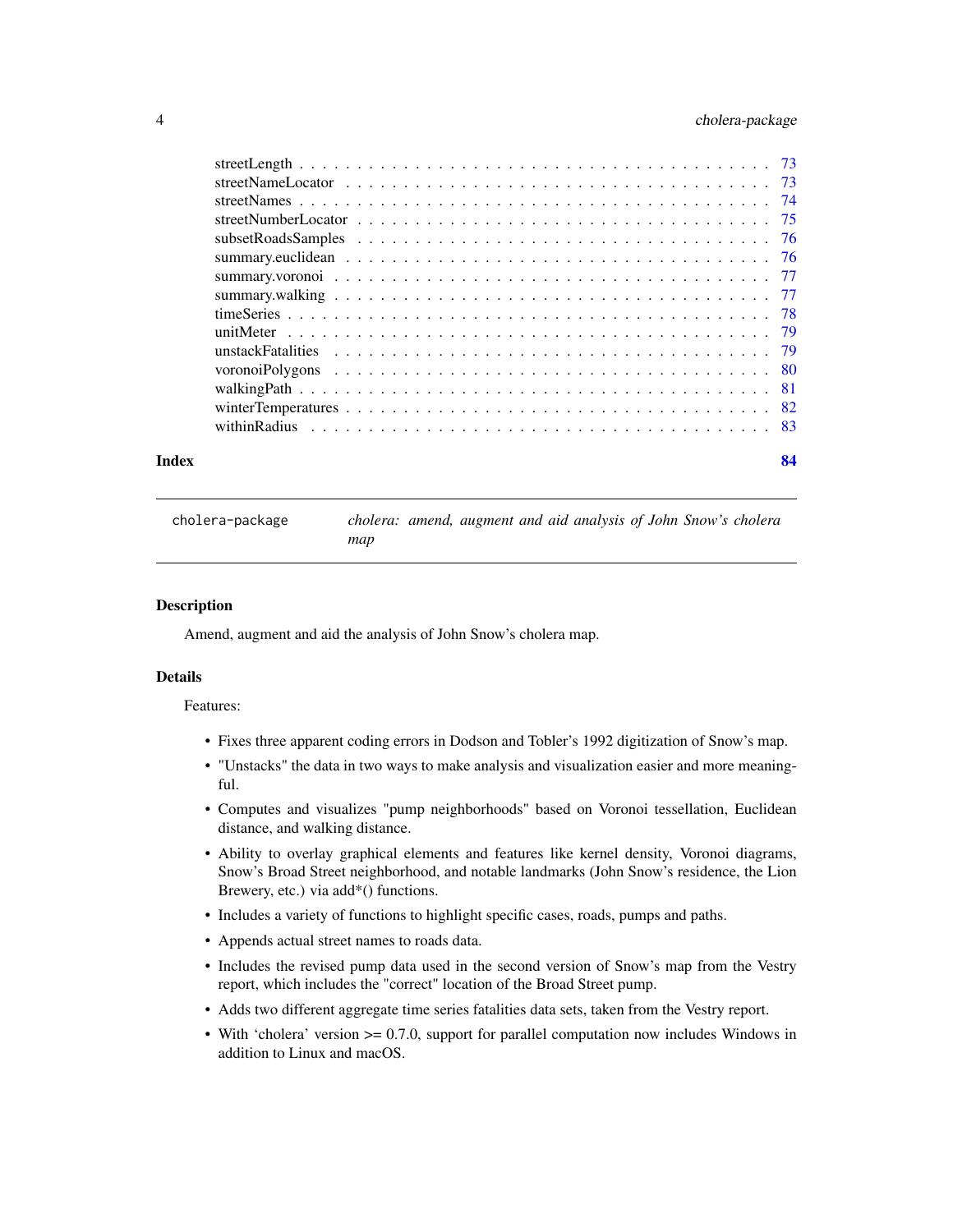#### <span id="page-4-0"></span>addCase 5

```
To learn more, see the vignettes:
vignette("duplicate.missing.cases")
vignette("kernel.density")
vignette("parallelization")
vignette("pump.neighborhoods")
vignette("roads")
vignette("tiles.polygons")
vignette("time.series")
vignette("unstacking.bars")
```
addCase *Add observed case(s) to plot.*

# Description

Add case(s), as "address" or "fatalities" as points or IDs, to a plot.

#### Usage

```
addCase(case = 1, type = "observed", token = "both", text.size = 0.5,
 col = "red", pos = 1)
```
#### Arguments

| case      | Numeric. Vector of case ID(s). NULL plots all cases.       |
|-----------|------------------------------------------------------------|
| type      | Character. Type of case: "observed" or "expected".         |
| token     | Character. Type of token to plot: "point", "id" or "both". |
| text.size | Numeric. Size of case ID text.                             |
| col       | Character. Color.                                          |
| pos       | Numeric. Text position.                                    |

#### Examples

```
snowMap(add.cases = FALSE)
addCase(1)
snowMap(add.cases = FALSE)
addCase(100)
```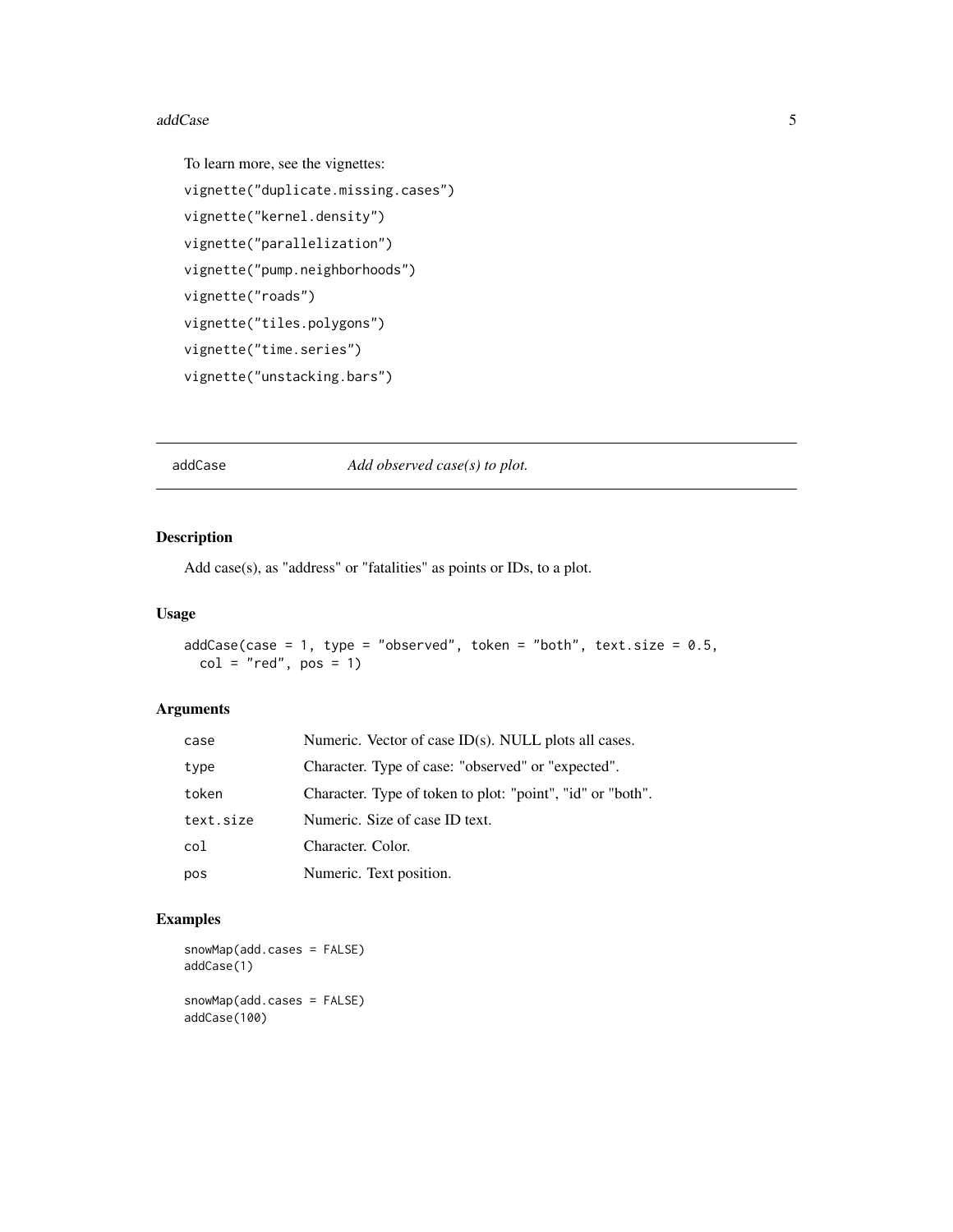<span id="page-5-0"></span>

Add Delaunay triangles.

#### Usage

```
addDelaunay(pump.select = NULL, vestry = FALSE, color = "black",
  line.type = "solid")
```
#### Arguments

| pump.select | Numeric. Default is NULL; all pumps are used. Otherwise, selection by a<br>vector of numeric IDs: 1 to 13 for pumps; 1 to 14 for pumps. vestry. Exclusion<br>(negative selection) is possible (e.g., $-6$ ). |
|-------------|--------------------------------------------------------------------------------------------------------------------------------------------------------------------------------------------------------------|
| vestry      | Logical. FALSE for original 13 pumps. TRUE for 14 pumps in Vestry Report.                                                                                                                                    |
| color       | Character. Color of triangle edges.                                                                                                                                                                          |
| line.type   | Character. Type of line for triangle edges.                                                                                                                                                                  |

#### Note

This function uses deldir:: deldir().

# Examples

snowMap() addDelaunay()

addEuclideanPath *Add the path for the Euclidean distance between cases and/or pumps.*

#### Description

Add the path for the Euclidean distance between cases and/or pumps.

```
addEuclideanPath(origin, destination = NULL, type = "case-pump",
 observed = TRUE, case.location = "address", vestry = FALSE,
 distance.unit = "meter", time.unit = "second", walking.speed = 5,
 unit.posts = "distance", unit.interval = NULL, alpha.level = 1)
```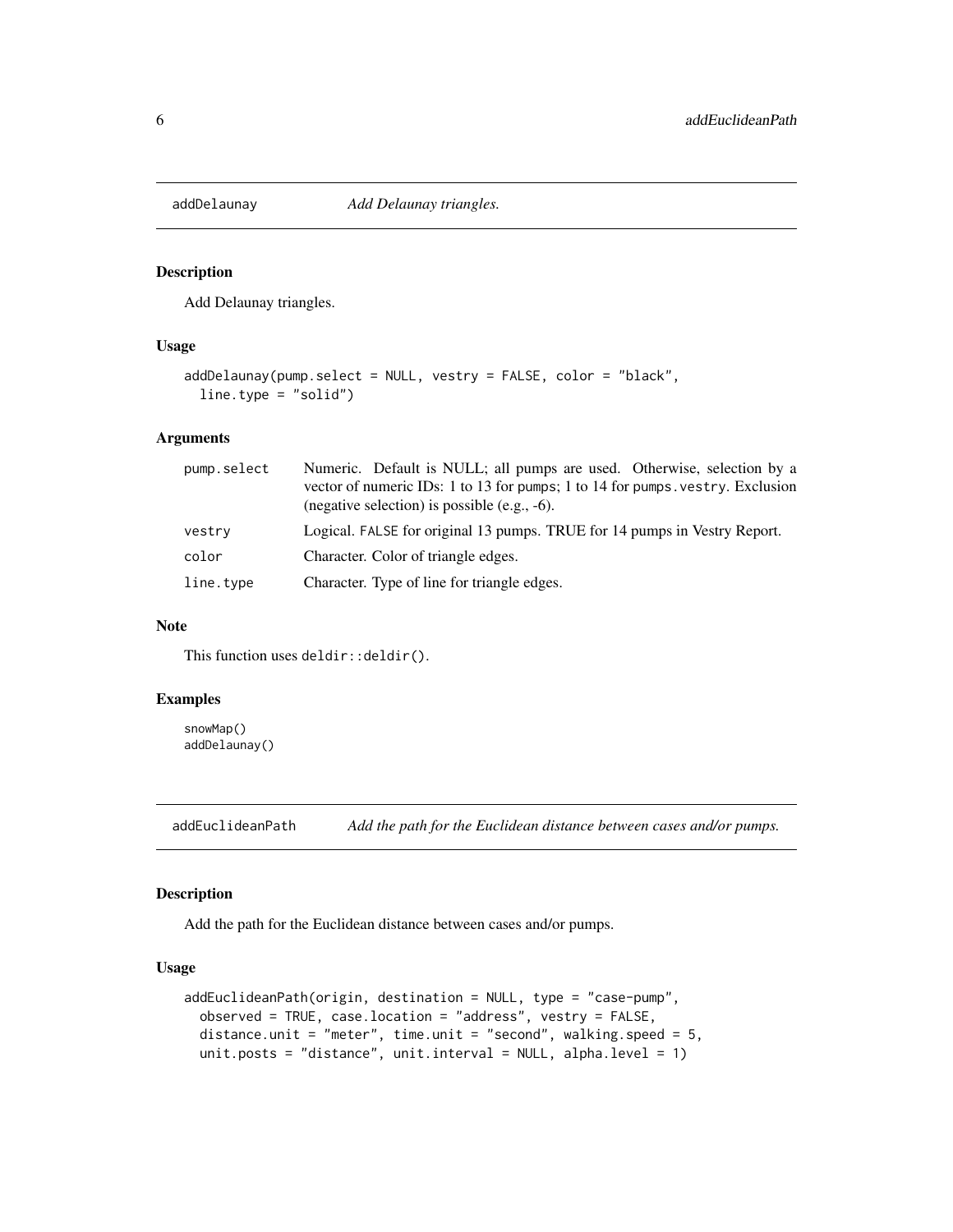#### <span id="page-6-0"></span>addFrame 7 and 7 and 7 and 7 and 7 and 7 and 7 and 7 and 7 and 7 and 7 and 7 and 7 and 7 and 7 and 7 and 7 and 7 and 7 and 7 and 7 and 7 and 7 and 7 and 7 and 7 and 7 and 7 and 7 and 7 and 7 and 7 and 7 and 7 and 7 and 7 a

# Arguments

| origin        | Numeric or Integer. Numeric ID of case or pump.                                                                                                                                        |
|---------------|----------------------------------------------------------------------------------------------------------------------------------------------------------------------------------------|
| destination   | Numeric or Integer. Numeric $ID(s)$ of case(s) or pump(s). Exclusion is possible<br>via negative selection (e.g., -7). Default is NULL: this returns closest pump or<br>"anchor" case. |
| type          | Character "case-pump", "cases" or "pumps".                                                                                                                                             |
| observed      | Logical. Use observed or simulated expected data.                                                                                                                                      |
| case.location | Character. For observed = FALSE: "address" or "nominal". "address" is the x-y<br>coordinate of a stack's "anchor" case. "nominal" is the x-y coordinate of a bar.                      |
| vestry        | Logical. TRUE uses the 14 pumps from the Vestry Report. FALSE uses the 13<br>pumps from the original map.                                                                              |
| distance.unit | Character. Unit of distance: "meter", "yard" or "native". "native" returns the<br>map's native scale. See vignette ("roads") for information on unit distances.                        |
| time.unit     | Character. "hour", "minute", or "second".                                                                                                                                              |
| walking.speed | Numeric. Walking speed in km/hr.                                                                                                                                                       |
| unit.posts    | Character. "distance" for mileposts; "time" for timeposts; NULL for no posts.                                                                                                          |
| unit.interval | Numeric. Sets interval between unit. posts.                                                                                                                                            |
| alpha.level   | Numeric. Alpha level transparency for path: a value in [0, 1].                                                                                                                         |

# Value

An R list with 3 data frames: x-y coordinates for the origin and destination, and a summary of results.

# Note

Walking time is computed using distanceTime().

addFrame *Add map border to plot.*

# Description

Add map border to plot.

# Usage

```
addFrame(...)
```
# Arguments

... Additional plotting parameters.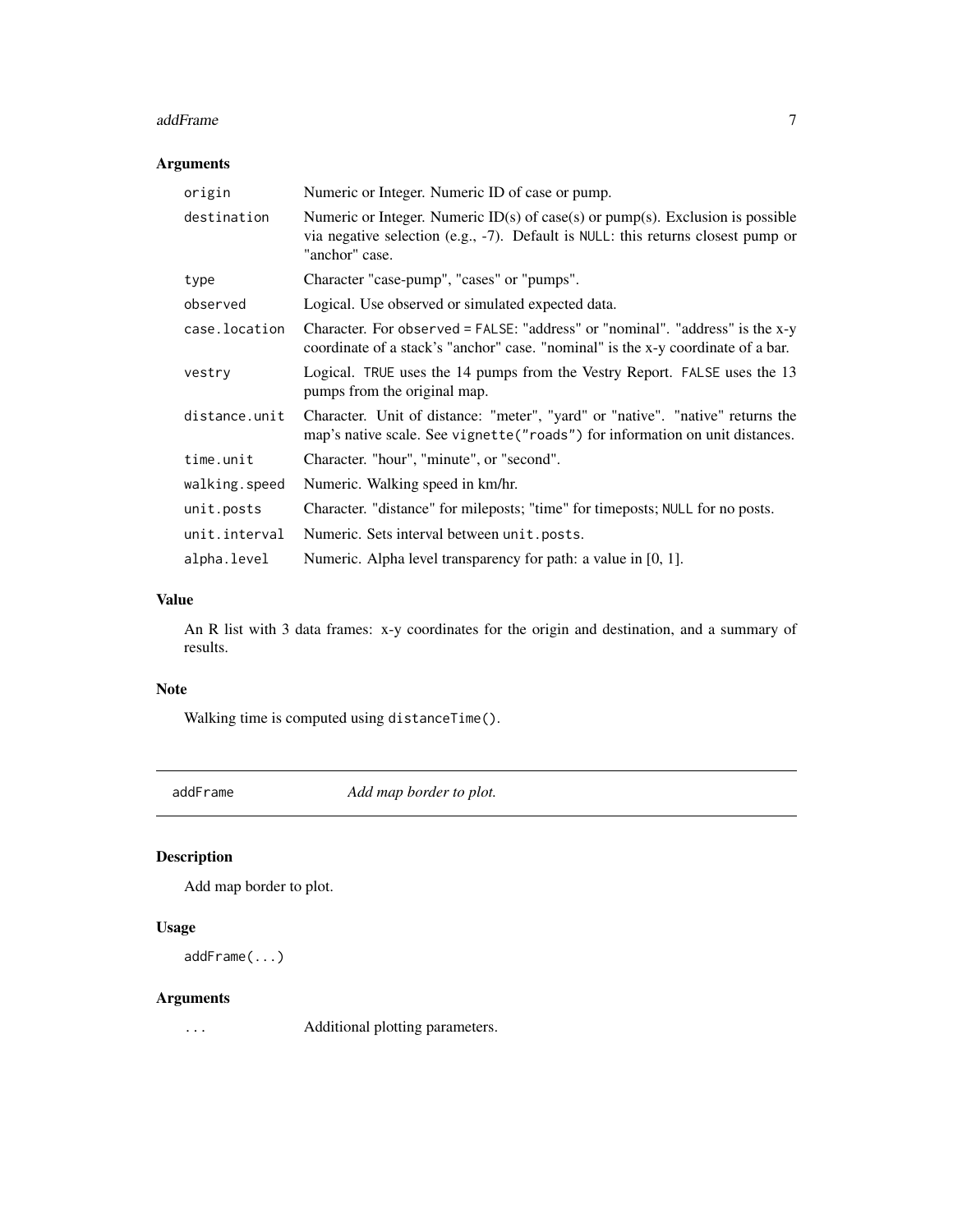<span id="page-7-0"></span>

Highlight index case at 40 Broad Street.

#### Usage

 $addIndexCase(cex = 2, col = "red", pch = 1, add-label = FALSE, text.size = 0.5)$ 

# Arguments

| cex       | Numeric. Size of point.                         |
|-----------|-------------------------------------------------|
| col       | Character. Color of point.                      |
| pch       | Numeric. Type of of point.                      |
| add.label | Logical. Add text annotation: "40 Broad Street" |
| text.size | Numeric. Size of text label.                    |

#### Value

Add base R point and (optionally) text to a graphics plot.

#### Examples

```
segmentLocator("216-1")
addIndexCase()
```
addKernelDensity *Add 2D kernel density contours.*

#### Description

Add 2D kernel density contours based on selected sets of observations.

```
addKernelDensity(pump.subset = "pooled", pump.select = NULL,
 neighborhood.type = "walking", data = "unstacked", bandwidth = 0.5,
 color = "black", line.type = "solid", multi.core = TRUE)
```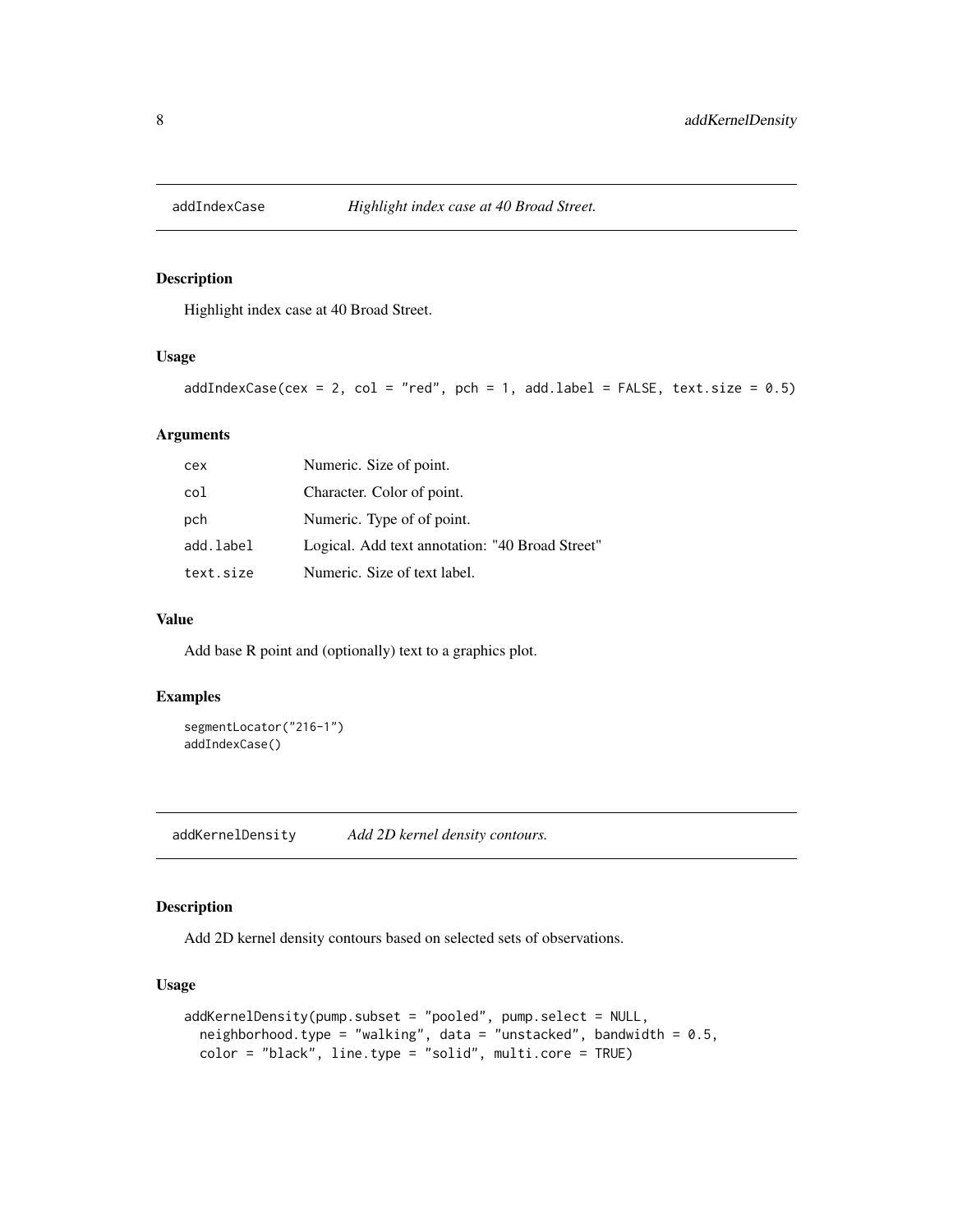| pump.subset       | Character or Numeric: "pooled", "individual", or numeric vector. "pooled"<br>treats all observations as a single set. "individual" is a shortcut for all indi-<br>vidual pump neighborhoods. Use of vector of numeric pump IDs to subset from<br>the neighborhoods defined by pump. select. Negative selection possible. NULL<br>selects all pumps in pump. select. |  |
|-------------------|---------------------------------------------------------------------------------------------------------------------------------------------------------------------------------------------------------------------------------------------------------------------------------------------------------------------------------------------------------------------|--|
| pump.select       | Numeric. Vector of numeric pump IDs to define pump neighborhoods (i.e., the<br>"population"). Negative selection possible. NULL selects all pumps.                                                                                                                                                                                                                  |  |
| neighborhood.type |                                                                                                                                                                                                                                                                                                                                                                     |  |
|                   | Character. "voronoi" or "walking"                                                                                                                                                                                                                                                                                                                                   |  |
| data              | Character. Unit of observation: "unstacked" uses fatalities.unstacked; "ad-<br>dress" uses fatalities.address; "fatality" uses fatalities.                                                                                                                                                                                                                          |  |
| bandwidth         | Numeric. Bandwidth for kernel density estimation.                                                                                                                                                                                                                                                                                                                   |  |
| color             | Character. Color of contour lines.                                                                                                                                                                                                                                                                                                                                  |  |
| line.type         | Character. Line type for contour lines.                                                                                                                                                                                                                                                                                                                             |  |
| multi.core        | Logical or Numeric. TRUE uses parallel:: detectCores(). FALSE uses one,<br>single core. You can also specify the number logical cores. See vignette ("Parallelization")<br>for details.                                                                                                                                                                             |  |

# Value

Add contours to a graphics plot.

# Note

This function uses KernSmooth::bkde2D().

# Examples

```
## Not run:
snowMap()
addKernelDensity()
snowMap()
addKernelDensity("individual")
snowMap()
addKernelDensity(c(6, 8))
snowMap()
addKernelDensity(pump.select = c(6, 8))
```
## End(Not run)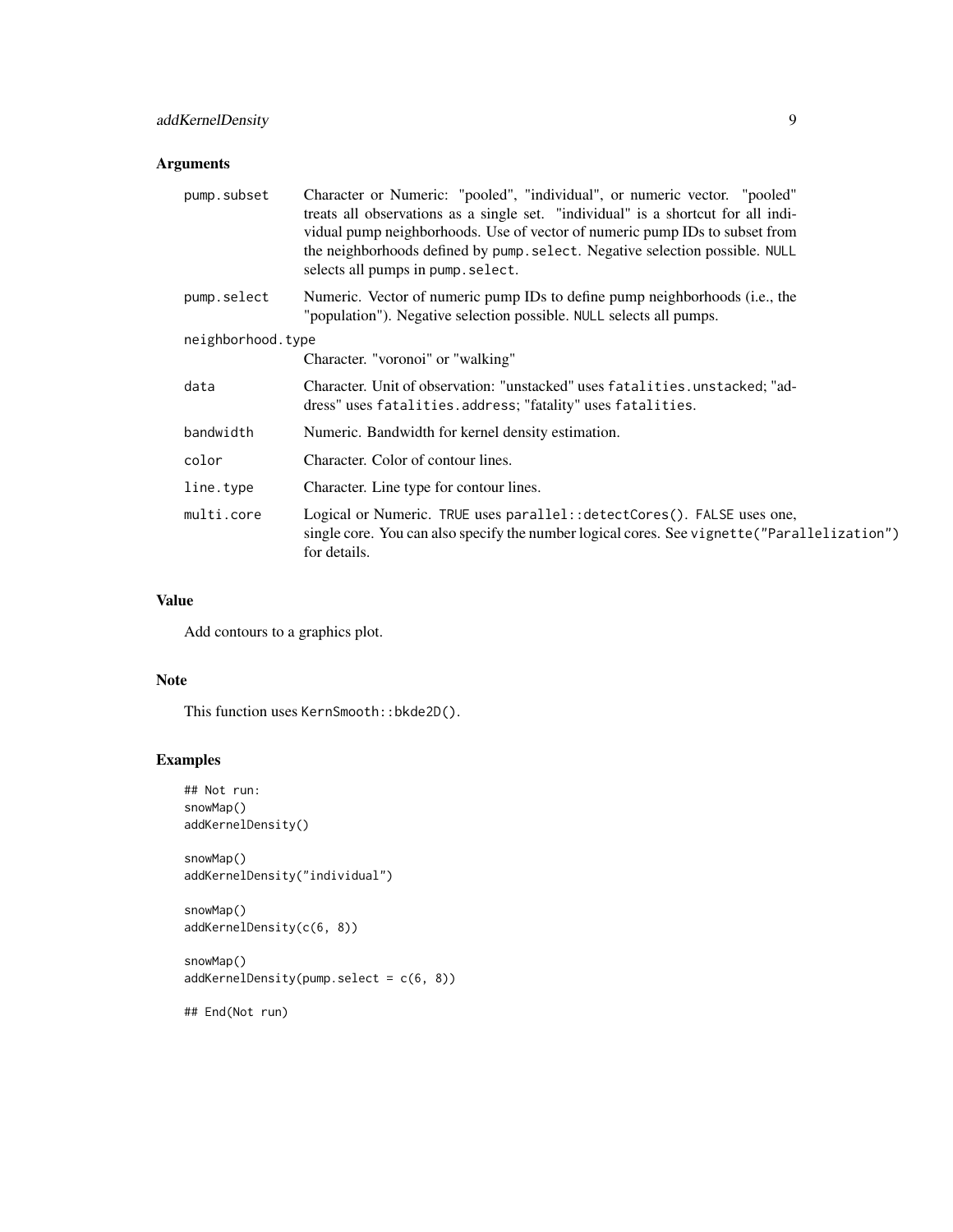<span id="page-9-0"></span>

Add landmarks to plot.

# Usage

addLandmarks(text.size =  $0.5$ , highlight.perimeter = TRUE)

#### Arguments

text.size Numeric. cex for text labels. highlight.perimeter Logical. Highlight Lion Brewery and Model Housing.

#### Value

Base R points and text.

#### **Note**

The location of 18 Sackville Street and 28 Dean Street are approximate. Falconberg Court & Mews form an isolate: they are not part of the network of roads and are technically unreachable. Adam and Eve Court and its pump also form an isolate.

#### Examples

snowMap(add.landmarks = FALSE) addLandmarks()

addMilePosts *Add distance or time based "mileposts" to an observed walking neighborhood plot.*

#### Description

Add distance or time based "mileposts" to an observed walking neighborhood plot.

```
addMilePosts(pump.subset = NULL, pump.select = NULL, vestry = FALSE,
  unit = "distance", interval = NULL, walking.speed = 5,
  type = "arrows", multi.core = TRUE, dev.mode = FALSE)
```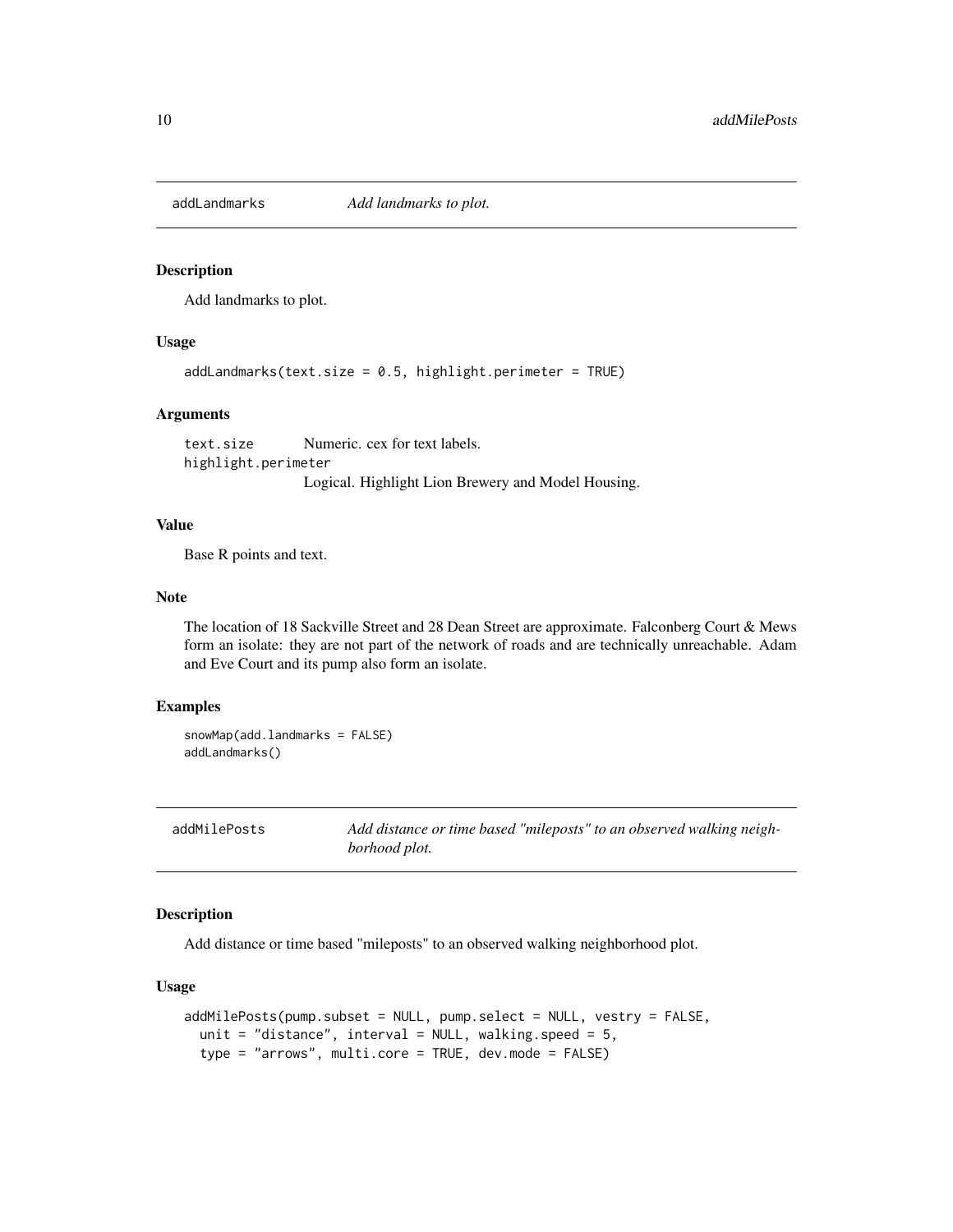<span id="page-10-0"></span>

| pump.subset   | Numeric. Vector of numeric pump IDs to subset from the neighborhoods de-<br>fined by pump select. Negative selection possible. NULL uses all pumps in<br>pump.select.                                         |
|---------------|---------------------------------------------------------------------------------------------------------------------------------------------------------------------------------------------------------------|
| pump.select   | Numeric. Numeric vector of pumps to define possible pump neighborhoods (i.e.<br>the "population"). Negative selection is possible. NULL selects all "observed"<br>pumps (i.e., pumps with at least one case). |
| vestry        | Logical. TRUE uses the 14 pumps from the Vestry Report. FALSE uses the 13<br>from the original map.                                                                                                           |
| unit          | Character. Milepost unit of measurement: "distance" or "time".                                                                                                                                                |
| interval      | Numeric. Interval between mileposts: 50 meters for "distance"; 60 seconds for<br>"time".                                                                                                                      |
| walking.speed | Numeric. Walking speed in km/hr.                                                                                                                                                                              |
| type          | Character. "arrows" or "points".                                                                                                                                                                              |
| multi.core    | Logical or Numeric. TRUE uses parallel: : detectCores(). FALSE uses one,<br>single core. You can also specify the number logical cores. See vignette ("Parallelization")<br>for details.                      |
| dev.mode      | Logical. Development mode uses $parallel::parLapply()$ .                                                                                                                                                      |

#### Value

R base graphics arrows or points.

addNeighborhoodCases *Add observed cases by neighborhood.*

# Description

Add cases to a plot as "address" or "fatalities" and as points or IDs.

#### Usage

```
addNeighborhoodCases(pump.subset = NULL, pump.select = NULL,
 metric = "walking", type = "stack.base", token = "point",
 text.size = 0.5, pch = 16, point.size = 0.5, vestry = FALSE,
 weighted = TRUE, color = NULL, case.location = "nominal",
 alpha.level = 0.5, multi.core = TRUE)
```
#### Arguments

pump.subset Numeric. Vector of numeric pump IDs to subset from the neighborhoods defined by pump.select. Negative selection possible. NULL uses all pumps in pump.select.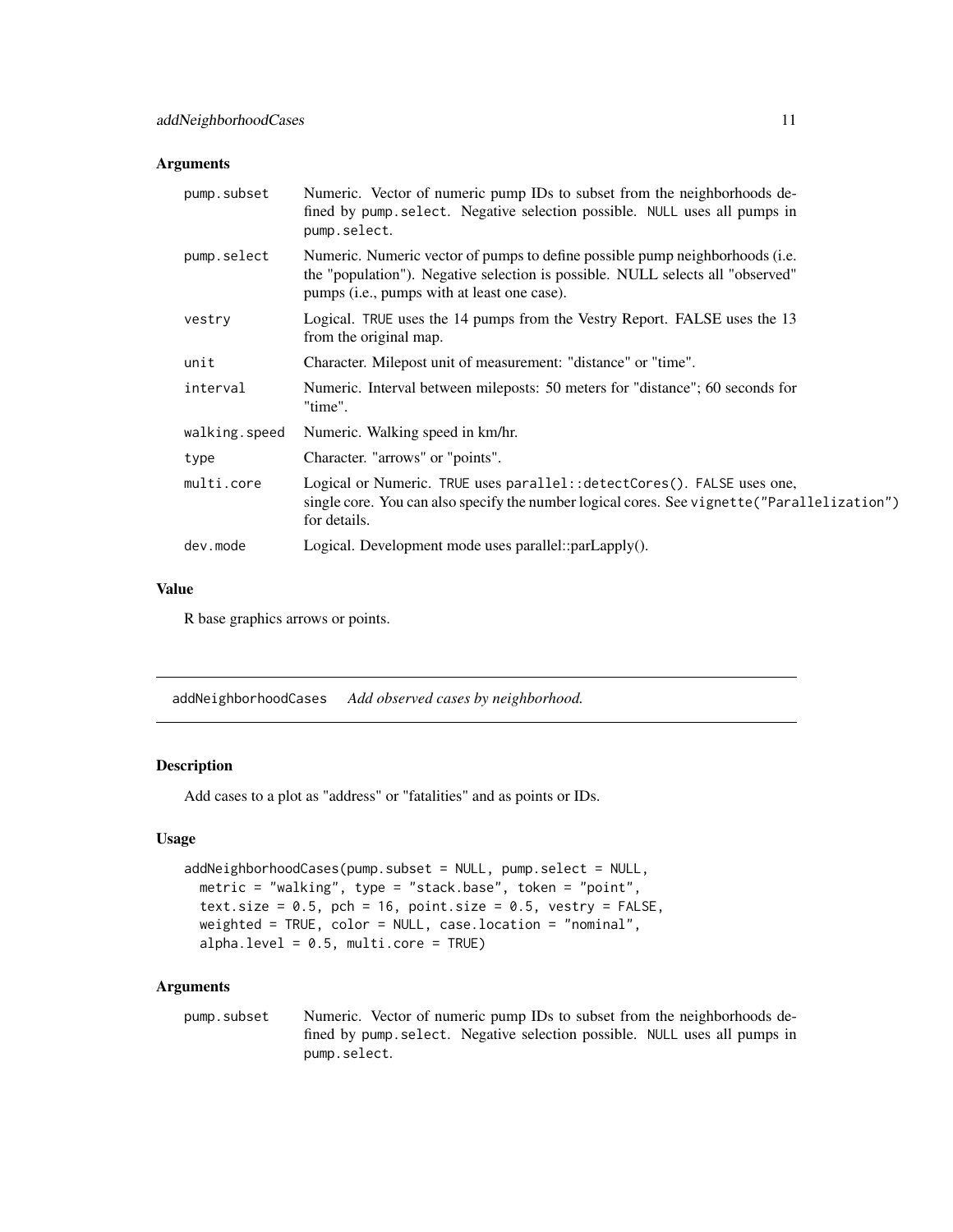<span id="page-11-0"></span>

| pump.select   | Numeric. Numeric vector of pump IDs that define which pump neighborhoods<br>to consider (i.e., specify the "population"). Negative selection possible. NULL<br>selects all pumps.       |
|---------------|-----------------------------------------------------------------------------------------------------------------------------------------------------------------------------------------|
| metric        | Character. Type of neighborhood: "euclidean" or "walking".                                                                                                                              |
| type          | Character. Type of case: "stack.base" (base of stack), or "stack" (entire stack).<br>For observed $= TRUE$ .                                                                            |
| token         | Character. Type of token to plot: "point" or "id".                                                                                                                                      |
| text.size     | Numeric. Size of case ID text.                                                                                                                                                          |
| pch           | Numeric.                                                                                                                                                                                |
| point.size    | Numeric.                                                                                                                                                                                |
| vestry        | Logical. TRUE uses the 14 pumps from the Vestry Report. FALSE uses the 13 in<br>the original map.                                                                                       |
| weighted      | Logical. TRUE computes shortest walking path weighted by road length. FALSE<br>computes shortest walking path in terms of the number of nodes.                                          |
| color         | Character. Use a single color for all paths. NULL uses neighborhood colors<br>defined by snowColors().                                                                                  |
| case.location | Character. For metric = "euclidean": "address" uses ortho.proj; "nominal"<br>uses fatalities.                                                                                           |
| alpha.level   | Numeric. Alpha level transparency for area plot: a value in [0, 1].                                                                                                                     |
| multi.core    | Logical or Numeric. TRUE uses parallel:: detectCores(). FALSE uses one,<br>single core. You can also specify the number logical cores. See vignette ("Parallelization")<br>for details. |

# Examples

## Not run: snowMap(add.cases = FALSE) addNeighborhoodCases(pump.subset = c(6, 10)) snowMap(add.cases = FALSE) addNeighborhoodCases(pump.select = c(6, 10))

## End(Not run)

addNeighborhoodEuclidean

*Add expected Euclidean pump neighborhoods.*

# Description

Add expected Euclidean pump neighborhoods.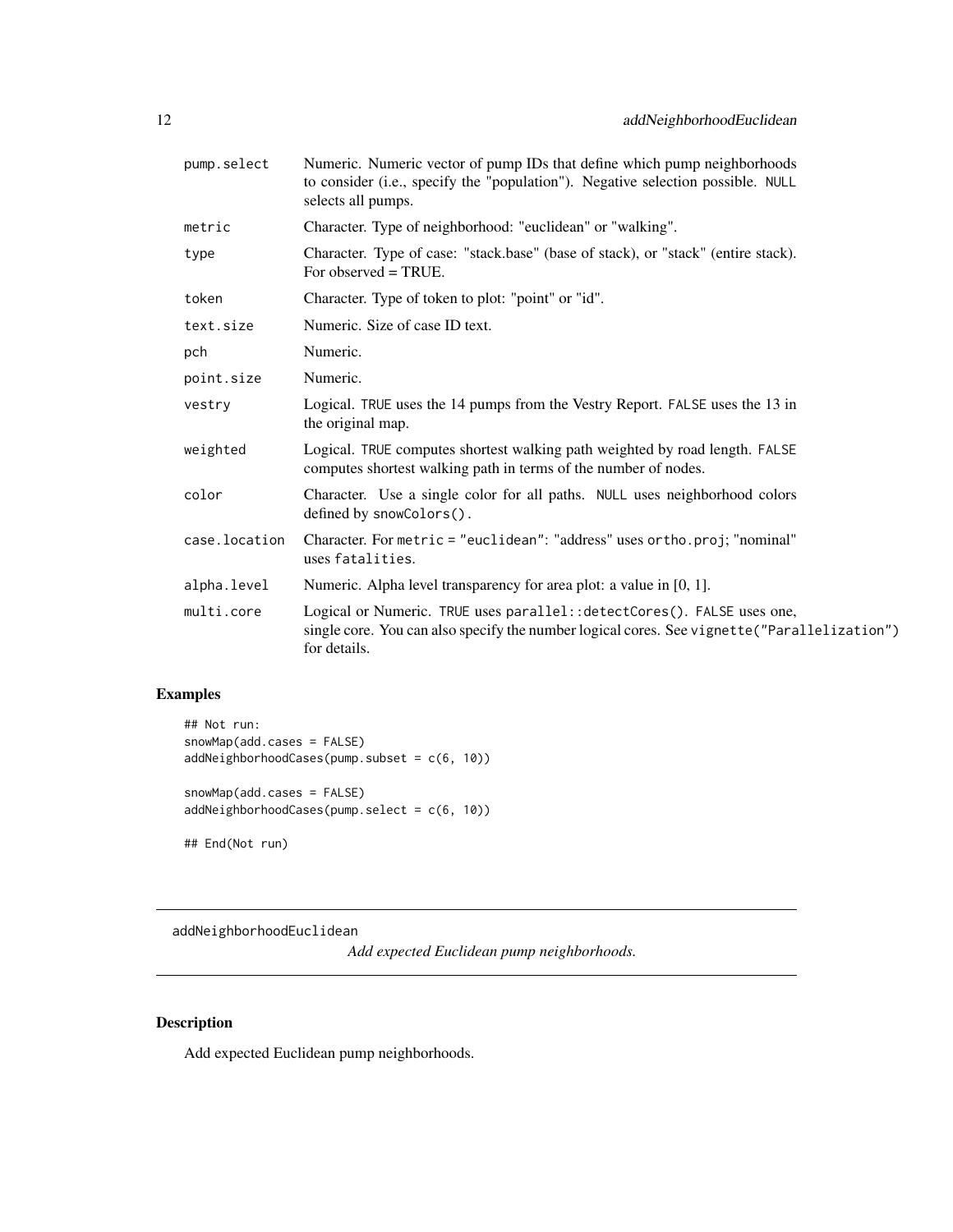#### Usage

```
addNeighborhoodEuclidean(pump.subset = NULL, pump.select = NULL,
  vestry = FALSE, case.location = "nominal", type = "star",
  alpha.level = 0.5, multi.core = TRUE, dev.mode = FALSE)
```
# Arguments

| pump.subset   | Numeric. Vector of numeric pump IDs to subset from the neighborhoods de-<br>fined by pump. select. Negative selection possible. NULL selects all pumps in<br>pump.select.               |
|---------------|-----------------------------------------------------------------------------------------------------------------------------------------------------------------------------------------|
| pump.select   | Numeric. Vector of numeric pump IDs to define pump neighborhoods (i.e., the<br>"population"). Negative selection possible. NULL selects all pumps.                                      |
| vestry        | Logical. TRUE uses the 14 pumps from the Vestry Report. FALSE uses the 13 in<br>the original map.                                                                                       |
| case.location | Character. "address" or "nominal". "address" is the x-y coordinates of sim.ortho.proj.<br>"nominal" is the x-y coordinates of regular.cases.                                            |
| type          | Character. Type of plot: "star", "area.points" or "area.polygons".                                                                                                                      |
| alpha.level   | Numeric. Alpha level transparency for area plot: a value in $[0, 1]$ .                                                                                                                  |
| multi.core    | Logical or Numeric. TRUE uses parallel:: detectCores(). FALSE uses one,<br>single core. You can also specify the number logical cores. See vignette ("Parallelization")<br>for details. |
| dev.mode      | Logical. Development mode uses parallel::parLapply().                                                                                                                                   |

# Value

R graphic elements.

#### Examples

```
## Not run:
streetNameLocator("marshall street", zoom = 0.5, highlight = FALSE,
  add.subtitle = FALSE)
addNeighborhoodEuclidean()
streetNameLocator("marshall street", zoom = 0.5, highlight = FALSE,
  add.subtitle = FALSE)
addNeighborhoodEuclidean(type = "area.points")
## End(Not run)
```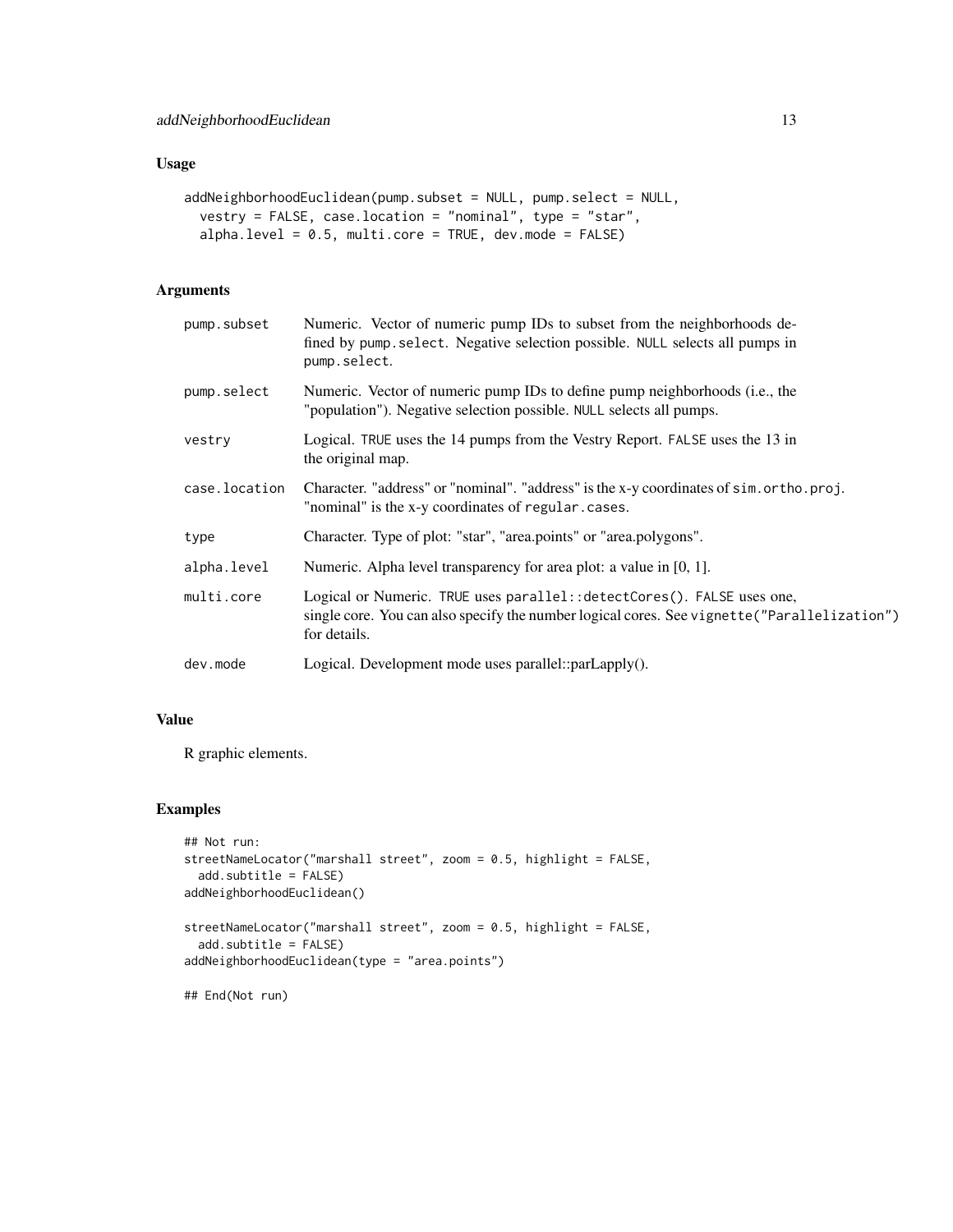<span id="page-13-0"></span>addNeighborhoodWalking

*Add expected walking neighborhoods.*

# Description

Add expected walking neighborhoods.

#### Usage

```
addNeighborhoodWalking(pump.subset = NULL, pump.select = NULL,
 vestry = FALSE, weighted = TRUE, path = NULL, path.color = NULL,
 path.width = 3, alpha.level = 0.25, polygon.type = "solid",
 polygon.col = NULL, polygon.lwd = 2, multi.core = TRUE,
 dev.mode = FALSE)
```
# Arguments

| pump.subset  | Numeric. Vector of numeric pump IDs to subset from the neighborhoods de-<br>fined by pump. select. Negative selection possible. NULL uses all pumps in<br>pump.select.                  |
|--------------|-----------------------------------------------------------------------------------------------------------------------------------------------------------------------------------------|
| pump.select  | Numeric. Numeric vector of pump IDs that define which pump neighborhoods<br>to consider (i.e., specify the "population"). Negative selection possible. NULL<br>selects all pumps.       |
| vestry       | Logical. TRUE uses the 14 pumps from the Vestry Report. FALSE uses the 13 in<br>the original map.                                                                                       |
| weighted     | Logical. TRUE computes shortest path weighted by road length. FALSE computes<br>shortest path in terms of the number of nodes.                                                          |
| path         | Character. "expected" or "observed".                                                                                                                                                    |
| path.color   | Character. Use a single color for all paths. NULL uses neighborhood colors<br>defined by snowColors().                                                                                  |
| path.width   | Numeric. Set width of paths.                                                                                                                                                            |
| alpha.level  | Numeric. Alpha level transparency for area plot: a value in [0, 1].                                                                                                                     |
| polygon.type | Character. "perimeter" or "solid".                                                                                                                                                      |
| polygon.col  | Character.                                                                                                                                                                              |
| polygon.lwd  | Numeric.                                                                                                                                                                                |
| multi.core   | Logical or Numeric. TRUE uses parallel:: detectCores(). FALSE uses one,<br>single core. You can also specify the number logical cores. See vignette ("Parallelization")<br>for details. |
| dev.mode     | Logical. Development mode uses parallel::parLapply().                                                                                                                                   |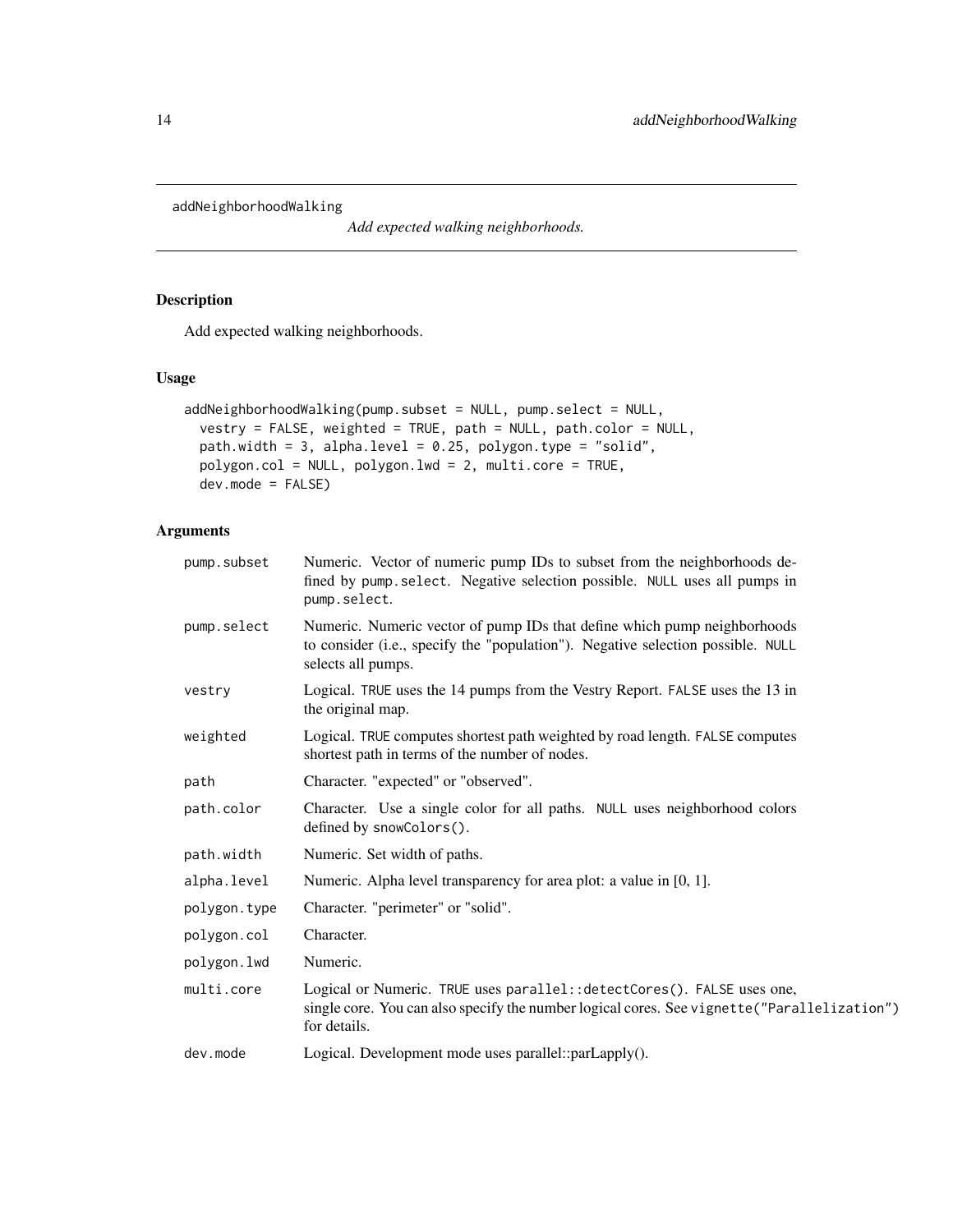# <span id="page-14-0"></span>addPlaguePit 15

# Examples

```
## Not run:
streetNameLocator("marshall street", zoom = 0.5)
addNeighborhoodWalking()
## End(Not run)
```
addPlaguePit *Add plague pit (Marshall Street).*

# Description

Draws a polygon that approximates the plague pit located around Marshall Street. From Vestry Report map.

# Usage

```
addPlaguePit(color = "black", line.type = "solid")
```
# Arguments

| color     | Character. Color of polygon.  |
|-----------|-------------------------------|
| line.type | Character. Polygon line type. |

#### Value

Adds a polygon to a graphics plot.

#### Note

In progress.

# Examples

```
snowMap(add.landmarks = FALSE)
addPlaguePit()
```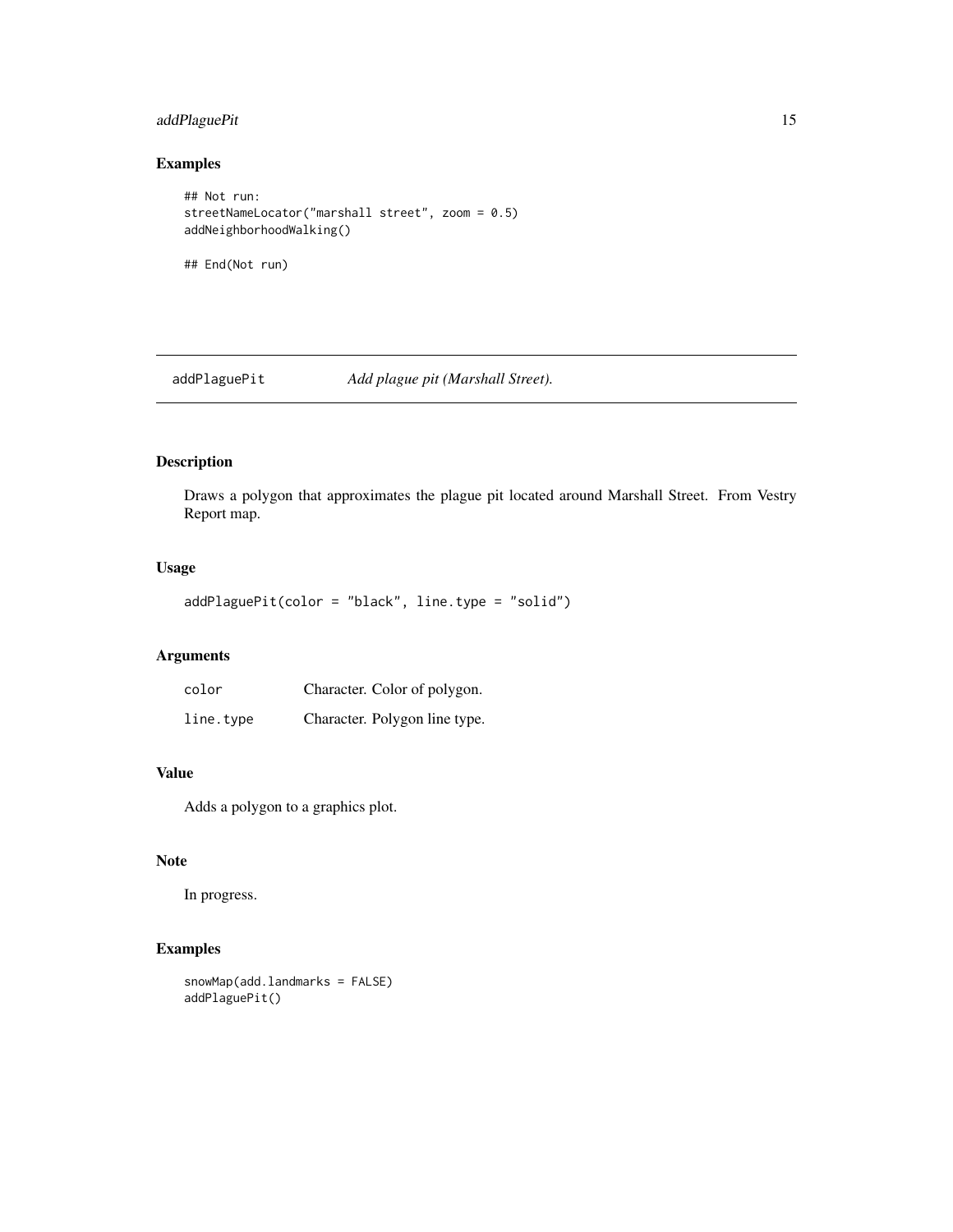<span id="page-15-0"></span>

Add selected pump(s) to plot.

# Usage

```
addPump(pump.select = NULL, vestry = FALSE, col = NULL, pch = 24,
 label = TRUE, pos = 1, cex = 1)
```
# Arguments

| pump.select | Numeric or Integer. Vector of water pump numerical ID(s). With vestry =<br>TRUE, whole number(s) between 1 and 14. With vestry = FALSE, whole num-<br>ber(s) between 1 and 13. See pumps vestry and pumps for IDs and details<br>about specific pumps. NULL plots all pumps. Negative selection allowed. |
|-------------|----------------------------------------------------------------------------------------------------------------------------------------------------------------------------------------------------------------------------------------------------------------------------------------------------------|
| vestry      | Logical. TRUE for the 14 pumps from Vestry Report. FALSE for the original 13<br>pumps.                                                                                                                                                                                                                   |
| col         | Character. Color of pump points.                                                                                                                                                                                                                                                                         |
| pch         | Numeric. Shape of point character.                                                                                                                                                                                                                                                                       |
| label       | Logical. TRUE adds text label.                                                                                                                                                                                                                                                                           |
| pos         | Numeric. Position of label.                                                                                                                                                                                                                                                                              |
| cex         | Numeric. point cex.                                                                                                                                                                                                                                                                                      |
|             |                                                                                                                                                                                                                                                                                                          |

addRoads *Add all streets and roads to plot.*

# Description

Add all streets and roads to plot.

# Usage

 $addRoot(col = "gray")$ 

# Arguments

col Character. Color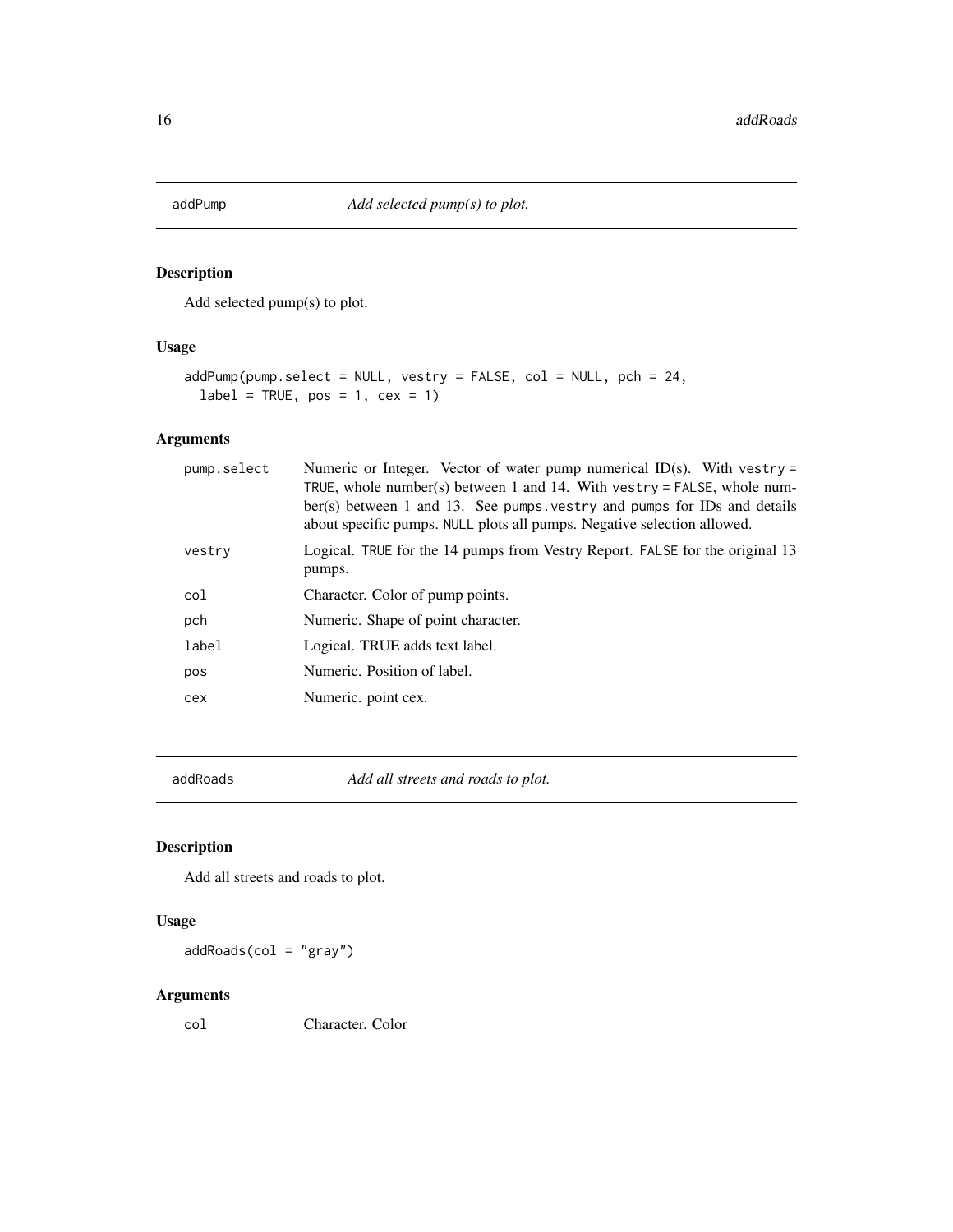<span id="page-16-0"></span>addSnow *Adds Snow's graphical annotation of the Broad Street pump walking neighborhood.*

# Description

Adds Snow's graphical annotation of the Broad Street pump walking neighborhood.

#### Usage

```
addShow(type = "area", color = "dodgerblue", alpha-level = 0.25,line. width = 2)
```
#### Arguments

| type        | Character. Type of annotation plot: "area", "perimeter" or "street". |
|-------------|----------------------------------------------------------------------|
| color       | Character. Neighborhood color.                                       |
| alpha.level | Numeric. Alpha level transparency: a value in [0, 1].                |
| line.width  | Numeric. Line width for type = "street" and type = "perimeter".      |

# Examples

```
## Not run:
plot(neighborhoodVoronoi())
addSnow()
```
## End(Not run)

addVoronoi *Add Voronoi cells.*

# Description

Add Voronoi cells.

```
addVoronoi(pump.select = NULL, vestry = FALSE, case.location = "nominal",
  color = "black", line_type = "solid", line width = 1)
```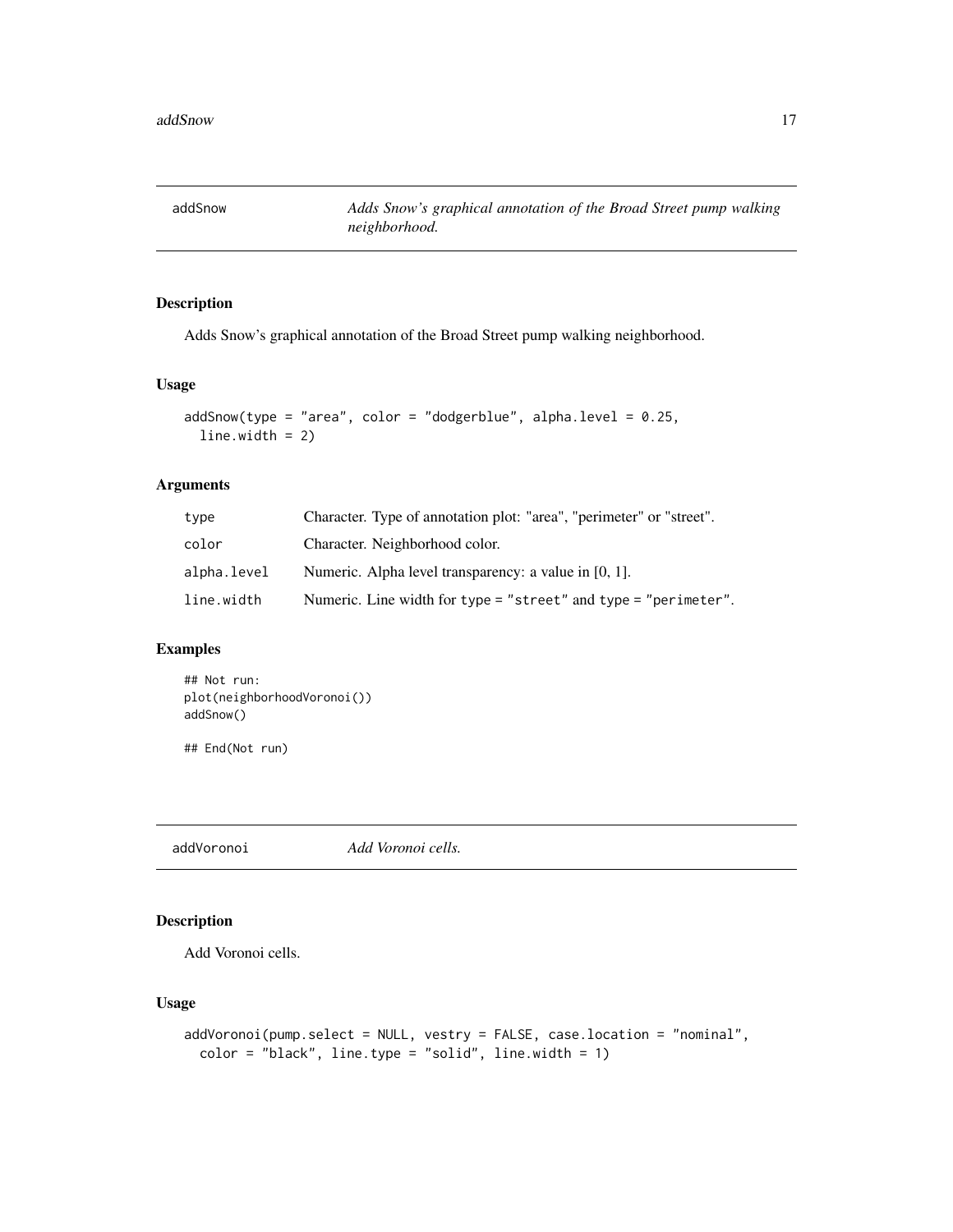<span id="page-17-0"></span>

| pump.select   | Numeric. Default is NULL; all pumps are used. Otherwise, selection by a<br>vector of numeric IDs: 1 to 13 for pumps; 1 to 14 for pumps. vestry. Exclusion<br>(negative selection) is possible (e.g., $-6$ ). |
|---------------|--------------------------------------------------------------------------------------------------------------------------------------------------------------------------------------------------------------|
| vestry        | Logical. FALSE for original 13 pumps. TRUE for 14 pumps in Vestry Report.                                                                                                                                    |
| case.location | Character. For observed = FALSE: "address" or "nominal". "nominal" is the x-y<br>coordinates of regular.cases.                                                                                               |
| color         | Character. Color of cell edges.                                                                                                                                                                              |
| line.type     | Character. Type of line for cell edges: lty.                                                                                                                                                                 |
| line.width    | Numeric. Width of cell edges: 1wd.                                                                                                                                                                           |

#### Note

This function uses deldir:: deldir().

# Examples

snowMap() addVoronoi()

addWalkingPath *Add the shortest walking path between a selected cases or pumps.*

#### Description

Add the shortest walking path between a selected cases or pumps.

# Usage

```
addWalkingPath(origin = 1, destination = NULL, type = "case-pump",
 observed = TRUE, weighted = TRUE, vestry = FALSE,
 distance.unit = "meter", time.unit = "second", walking.speed = 5,
 unit.posts = "distance", unit.interval = NULL, alpha.level = 1)
```
#### Arguments

| origin      | Numeric or Integer. Numeric ID of case or pump.                                                                                                                                                                                    |
|-------------|------------------------------------------------------------------------------------------------------------------------------------------------------------------------------------------------------------------------------------|
| destination | Numeric or Integer. Numeric $ID(s)$ of case(s) or pump(s). Exclusion is possible<br>via negative selection (e.g., -7). Default is NULL: this returns closest pump or<br>"anchor" case. Character landmark name (case insensitive). |
| type        | Character "case-pump", "cases" or "pumps".                                                                                                                                                                                         |
| observed    | Logical. Use observed or "simulated" expected data.                                                                                                                                                                                |
| weighted    | Logical. TRUE computes shortest path in terms of road length. FALSE computes<br>shortest path in terms of nodes.                                                                                                                   |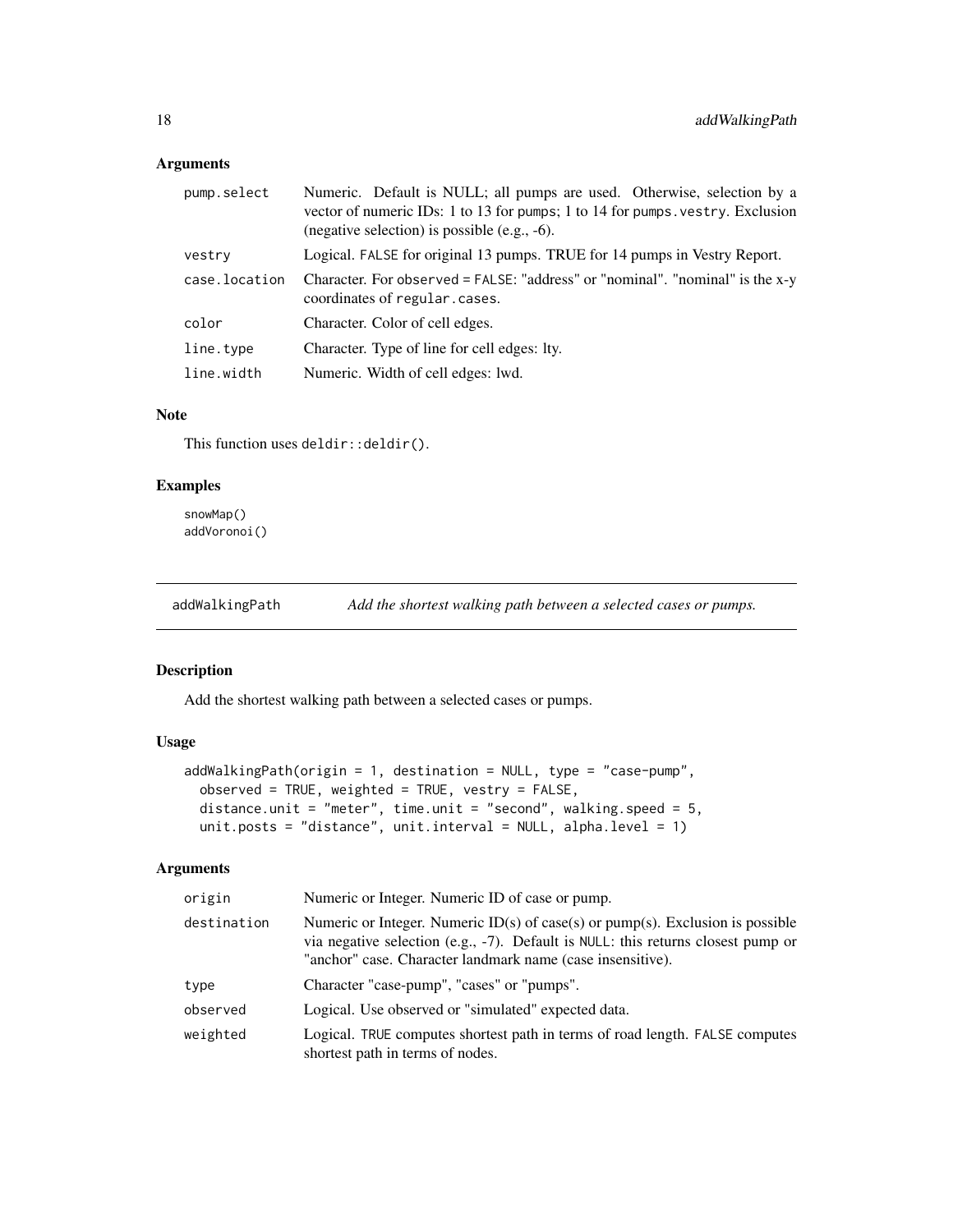#### <span id="page-18-0"></span>addWhitehead 19

| vestry        | Logical. TRUE uses the 14 pumps from the Vestry Report. FALSE uses the 13 in<br>the original map.                                                                                                                  |
|---------------|--------------------------------------------------------------------------------------------------------------------------------------------------------------------------------------------------------------------|
| distance.unit | Character. Unit of distance: "meter", "yard" or "native". "native" returns the<br>map's native scale. unit is meaningful only when "weighted" is TRUE. See<br>vignette("roads") for information on unit distances. |
| time.unit     | Character. "hour", "minute", or "second".                                                                                                                                                                          |
| walking.speed | Numeric. Walking speed in km/hr.                                                                                                                                                                                   |
| unit.posts    | Character. "distance" for mileposts; "time" for timeposts.                                                                                                                                                         |
| unit.interval | Numeric. Sets interval between posts: for "distance", the default is 50 meters;<br>for "time", the default is 60 seconds.                                                                                          |
| alpha.level   | Numeric. Alpha level transparency for path: a value in $[0, 1]$ .                                                                                                                                                  |

#### Value

An R list with two elements: a character vector of path nodes and a data frame summary.

#### Note

The function uses a case's "address" (i.e., a stack's "anchor" case) to compute distance. Time is computed using cholera::distanceTime(). Adam and Eve Court, and Falconberg Court and Falconberg Mews, are disconnected from the larger road network; they form two isolated subgraphs. This has two consequences: first, only cases on Adam and Eve Court can reach pump 2 and those cases cannot reach any other pump; second, cases on Falconberg Court and Mews cannot reach any pump. Unreachable pumps will return distances of Inf. Arrow points represent mileposts or timeposts to the destination.

# Examples

```
streetNameLocator("broad street", zoom = TRUE, highlight = FALSE,
 add.subtitle = FALSE)
addWalkingPath(447)
```
addWhitehead *Add Rev. Henry Whitehead's Broad Street pump neighborhood.*

#### Description

A circle (polygon), centered around a desired pump with a radius of 210 yards. The Broad Street pump is the default.

```
addWhitehead(pump = "Broad Street", radius = 210, distance.unit = "yard",
 color = "black", line.type = "solid", vestry = FALSE,
  add.subtitle = FALSE, walking speed = 5)
```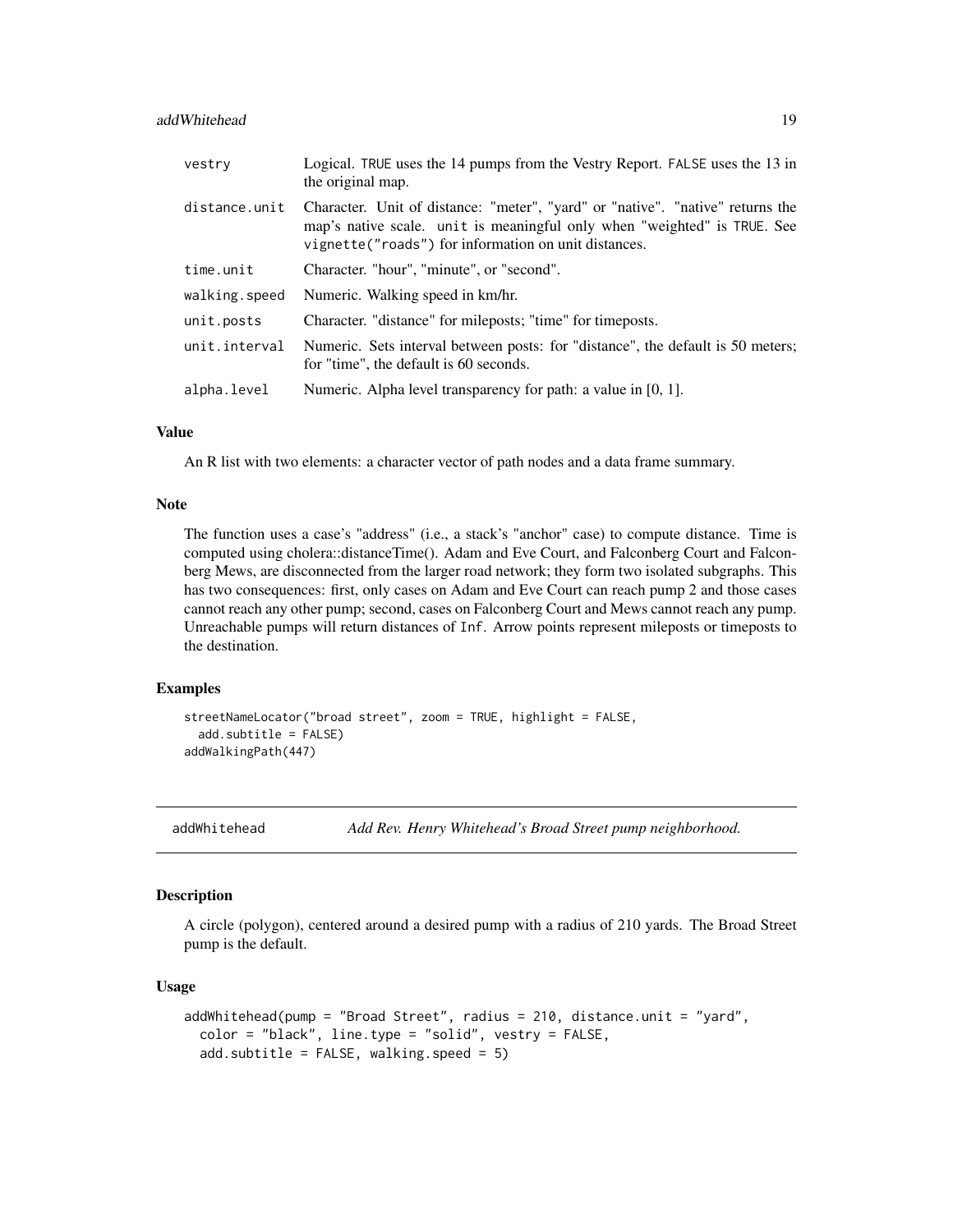<span id="page-19-0"></span>

| pump          | Character or Numeric. Name (road name) or numerical ID of selected pump.<br>See pumps or pumps. vestry.                                                     |
|---------------|-------------------------------------------------------------------------------------------------------------------------------------------------------------|
| radius        | Numeric. Distance from a pump.                                                                                                                              |
| distance.unit | Character. Unit of distance: "meter", "yard" or "native". "native" returns the<br>map's native scale. See vignette ("roads") for information on conversion. |
| color         | Character. Color of circle.                                                                                                                                 |
| line.type     | Character. Circle line type.                                                                                                                                |
| vestry        | Logical. TRUE uses the 14 pumps and locations from Vestry report. FALSE uses<br>original 13 pumps.                                                          |
| add.subtitle  | Logical. Add subtitle with estimated "walking" time in seconds.                                                                                             |
| walking.speed | Numeric. Walking speed in km/hr.                                                                                                                            |

# Value

Adds a circle (polygon) to a graphics plot.

# Examples

snowMap(add.landmarks = FALSE) addWhitehead()

|  | anchor.case | Anchor or base case of each stack of fatalities. |
|--|-------------|--------------------------------------------------|
|--|-------------|--------------------------------------------------|

# Description

Data frame that links a fatality to its stack, a stack's base case. For use with [caseLocator](#page-20-1).

# Usage

anchor.case

# Format

case numerical case ID

anchor numerical case ID of anchor.case

#### Note

[unstackFatalities](#page-78-1) documents the code for these data.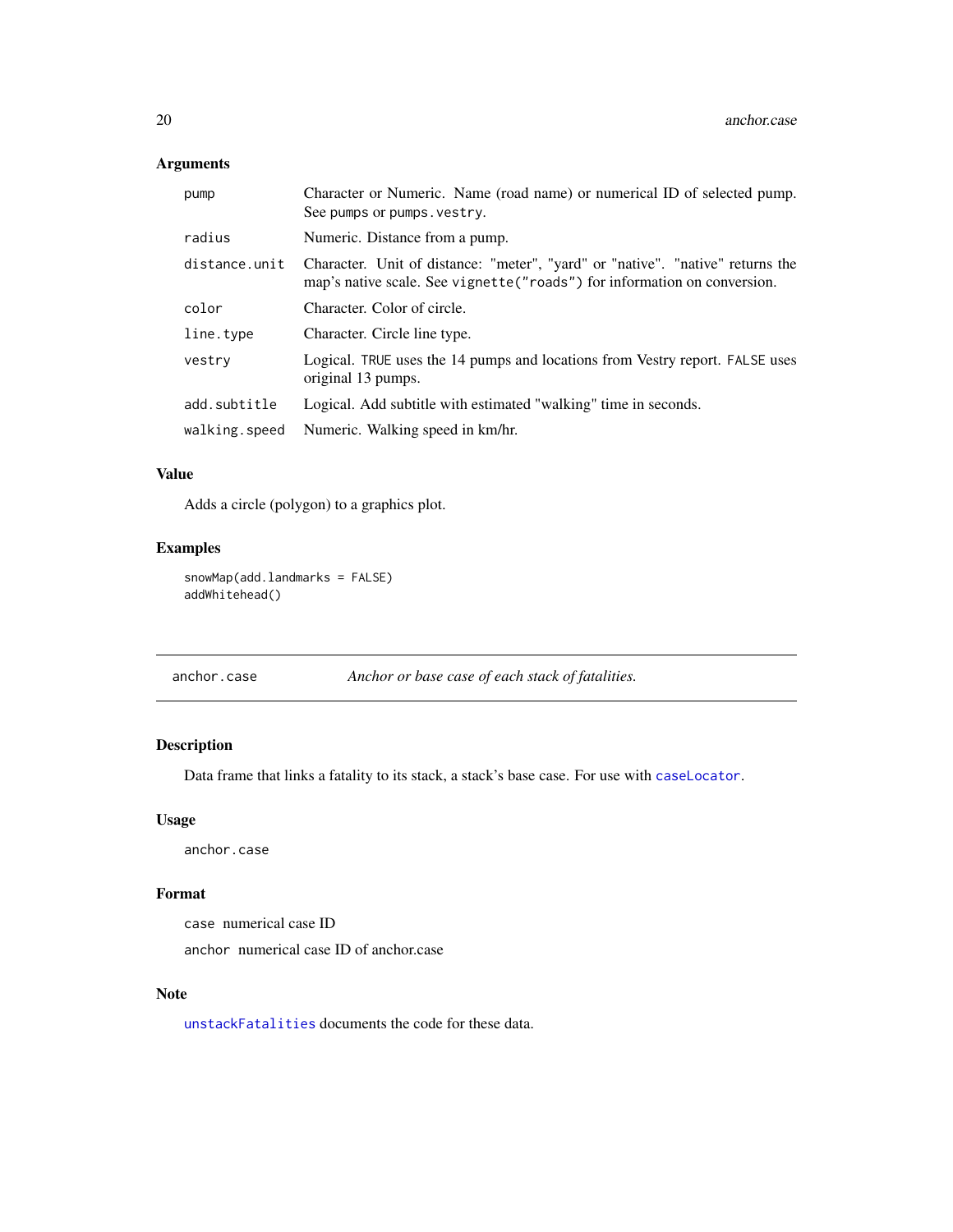<span id="page-20-0"></span>

Vector of ordered numbers that identify the line segments that make up the frame of the map. For use with sp::Polygon().

# Usage

border

#### Format

border numerical ID

<span id="page-20-1"></span>caseLocator *Locate case by numerical ID.*

# Description

Highlight selected observed or simulated case and its home road segment.

# Usage

```
caseLocator(case = 1, zoom = 1, observed = TRUE, add.title = TRUE,
  highlight.segment = TRUE, data = FALSE, add = FALSE, col = "red")
```
# Arguments

| case              | Numeric or Integer. Whole number between 1 and 578.                                            |
|-------------------|------------------------------------------------------------------------------------------------|
| zoom              | Logical or Numeric. A numeric value $\geq 0$ controls the degree of zoom. The<br>default is 1. |
| observed          | Logical. TRUE for observed. FALSE for simulated.                                               |
| add.title         | Logical. Include title.                                                                        |
| highlight.segment |                                                                                                |
|                   | Logical. Highlight case's segment.                                                             |
| data              | Logical. Output data.                                                                          |
| add               | Logical. Add to existing plot or separate plot.                                                |
| col               | Character. Point color.                                                                        |

#### Value

A base R graphics plot.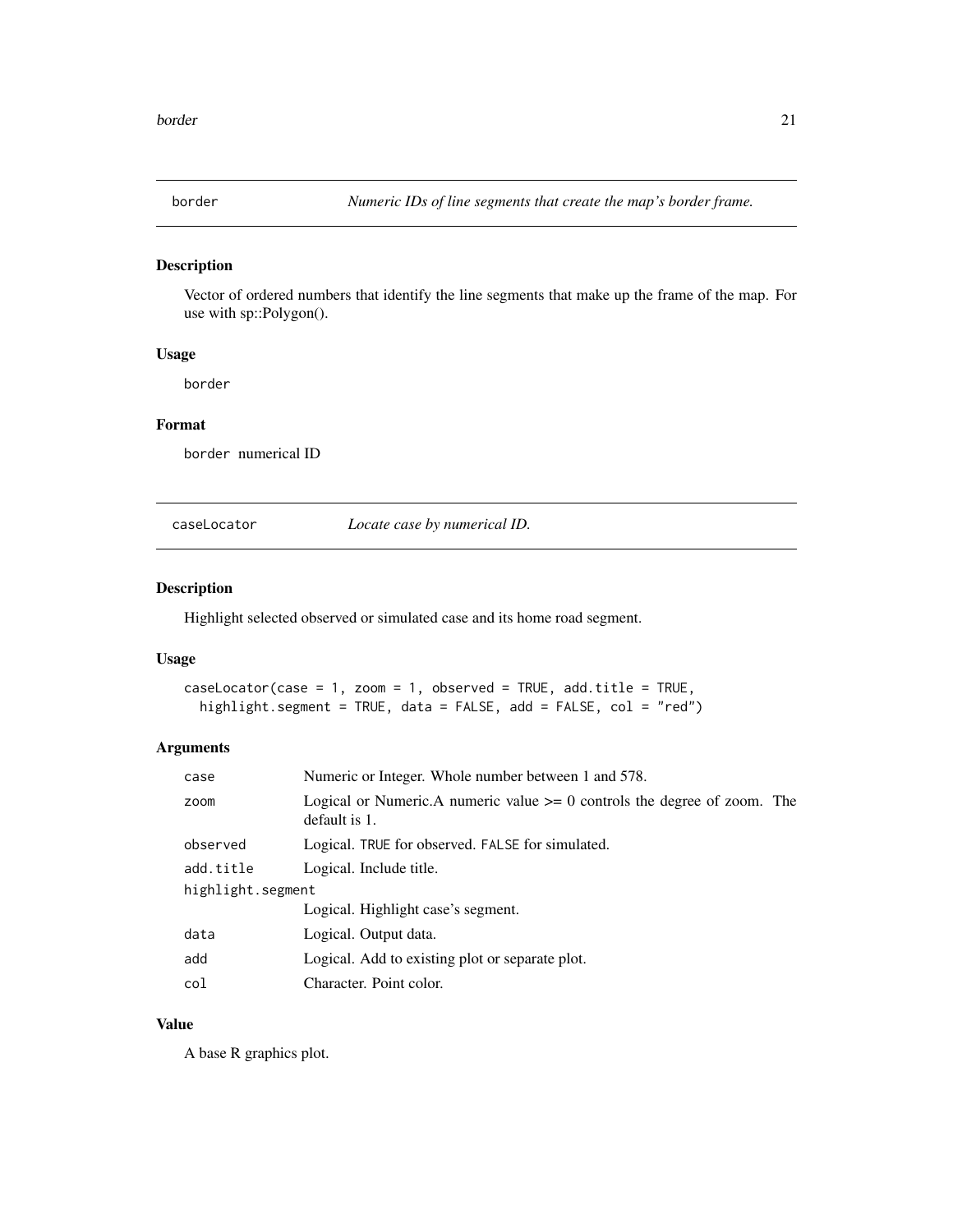# Examples

```
caseLocator(290)
caseLocator(290, zoom = TRUE)
caseLocator(290, observed = FALSE)
```
classifierAudit *Test if case is orthogonal to segment.*

# Description

Diagnostic to check classification of case to a road segment.

# Usage

```
classifierAudit(case = 483, segment = "326-2", observed = TRUE,
  coordinates = FALSE)
```
#### Arguments

| case        | Numeric or Integer. Numeric ID of observed case.                   |
|-------------|--------------------------------------------------------------------|
| segment     | Character. Segment ID. See road. segments.                         |
| observed    | Logical. FALSE observed case: TRUE simulated case (regular.cases). |
| coordinates | Logical. Orthogonal projection coordinates.                        |

#### Value

Logical TRUE or FALSE

#### Note

This function is a diagnostic. It is not a guarantee of correct classification.

# Examples

```
\text{classification}(\text{case} = 483, \text{ segment} = "326-2")plot(classifierAudit(case = 483, segment = "326-2"))
```
<span id="page-21-0"></span>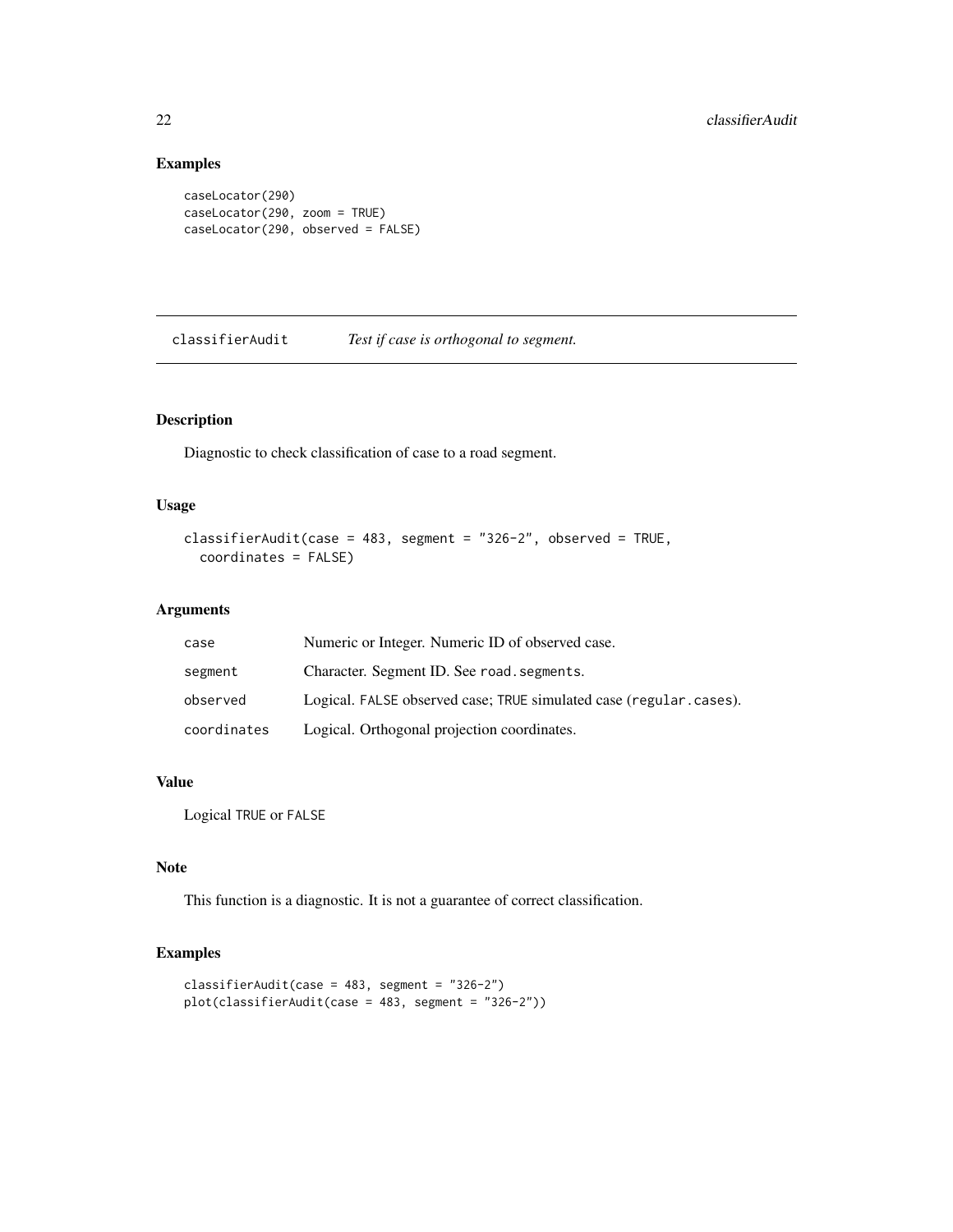<span id="page-22-0"></span>

Convert distance to elapsed time.

#### Usage

```
distanceTime(x, distance.unit = "meter", time.unit = "second",
 walking.speed = 5)
```
#### Arguments

| $\times$  | Numeric. Nominal map distance.                                                                                                                                            |
|-----------|---------------------------------------------------------------------------------------------------------------------------------------------------------------------------|
|           | distance.unit Character. Unit of distance: "meter", "yard" or "native". "native" returns the<br>map's native scale. See vignette ("roads") for information on conversion. |
| time.unit | Character. Unit of measurement: "hour", "minute" or "second".                                                                                                             |
|           | walking speed Numeric. Walking speed in km/hr.                                                                                                                            |

#### Value

An R vector.

euclideanPath *Compute path of the Euclidean distance between cases and/or pumps.*

# Description

Compute path of the Euclidean distance between cases and/or pumps.

```
euclideanPath(origin = 1, destination = NULL, type = "case-pump",
  observed = TRUE, case.location = "nominal", landmark.cases = TRUE,
  vestry = FALSE, distance.unit = "meter", time.unit = "second",
 walking.speed = 5)
```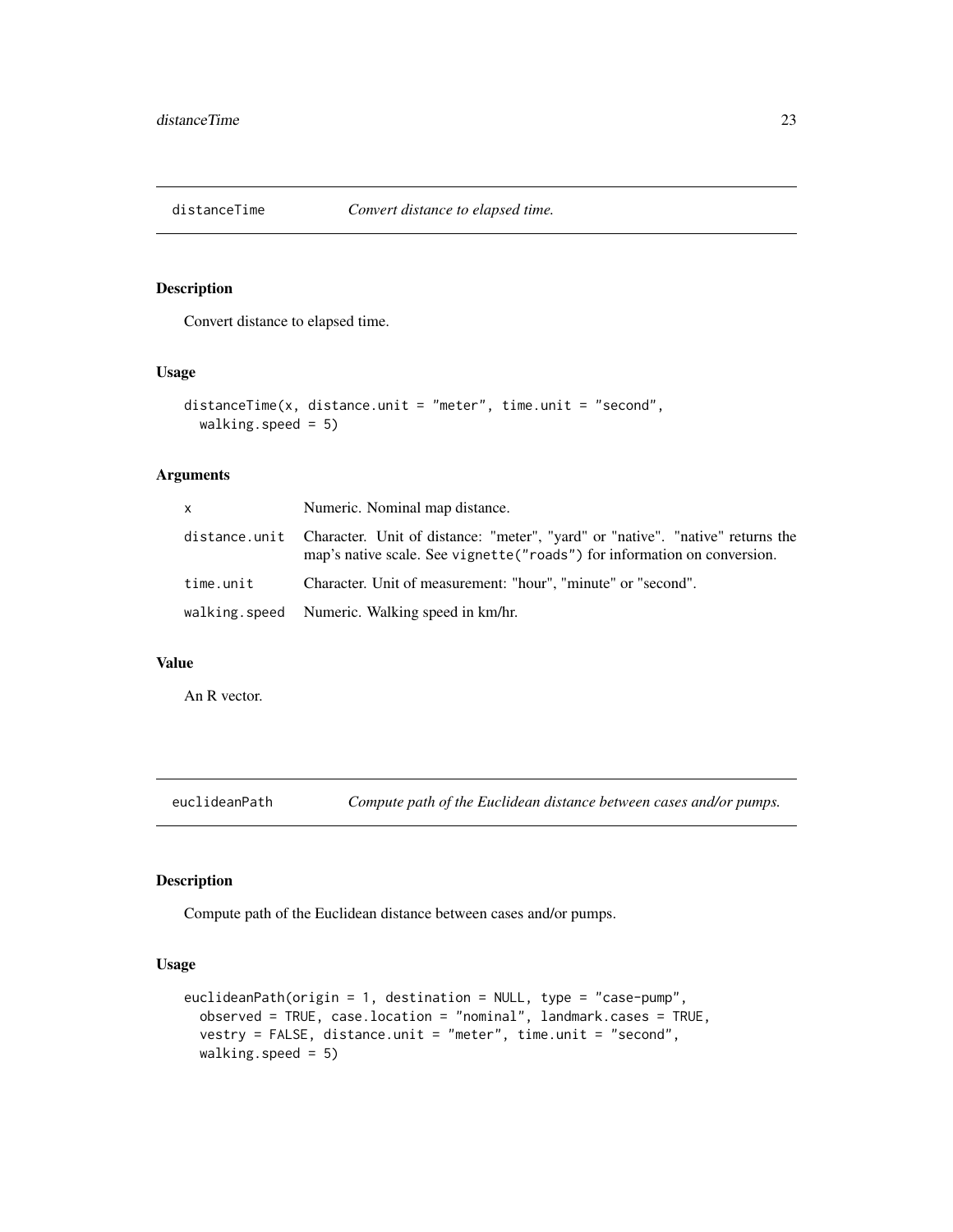| origin        | Numeric or Character. Numeric ID of case or pump. Character landmark name.                                                                                                                                |
|---------------|-----------------------------------------------------------------------------------------------------------------------------------------------------------------------------------------------------------|
| destination   | Numeric or Character. Numeric $ID(s)$ of case(s) or pump(s). Exclusion is pos-<br>sible via negative selection (e.g., -7). Default is NULL, which returns the closest<br>pump, "anchor" case or landmark. |
| type          | Character "case-pump", "cases" or "pumps".                                                                                                                                                                |
| observed      | Logical. Use observed or "simulated" expected data.                                                                                                                                                       |
| case.location | Character. For observed = FALSE: "address" or "nominal". "nominal" is the x-y<br>coordinates of regular.cases.                                                                                            |
|               | landmark.cases Logical. TRUE includes landmarks as cases.                                                                                                                                                 |
| vestry        | Logical. TRUE uses the 14 pumps from the Vestry Report. FALSE uses the 13<br>pumps from the original map.                                                                                                 |
| distance.unit | Character. Unit of distance: "meter", "yard" or "native". "native" returns the<br>map's native scale. See vignette("roads") for information on unit distances.                                            |
| time.unit     | Character. "hour", "minute", or "second".                                                                                                                                                                 |
| walking.speed | Numeric. Default is 5 km/hr.                                                                                                                                                                              |

#### Value

An R list with 3 data frames: x-y coordinates for the origin and destination, and a summary of results.

#### Note

The function uses a case's "address" (i.e., "anchor" case of a stack) to compute distance. Time is computed using distanceTime().

# Examples

```
# path from case 1 to nearest pump.
euclideanPath(1)
# path from pump 1 to nearest case.
euclideanPath(NULL, 1)
# path from case 1 to pump 6.
euclideanPath(1, 6)
# exclude pump 7 from consideration.
euclideanPath(1, -7)
# path from case 1 to case 6.
euclideanPath(1, 6, type = "cases")
# path from pump 1 to pump 6.
euclideanPath(1, 6, type = "pumps")
```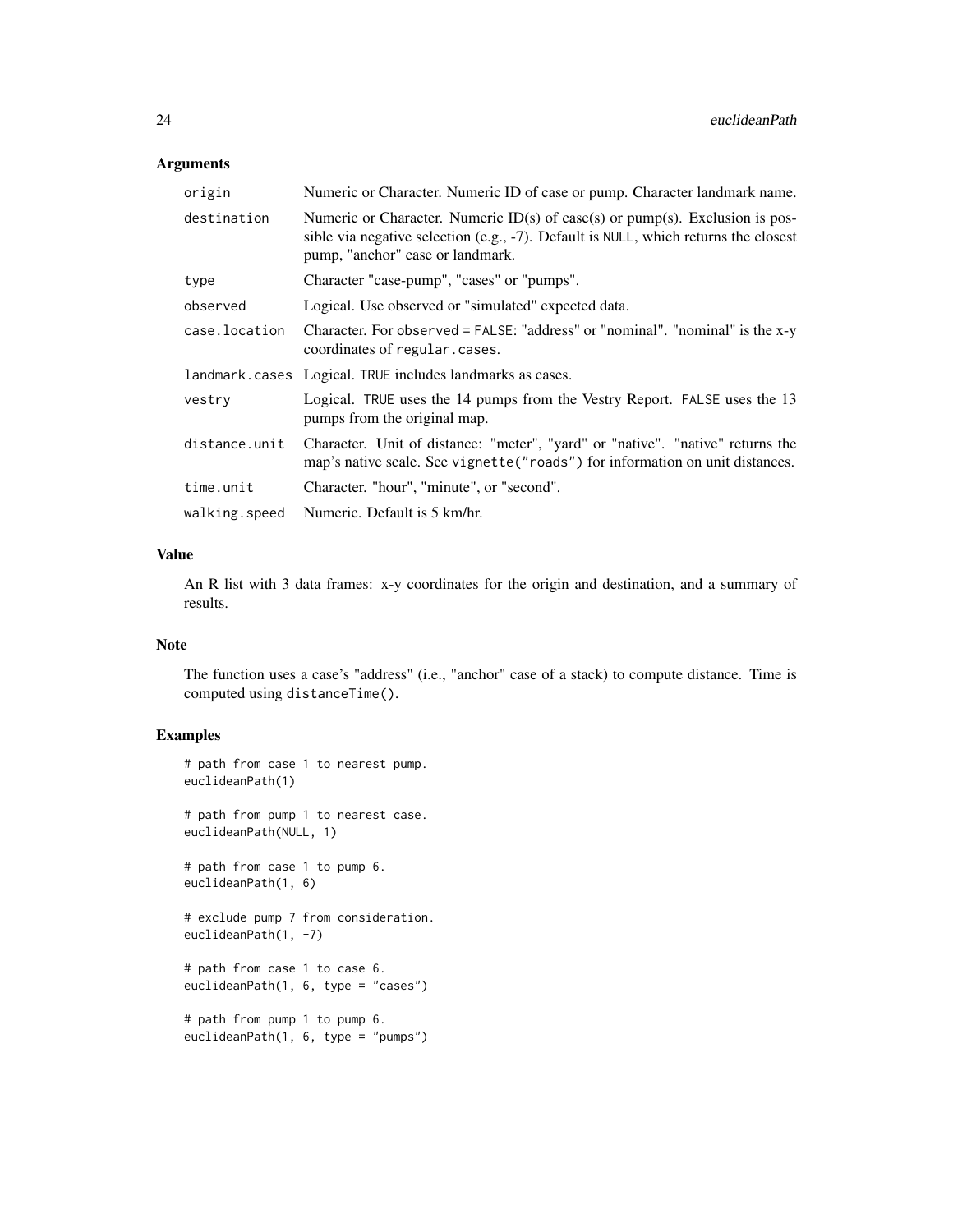#### <span id="page-24-0"></span>fatalities 25

```
# compute multiple cases.
lapply(1:3, euclideanPath)
# plot path
plot(euclideanPath(1))
```
fatalities *Amended Dodson and Tobler's cholera data.*

# Description

An amended version of Dodson and Tobler's digitization of John Snow's map of the 1854 London cholera outbreak. It removes 3 duplicate observations and imputes the location for 3 "missing" observation. This information is also available in HistData::Snow.deaths2 (>= ver. 0.7-8).

#### Usage

fatalities

#### Format

A data frame with 3 variable that records the position and the nearest pump for the 578 bars on Snow's map.

case numeric case ID

x x-coordinate

y y-coordinate

#### Note

[fixFatalities](#page-26-1) documents the code for these data. For details, see vignette("duplicate.missing.cases").

#### See Also

[caseLocator](#page-20-1) [streetNameLocator](#page-72-1) [streetNumberLocator](#page-74-1) [caseLocator](#page-20-1) [streetNameLocator](#page-72-1) [streetNumberLocator](#page-74-1)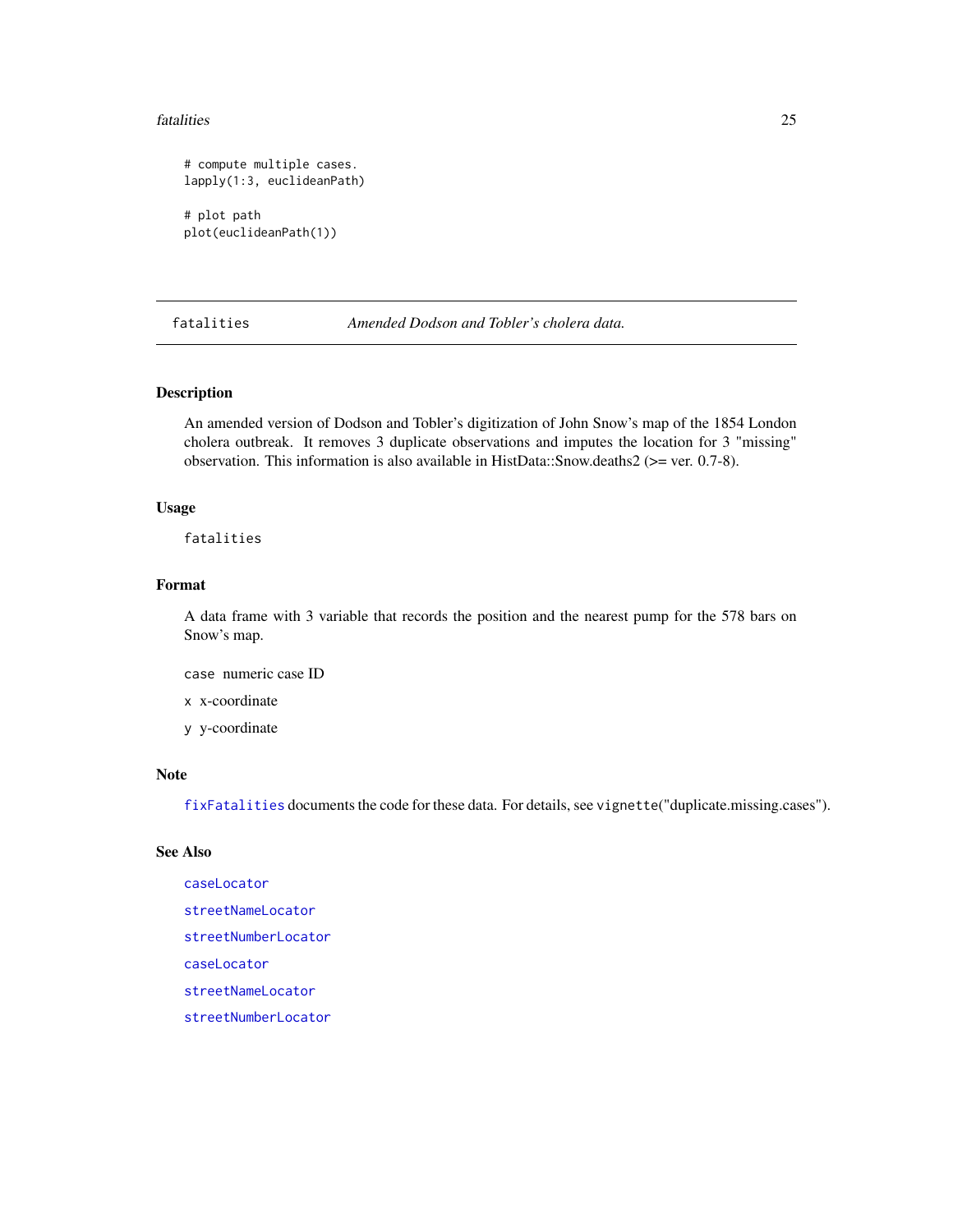<span id="page-25-0"></span>fatalities.address *"Unstacked" amended cholera data with address as unit of observation.*

#### Description

An "unstacked" version of the fatalities dataset. It changes the unit of observation from the case (bar) to the "address", the x-y coordinates of the case at the base of a stack, and makes the number of fatalities an attribute of the "address".

#### Usage

fatalities.address

# Format

A data frame with 4 variables for 321 addresses

anchor numerical case ID of address

x x-coordinate

y y-coordinate

case.count number of fatalities at address

#### Note

[unstackFatalities](#page-78-1) documents the code for these data. For details, see vignette("unstacking.fatalities").

#### See Also

[caseLocator](#page-20-1) [streetNameLocator](#page-72-1) [streetNumberLocator](#page-74-1)

fatalities.unstacked *"Unstacked" amended cholera fatalities data with fatality as unit of observation.*

# Description

An "unstacked" version of the fatalities dataset. It changes the unit of observation from the case (bar) to the "address", the x-y coordinates of the case at the base of a stack, and assigns the base case's coordinates to all cases in the stack.

#### Usage

fatalities.unstacked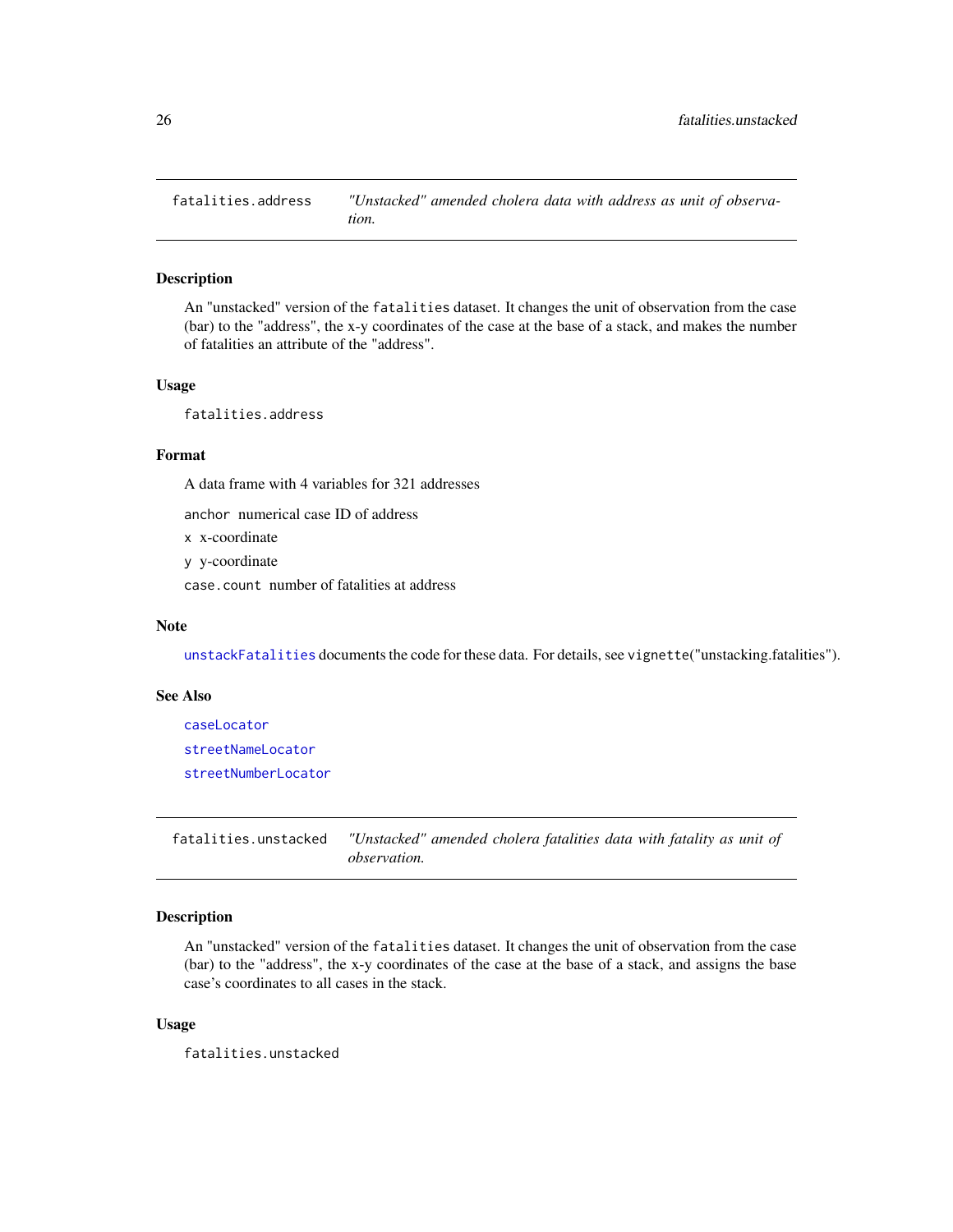#### <span id="page-26-0"></span>fixFatalities 27

# Format

A data frame with 3 variable that records the position of the 578 bars on Snow's map.

case numerical case ID

x x-coordinate

y y-coordinate

#### Note

[unstackFatalities](#page-78-1) documents the code for these data. For details, see vignette("unstacking.fatalities").

#### See Also

[caseLocator](#page-20-1) [streetNameLocator](#page-72-1) [streetNumberLocator](#page-74-1)

<span id="page-26-1"></span>fixFatalities *Fix errors in Dodson and Tobler's digitization of Snow's map.*

# Description

Fixes two apparent coding errors using three misplaced cases.

#### Usage

fixFatalities()

#### Value

An R data frame.

#### See Also

vignette("duplicate.missing.cases")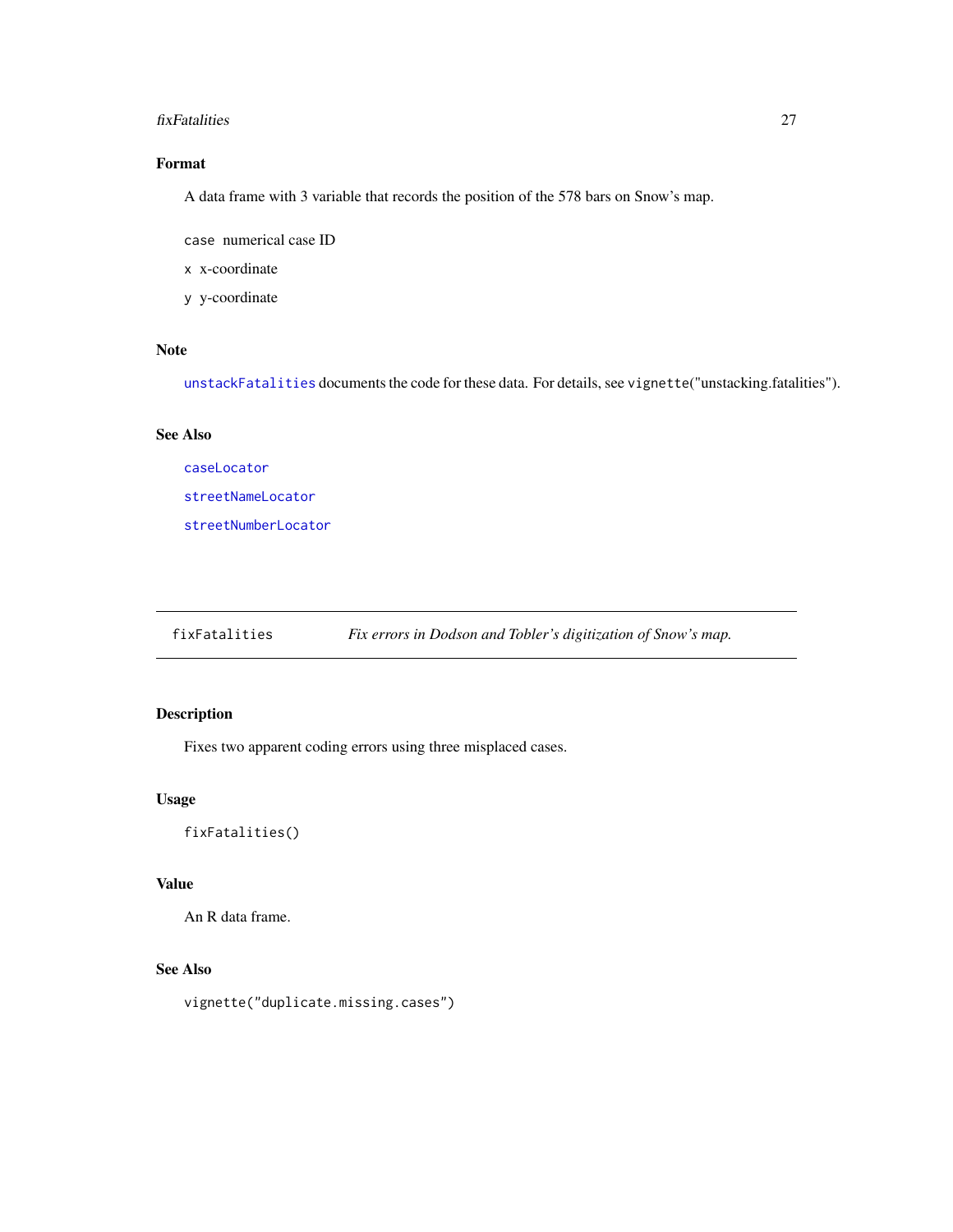<span id="page-27-0"></span>

Plot isochrone and isodistance regions (prototype)

# Usage

```
isoLines(post = 50, post.type = "distance", palette = "plasma",
 alpha.level = 1/2)
```
# Arguments

| post        | Numeric. Distance or time increment. |
|-------------|--------------------------------------|
| post.type   | Character. "distance" or "time".     |
| palette     | Character.                           |
| alpha.level | Numeric. Alpha level transparency    |

| isoVertices | <i>Isochrone and isodistance vertices (prototype)</i> |
|-------------|-------------------------------------------------------|
|-------------|-------------------------------------------------------|

# Description

Isochrone and isodistance vertices (prototype)

# Usage

```
isoVertices(post = 50, post.type = "distance", multi.core = TRUE,
 dev.mode = FALSE)
```
# Arguments

| post       | Numeric.                                                                                                                                |
|------------|-----------------------------------------------------------------------------------------------------------------------------------------|
| post.type  | Character. "distance or "time".                                                                                                         |
| multi.core | Logical or Numeric. TRUE uses parallel: : detectCores(). FALSE uses one,<br>single core. You can also specify the number logical cores. |
| dev.mode   | Logical. Development mode uses parallel::parLapply().                                                                                   |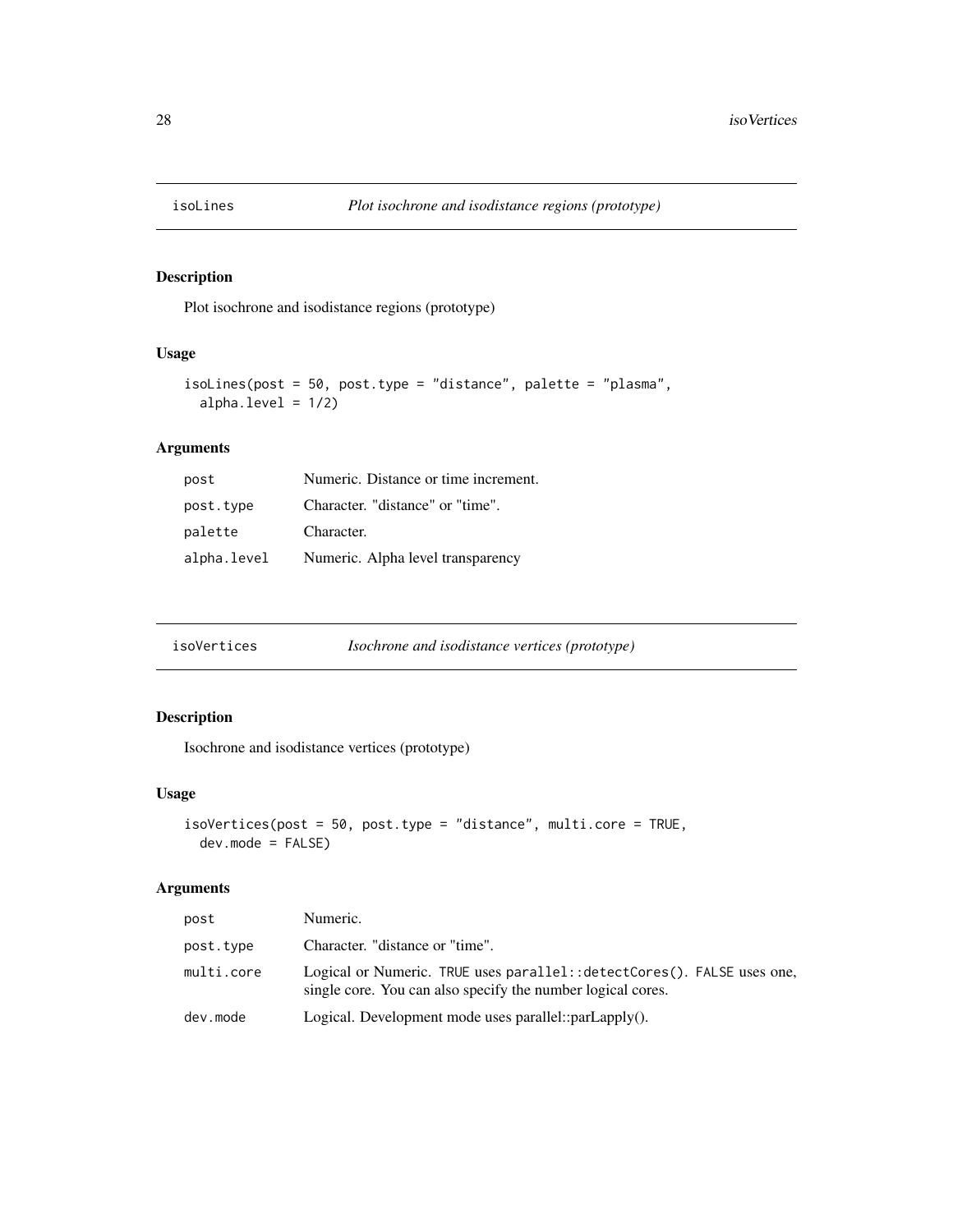<span id="page-28-0"></span>landmark.squares *Centers of city squares.*

# Description

Centers of city squares.

# Usage

landmark.squares

# Format

A data frame with 6 variables that records the position of the orthogonal projection of landmarks onto the network of roads.

name square name

x x-coordinate

y y-coordinate

case numeric case ID

<span id="page-28-1"></span>landmarkData *Landmark data.*

# Description

Nominal and orthogonal coordinates

#### Usage

```
landmarkData(multi.core = TRUE, dev.mode = FALSE)
```
#### Arguments

| multi.core | Logical or Numeric. TRUE uses parallel: : detectCores(). FALSE uses one,                     |
|------------|----------------------------------------------------------------------------------------------|
|            | single core. You can also specify the number logical cores. See vignette ("Parallelization") |
|            | for details.                                                                                 |
| dev.mode   | Logical. Development mode uses parallel::parLapply().                                        |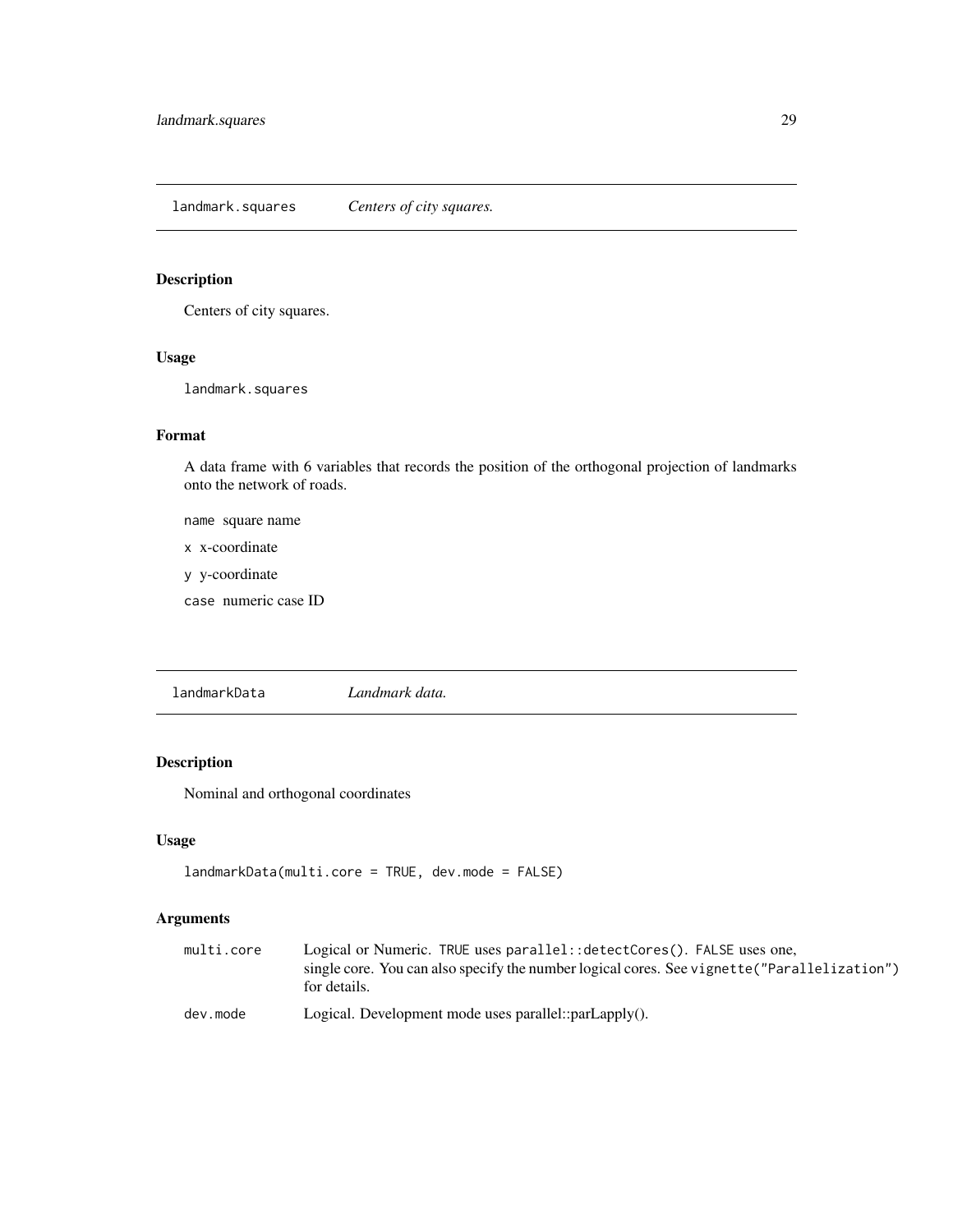<span id="page-29-0"></span>

Orthogonal projection of landmarks onto road network.

#### Usage

landmarks

#### Format

A data frame with 6 variables that records the position of the orthogonal projection of landmarks onto the network of roads.

- road.segment "address" road segment
- x.proj orthogonal x-coordinate
- y.proj orthogonal y-coordinate
- ortho.dist orthogonal distance to home road segment
- x nominal x-coordinate
- y nominal y-coordinate
- name landmark name
- case numeric case ID

#### Note

[landmarkData](#page-28-1) documents the code for these data.

mapRange *Compute xlim and ylim of Snow's map.*

# Description

Compute xlim and ylim of Snow's map.

#### Usage

mapRange()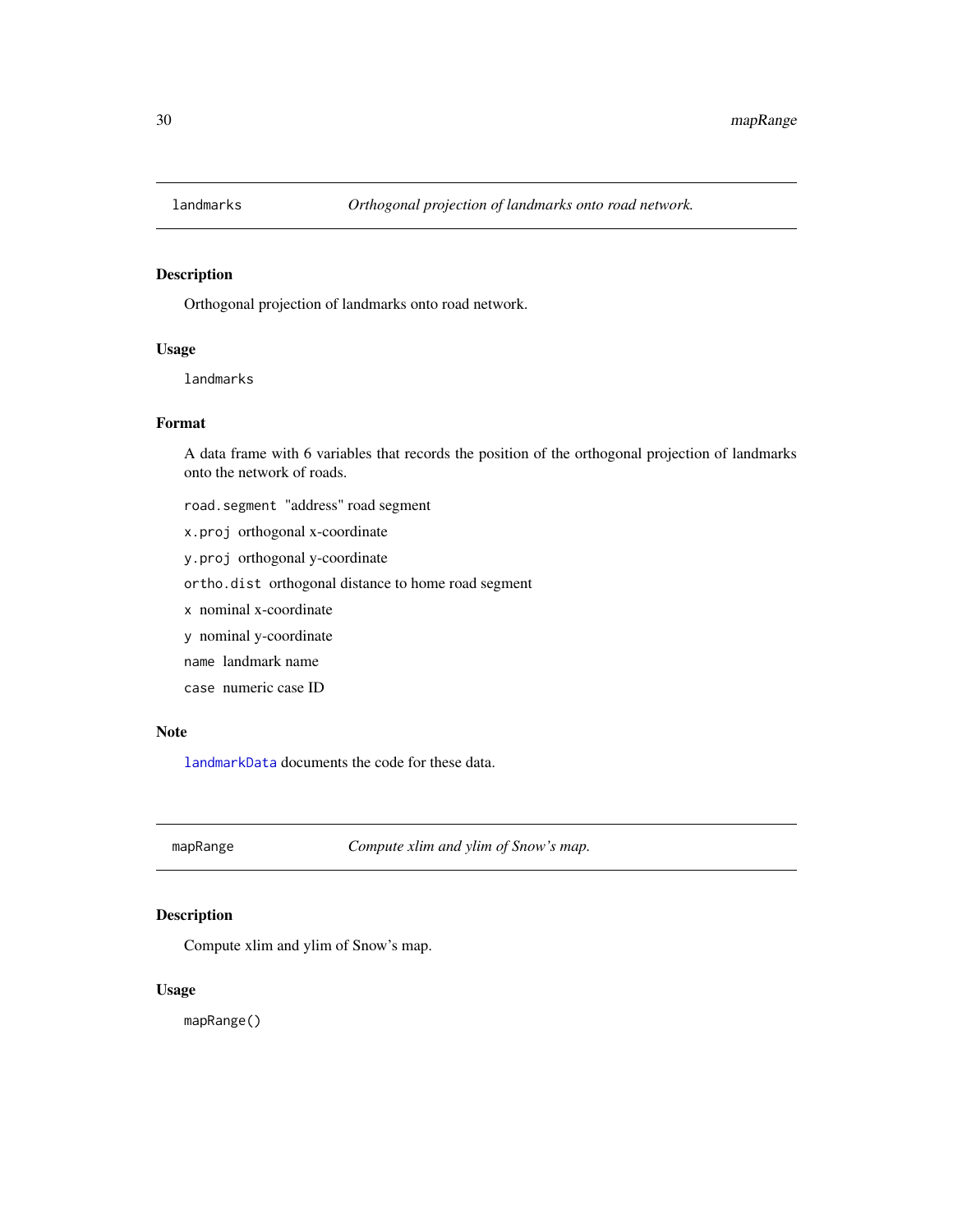<span id="page-30-0"></span>

Compute shortest distances or paths to selected pumps.

# Usage

```
nearestPump(pump.select = NULL, metric = "walking", vestry = FALSE,
 weighted = TRUE, case.set = "observed", distance.unit = "meter",
 time.unit = "second", walking.speed = 5, multi.core = TRUE,
 dev.mode = FALSE)
```
#### Arguments

| pump.select   | Numeric. Pump candidates to consider. Default is NULL: all pumps are used.<br>Otherwise, selection by a vector of numeric IDs: 1 to 13 for pumps; 1 to 14 for<br>pumps. vestry. Negative selection allowed. |
|---------------|-------------------------------------------------------------------------------------------------------------------------------------------------------------------------------------------------------------|
| metric        | Character. "eucldidean" or "walking".                                                                                                                                                                       |
| vestry        | Logical. TRUE uses the 14 pumps from the Vestry Report. FALSE uses the 13 in<br>the original map.                                                                                                           |
| weighted      | Logical. TRUE computes shortest path in terms of road length. FALSE computes<br>shortest path in terms of the number of nodes.                                                                              |
| case.set      | Character. "observed", "expected", or "snow".                                                                                                                                                               |
| distance.unit | Character. Unit of distance: "meter", "yard" or "native". "native" returns the<br>map's native scale. Meaningful only when "weighted" is TRUE. See vignette ("roads")<br>for information on unit distances. |
| time.unit     | Character. "hour", "minute", or "second".                                                                                                                                                                   |
| walking.speed | Numeric. Walking speed in km/hr.                                                                                                                                                                            |
| multi.core    | Logical or Numeric. TRUE uses parallel:: detectCores(). FALSE uses one,<br>single core. You can also specify the number logical cores. See vignette ("Parallelization")<br>for details.                     |
| dev.mode      | Logical. Development mode uses parallel::parLapply().                                                                                                                                                       |

#### Value

An R data frame or list of 'igraph' path nodes.

#### Note

Time is computed using distanceTime().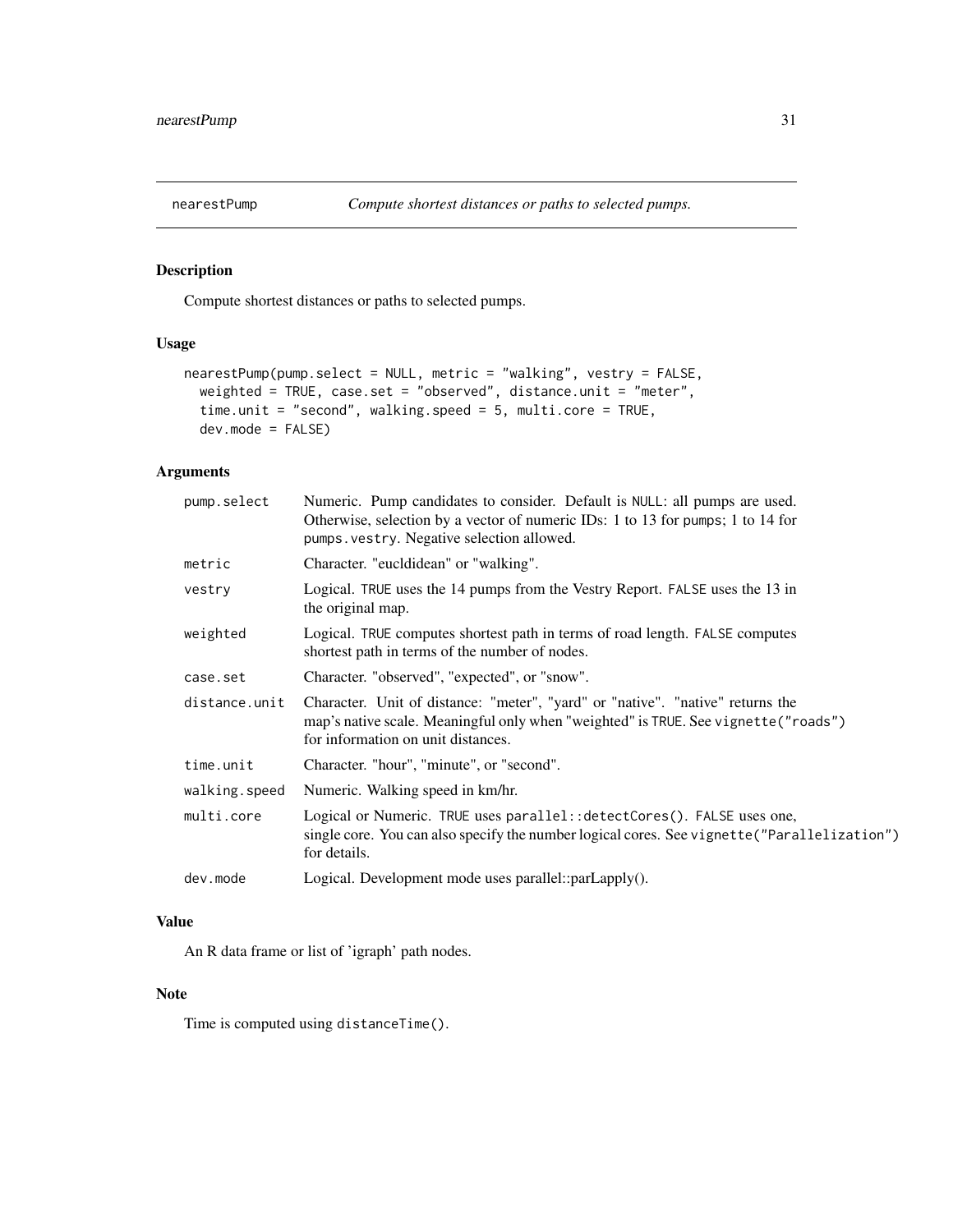<span id="page-31-0"></span>

Assembles cases, pumps and road into a network graph.

#### Usage

```
neighborhoodData(vestry = FALSE, case.set = "observed", embed = TRUE,
  embed.landmarks = TRUE)
```
# Arguments

| vestry          | Logical. Use Vestry Report pump data.                                                                                                                                               |
|-----------------|-------------------------------------------------------------------------------------------------------------------------------------------------------------------------------------|
| case.set        | Character. "observed" or "expected", or "snow". "snow" captures John Snow's<br>annotation of the Broad Street pump neighborhood printed in the Vestry report<br>version of the map. |
| embed           | Logical. Embed cases and pumps into road network.                                                                                                                                   |
| embed.landmarks |                                                                                                                                                                                     |
|                 | Logical. Embed landmarks into road network.                                                                                                                                         |
|                 |                                                                                                                                                                                     |

#### Value

An R list of nodes, edges and an 'igraph' network graph.

neighborhoodEuclidean *Compute Euclidean path pump neighborhoods.*

# Description

Plots star graph from pump to its cases.

```
neighborhoodEuclidean(pump.select = NULL, vestry = FALSE,
 case.location = "nominal", case.set = "observed", multi.core = TRUE,
 dev.mode = FALSE)
```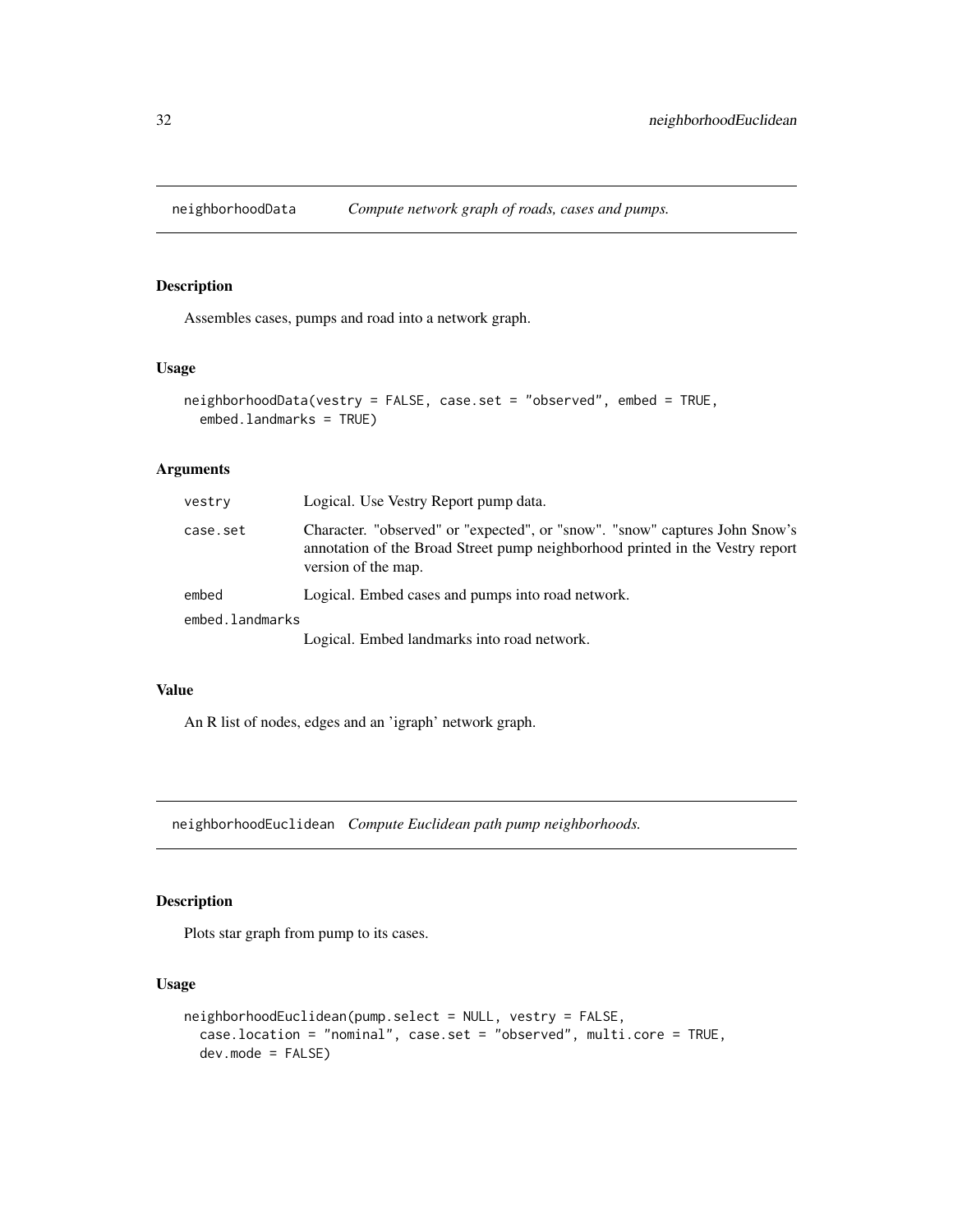<span id="page-32-0"></span>

| pump.select   | Numeric. Vector of numeric pump IDs to define pump neighborhoods (i.e., the<br>"population"). Negative selection possible. NULL selects all pumps.                                                            |
|---------------|---------------------------------------------------------------------------------------------------------------------------------------------------------------------------------------------------------------|
| vestry        | Logical. TRUE uses the 14 pumps from the Vestry Report. FALSE uses the 13 in<br>the original map.                                                                                                             |
| case.location | Character. "address" or "nominal". For observed = TRUE: "address" uses or tho. proj<br>and "nominal" uses fatalities. For observed = TRUE: "address" uses sim.ortho.proj<br>and "nominal" uses regular.cases. |
| case.set      | Character. "observed" or "expected".                                                                                                                                                                          |
| multi.core    | Logical or Numeric. TRUE uses parallel: : detectCores(). FALSE uses one,<br>single core. You can also specify the number logical cores. See vignette ("Parallelization")<br>for details.                      |
| dev.mode      | Logical. Development mode uses parallel:: $parLapply()$ .                                                                                                                                                     |

# Value

An R vector.

# Examples

```
## Not run:
neighborhoodEuclidean()
neighborhoodEuclidean(-6)
neighborhoodEuclidean(pump.select = 6:7)
```

```
## End(Not run)
```
neighborhoodVoronoi *Compute Voronoi pump neighborhoods.*

# Description

Group cases into neighborhoods using Voronoi tessellation.

```
neighborhoodVoronoi(pump.select = NULL, vestry = FALSE,
 case.location = "address", pump.location = "nominal",
 polygon.vertices = FALSE)
```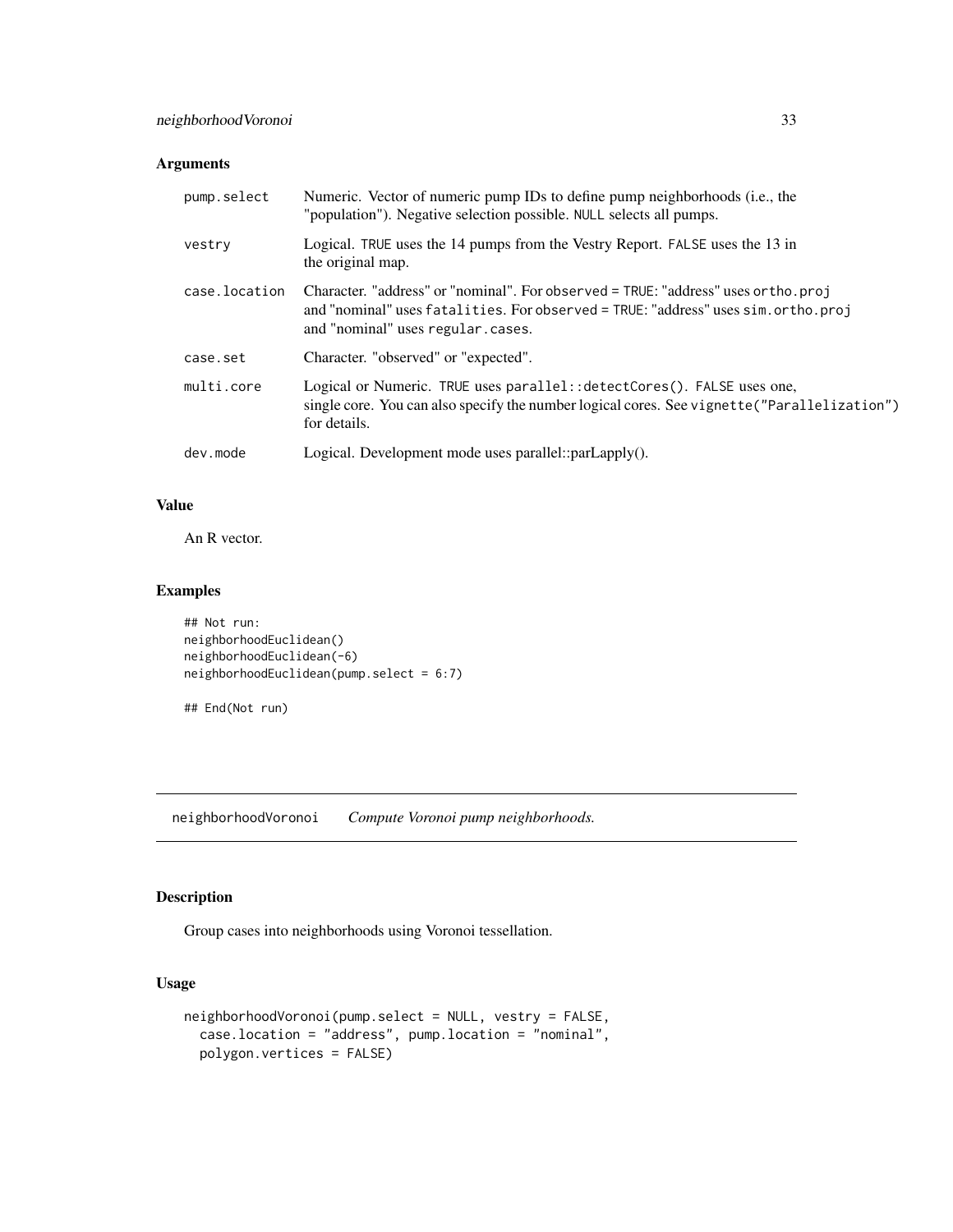| pump.select      | Numeric. Vector of numeric pump IDs to define pump neighborhoods (i.e., the<br>"population"). Negative selection possible. NULL selects all pumps.                                         |
|------------------|--------------------------------------------------------------------------------------------------------------------------------------------------------------------------------------------|
| vestry           | Logical. TRUE uses the 14 pumps from the Vestry report. FALSE uses the 13 in<br>the original map.                                                                                          |
| case.location    | Character. "address" or "nominal". "address" uses the x-y coordinates of ortho.proj.<br>"nominal" uses the x-y coordinates of fatalities.                                                  |
| pump.location    | Character. "address" or "nominal". "address" uses the x-y coordinates of ortho.proj.pump<br>or or tho. proj. pump. vestry. "nominal" uses the x-y coordinates of pumps or<br>pumps.vestry. |
| polygon.vertices |                                                                                                                                                                                            |
|                  | Logical. TRUE returns a list of x-y coordinates of the vertices of Voronoi cells.<br>Useful for sp:: point.in.polygon() as used in print.voronoi() method.                                 |

#### Value

An R list with 12 objects.

- pump.id: vector of selected pumps
- voronoi: output from deldir::deldir().
- snow.colors: neighborhood color based on snowColors().
- x.rng: range of x for plot.
- y.rng: range of y for plot.
- select.string: description of "pump.select" for plot title.
- expected.data: expected neighborhood fatality counts, based on Voronoi cell area.
- coordinates: polygon vertices of Voronoi cells.
- statistic.data: observed neighborhood fatality counts.
- pump.select: "pump.select" from neighborhoodVoronoi().
- statistic: "statistic" from neighborhoodVoronoi().
- vestry: "vestry" from neighborhoodVoronoi().

#### Examples

```
neighborhoodVoronoi()
neighborhoodVoronoi(vestry = TRUE)
neighborhoodVoronoi(pump.select = 6:7)
neighborhoodVoronoi(pump.select = -6)
neighborhoodVoronoi(pump.select = -6, polygon.vertices = TRUE)
# coordinates for vertices also available in the returned object.
dat <- neighborhoodVoronoi(pump.select = -6)
dat$coordinates
```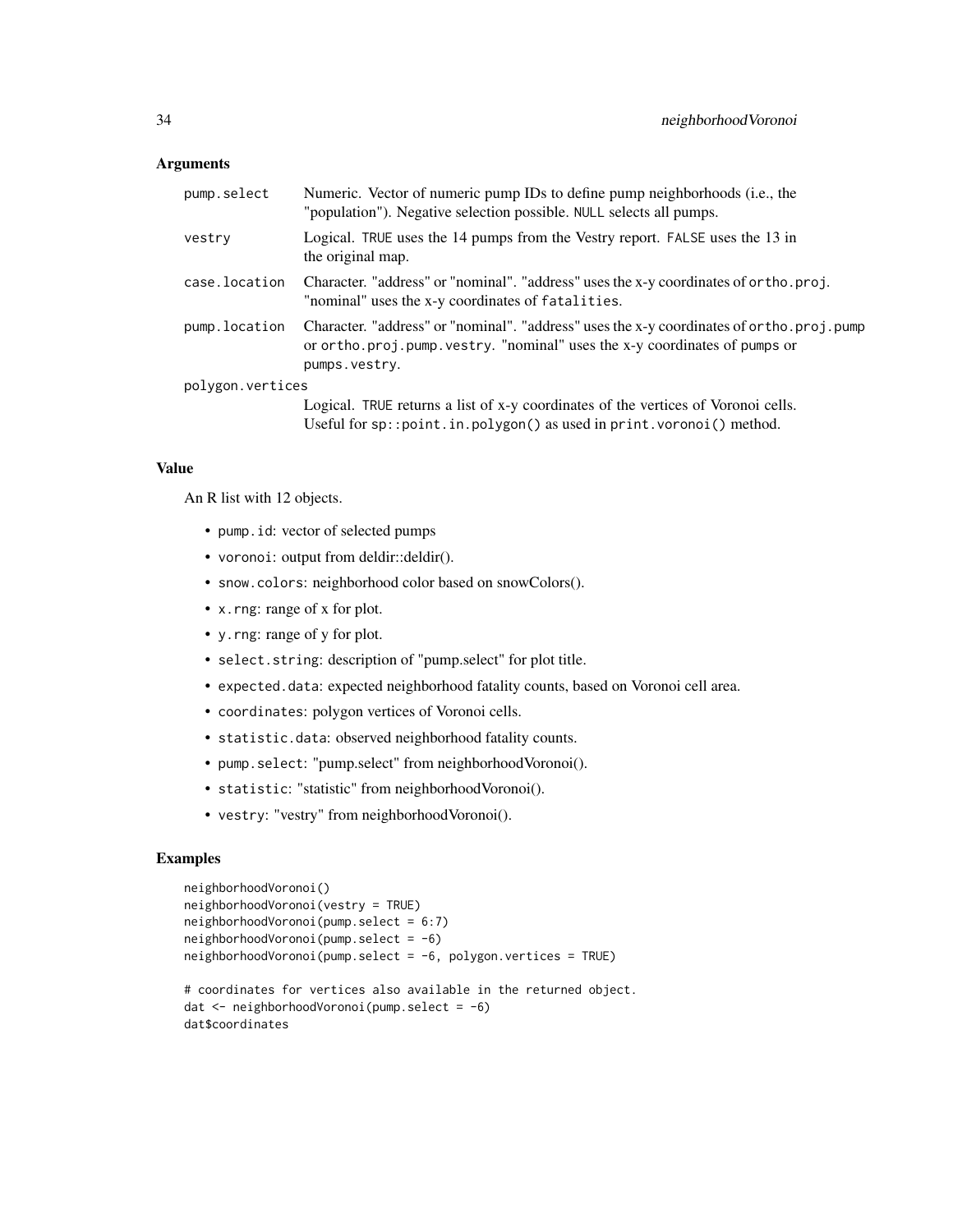<span id="page-34-0"></span>neighborhoodWalking *Compute walking path pump neighborhoods.*

#### Description

Group cases into neighborhoods based on walking distance.

#### Usage

```
neighborhoodWalking(pump.select = NULL, vestry = FALSE, weighted = TRUE,
  case.set = "observed", multi.core = TRUE, dev.mode = FALSE)
```
#### Arguments

| pump.select | Numeric. Vector of numeric pump IDs to define pump neighborhoods (i.e.,<br>the "population"). Negative selection possible. NULL selects all pumps. Note<br>that you can't just select the pump on Adam and Eve Court (#2) because it's<br>technically an isolate. |
|-------------|-------------------------------------------------------------------------------------------------------------------------------------------------------------------------------------------------------------------------------------------------------------------|
| vestry      | Logical. TRUE uses the 14 pumps from the Vestry report. FALSE uses the 13 in<br>the original map.                                                                                                                                                                 |
| weighted    | Logical. TRUE computes shortest path weighted by road length. FALSE computes<br>shortest path in terms of the number of nodes.                                                                                                                                    |
| case.set    | Character. "observed", "expected" or "snow". "snow" captures John Snow's<br>annotation of the Broad Street pump neighborhood printed in the Vestry report<br>version of the map.                                                                                  |
| multi.core  | Logical or Numeric. TRUE uses parallel: : detectCores(). FALSE uses one,<br>single core. You can also specify the number logical cores. See vignette ("Parallelization")<br>for details.                                                                          |
| dev.mode    | Logical. Development mode uses parallel::parLapply().                                                                                                                                                                                                             |
|             |                                                                                                                                                                                                                                                                   |

#### Value

An R list with 7 objects:

- paths: list of paths to nearest or selected pump(s).
- cases: list of cases by pump.
- vestry: "vestry" from neighborhoodWalking().
- observed: "observed" from neighborhoodWalking().
- pump.select: "pump.select" from neighborhoodWalking().
- cores: number of cores to use for parallel implementation.
- metric: incremental metric used to find cut point on split road segments.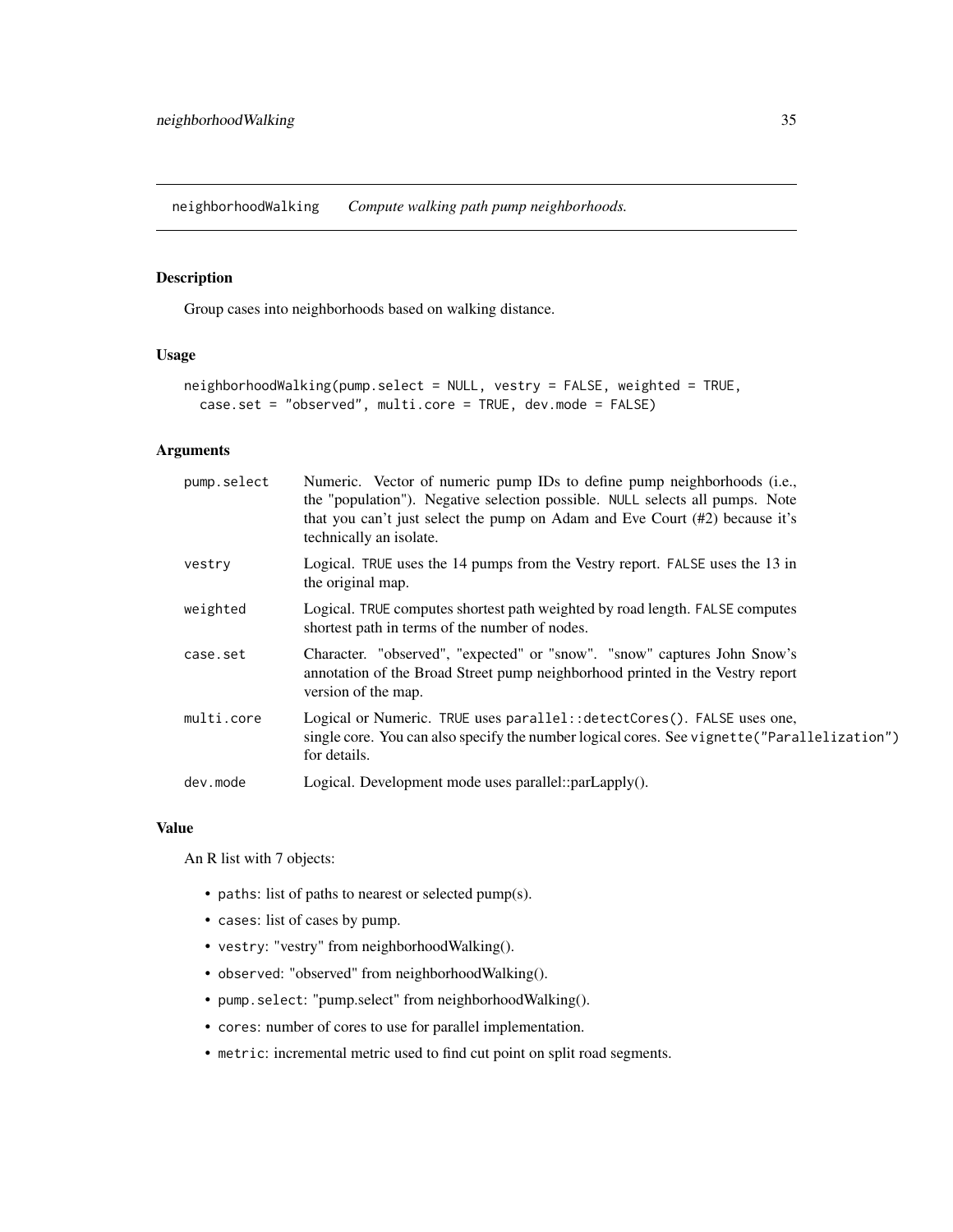#### Examples

```
## Not run:
neighborhoodWalking()
neighborhoodWalking(pump.select = -6)
## End(Not run)
```
ortho.proj *Orthogonal projection of observed cases onto road network.*

#### Description

Orthogonal projection of observed cases onto road network.

#### Usage

ortho.proj

# Format

A data frame with 5 variables that records the position of the orthogonal projection of the 578 cases onto the network of roads.

road.segment "address" road segment x.proj x-coordinate y.proj y-coordinate ortho.dist orthogonal distance to home road segment case numeric case ID

#### Note

[unstackFatalities](#page-78-1) documents the code for these data.

ortho.proj.pump *Orthogonal projection of 13 original pumps.*

# Description

Orthogonal projection of 13 original pumps.

#### Usage

ortho.proj.pump

<span id="page-35-0"></span>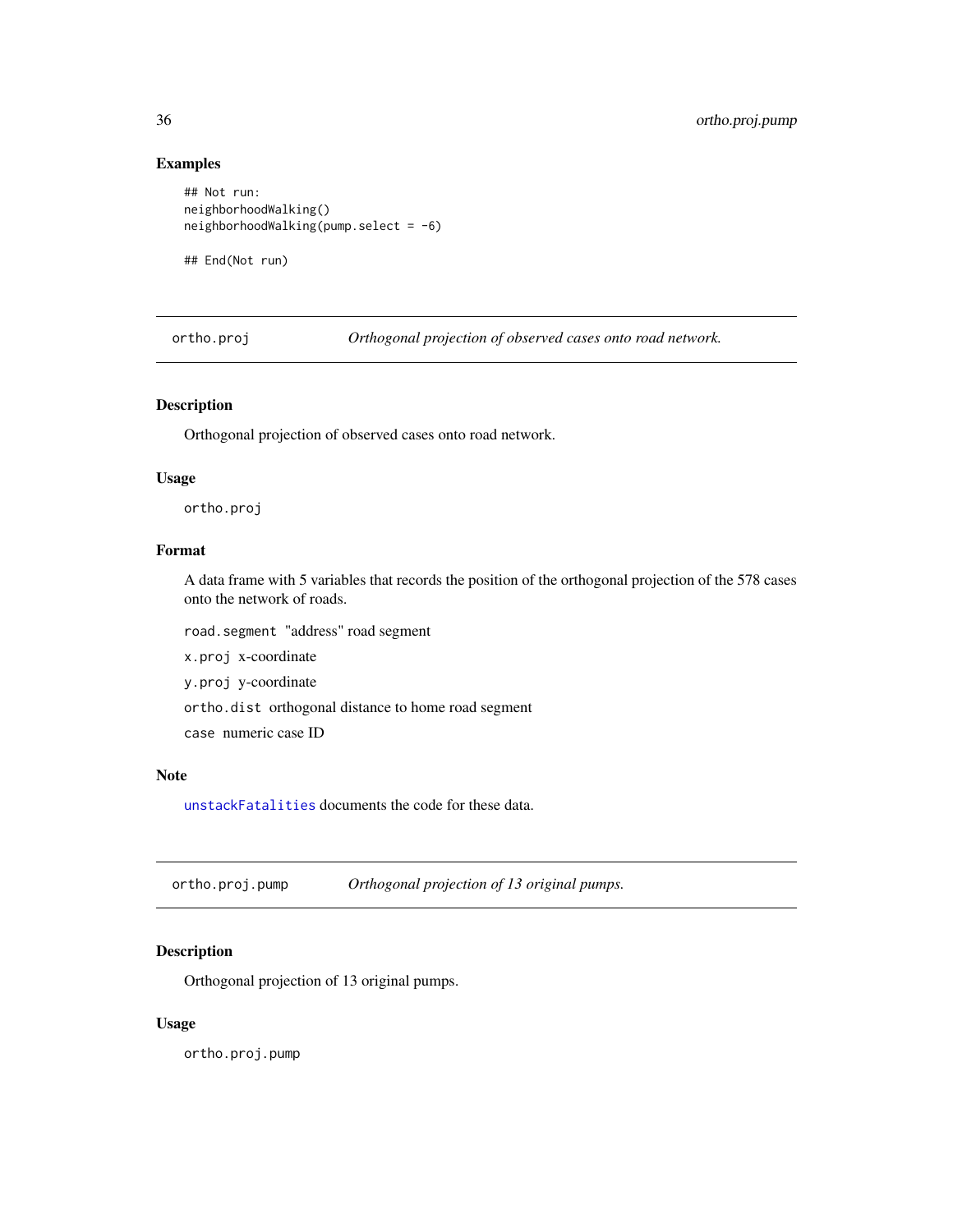#### Format

A data frame with 6 variables that records the position of the orthogonal projection of the 13 original pumps onto the network of roads.

road.segment "address" road segment

x.proj x-coordinate

y.proj y-coordinate

ortho.dist orthogonal distance to home road segment

node node ID

pump.id numeric ID

### Note

[pumpData](#page-57-0) documents the code for these data.

<span id="page-36-0"></span>ortho.proj.pump.vestry

*Orthogonal projection of the 14 pumps from the Vestry Report.*

#### Description

Orthogonal projection of the 14 pumps from the Vestry Report.

#### Usage

ortho.proj.pump.vestry

#### Format

A data frame with 6 variables that records the position of the orthogonal projection of the 14 pumps onto the network of roads.

road.segment "address" road segment

x.proj x-coordinate

y.proj y-coordinate

ortho.dist orthogonal distance to home road segment

node node ID

pump.id numeric ID

#### Note

[pumpData](#page-57-0) documents the code for these data.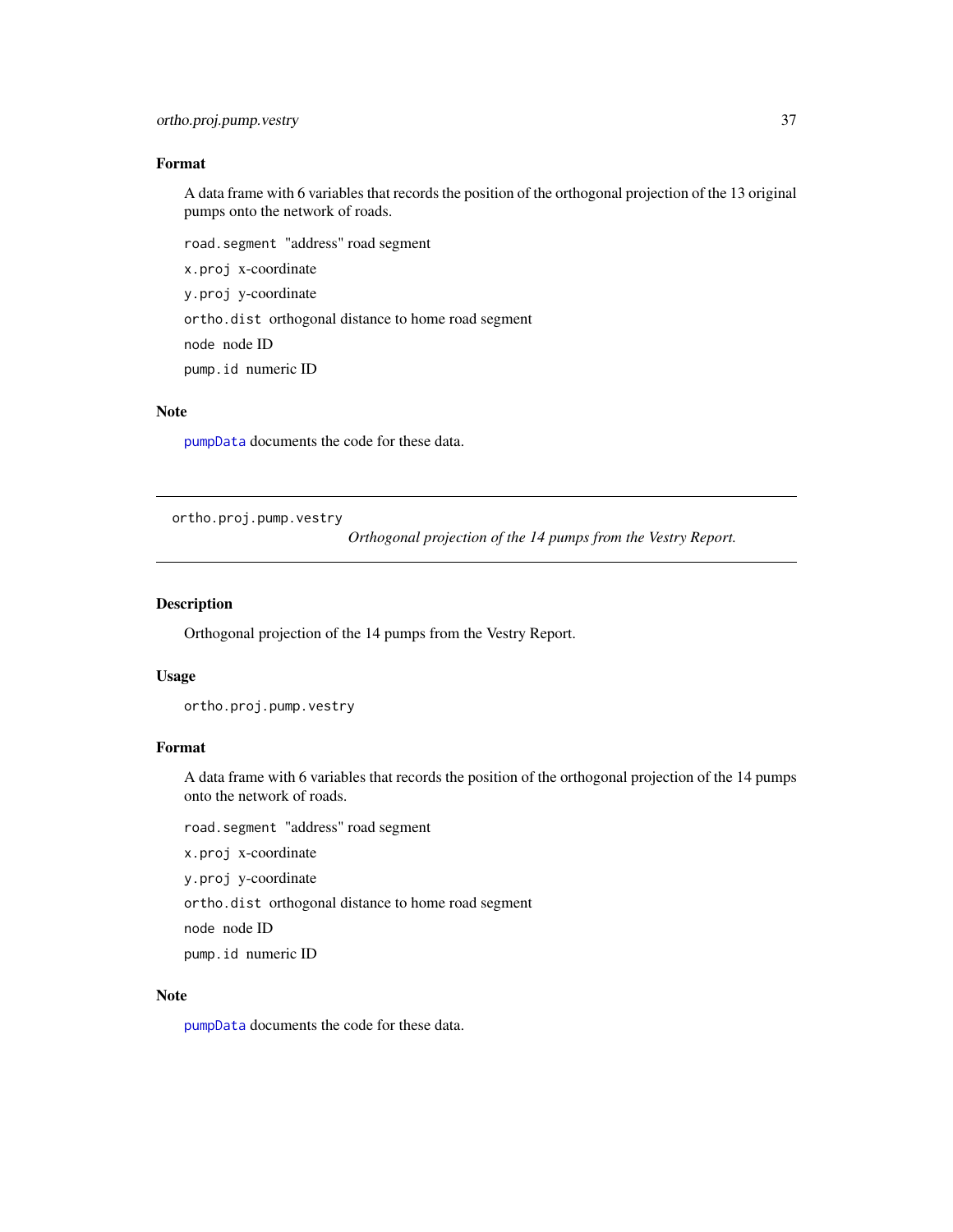orthogonalProjection *Compute coordinates of orthogonal projection from case to road segment.*

#### Description

Compute coordinates of orthogonal projection from case to road segment.

#### Usage

```
orthogonalProjection(case = 12, segment.id = "216-1", observed = TRUE,
  use.pump = FALSE, vestry = FALSE, case.data = NULL)
```
#### Arguments

| case       | Numeric. case ID from fatalities.                                  |
|------------|--------------------------------------------------------------------|
| segment.id | Character. Road segment ID.                                        |
| observed   | Logical. FALSE observed case; TRUE simulated case (regular.cases). |
| use.pump   | Logical. Use pump ID as case.                                      |
| vestry     | Logical. Use vestry pump data.                                     |
| case.data  | Object. For use with simulate Fatalities.                          |

### Value

An R data frame.

oxford.weather *Oxford monthly weather data, January 1853 - December 2019.*

#### Description

Extract from UK Met Office (https://www.metoffice.gov.uk/pub/data/weather/uk/climate/stationdata/oxforddata.txt): Lat 51.761 Lon -1.262, 63 metres amsl. Approximate 90 km (55 miles) northwest of Soho.

# Usage

oxford.weather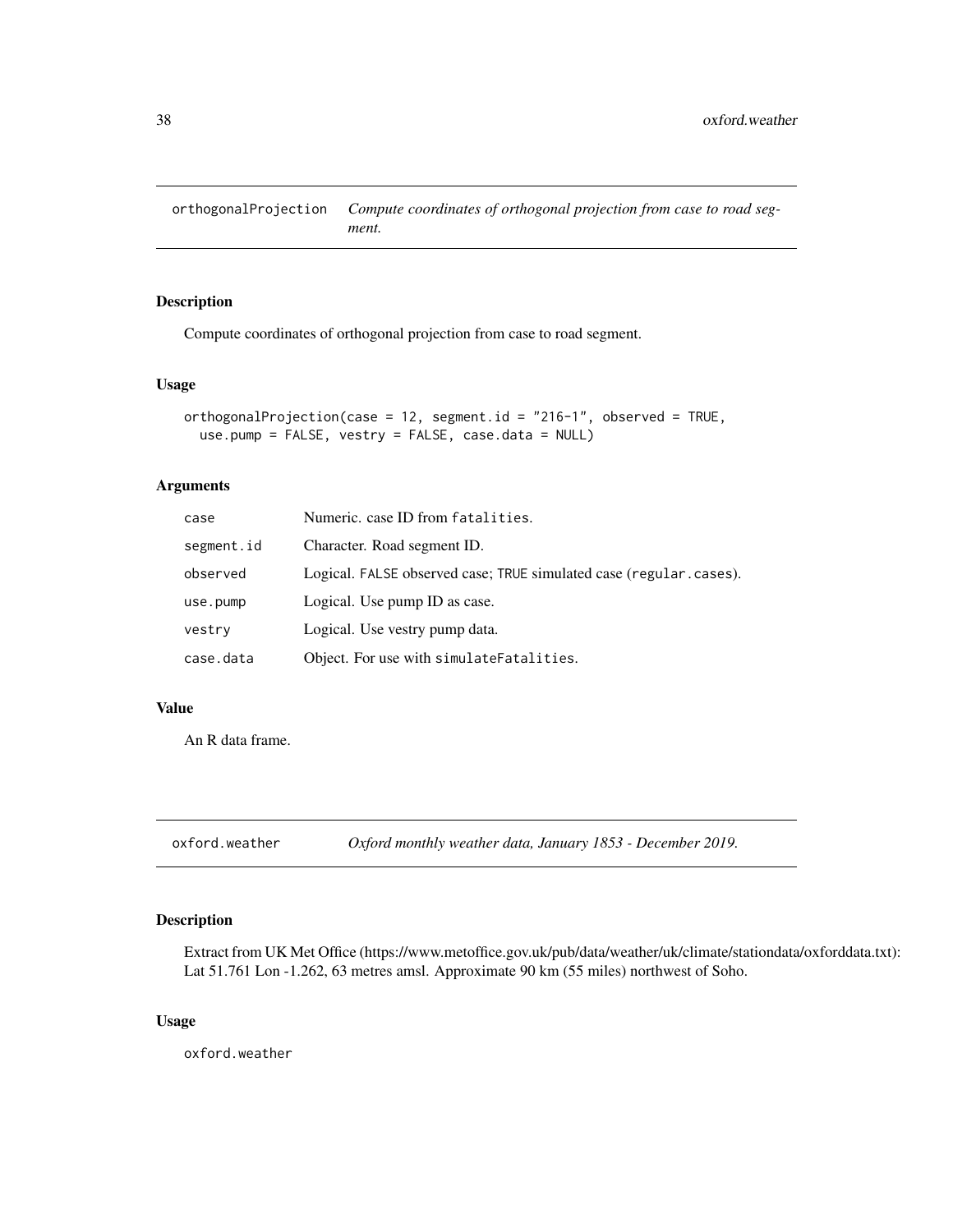#### oxfordWeather 39

# Format

A data frame with 7 variables and 95 observations.

year yyyy

mo month (mm)

tmax maximum temperature degrees Celsius

tmin minimum temperature degrees Celsius

airfrost days

rain millimeters (mm)

sun sunshine hours

#### Note

December 1860 excluded due to missing tmin observation.

oxfordWeather *Weather data recorded in Oxford (Met Office UK).*

### Description

Add and use last day of month as unit of observation to oxford.weather.

#### Usage

oxfordWeather()

#### Value

An R data frame.

# Note

December 1860 observation is dropped due to missing "tmin" value.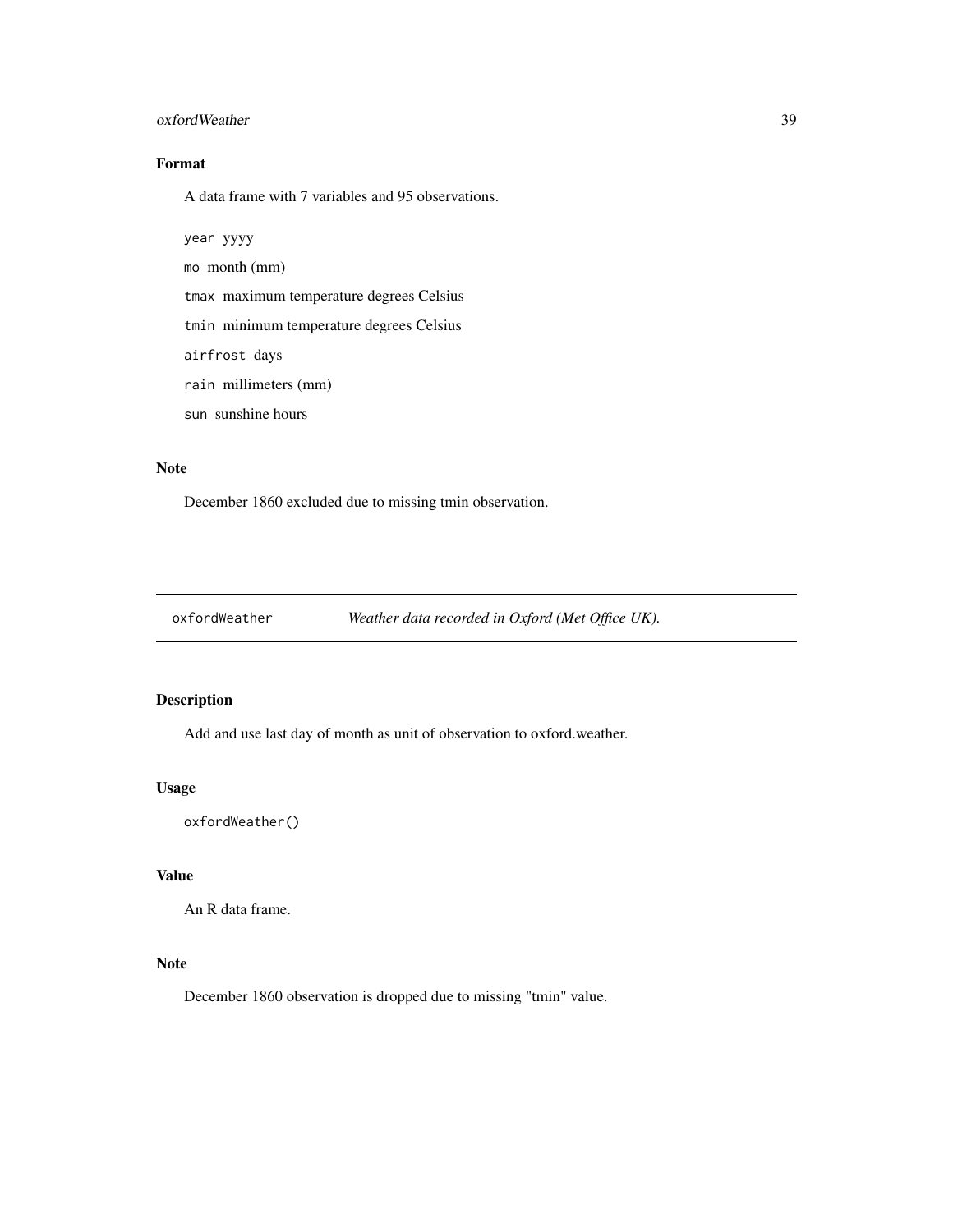Compute Pearson Residuals (prototype)

#### Usage

```
pearsonResiduals(x)
```
#### Arguments

x An object created by neighborhoodEuclidean(), neighborhoodVoronoi() or neighborhoodWalking().

### Value

An R vector.

# Examples

```
## Not run:
pearsonResiduals(neighborhoodEuclidean())
pearsonResiduals(neighborhoodVoronoi())
pearsonResiduals(neighborhoodWalking())
```
## End(Not run)

plague.pit *Plague pit coordinates.*

### Description

Coordinates for polygon() or sp::Polygon(). In progress.

#### Usage

plague.pit

#### Format

A data frame with 13 observations and 2 variables.

x x-coordinate

y y-coordinate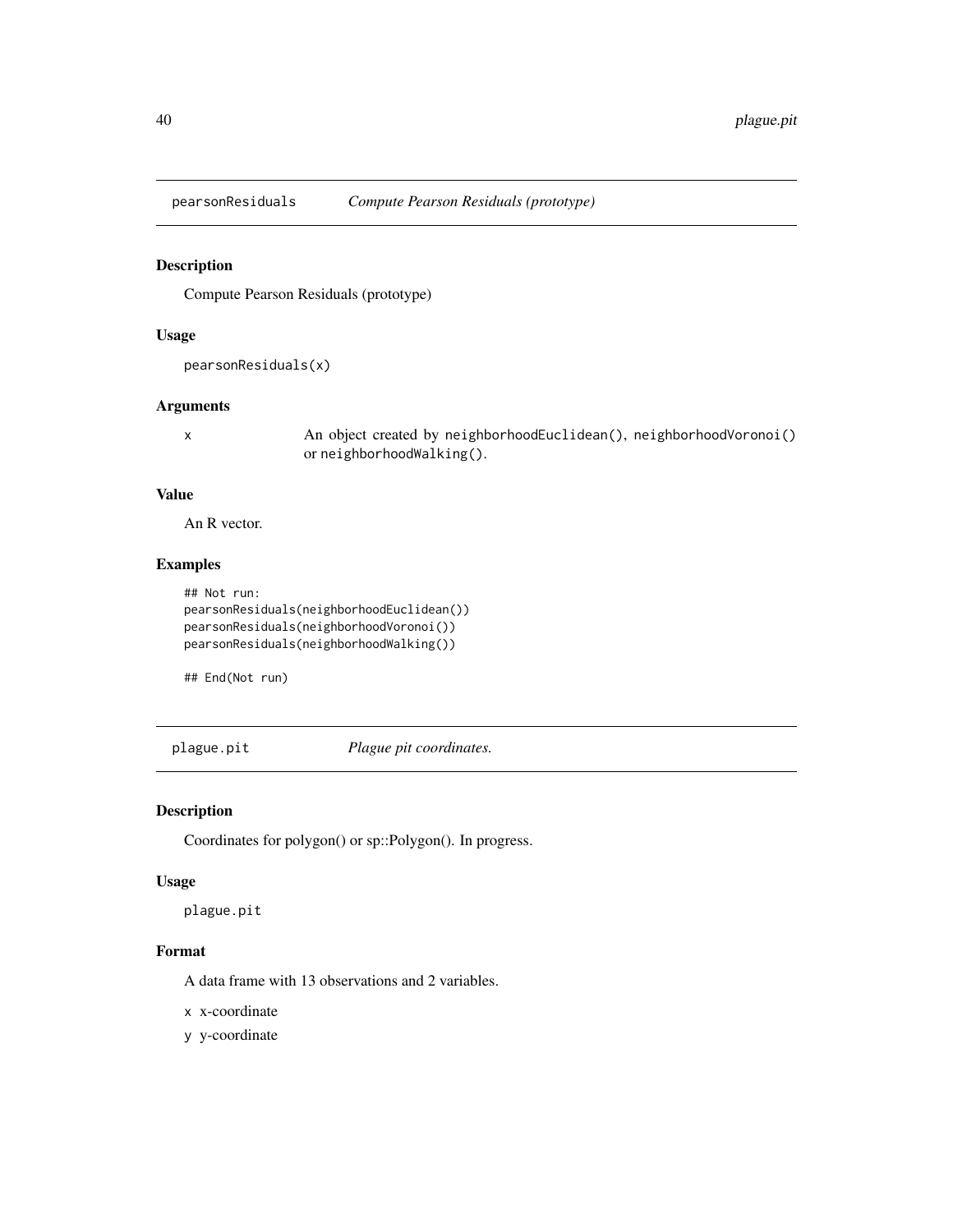plot.classifier\_audit *Plot result of classifierAudit().*

#### Description

Plot case, segment and orthogonal projector.

#### Usage

```
## S3 method for class 'classifier_audit'
plot(x, zoom = 0.5, unit = "meter", ...)
```
#### Arguments

| $\mathsf{x}$ | An object of class "classifier_audit" created by classifier Audit().                                                                                                                                                                |
|--------------|-------------------------------------------------------------------------------------------------------------------------------------------------------------------------------------------------------------------------------------|
| zoom         | Logical or Numeric. A numeric value $\geq 0$ controls the degree of zoom. The<br>default is $0.5$ .                                                                                                                                 |
| unit         | Character. Unit of distance: "meter" (the default), "yard" or "native". "native"<br>returns the map's native scale. "unit" is meaningful only when "weighted" is<br>TRUE. See vignette ("roads") for information on unit distances. |
| $\ddotsc$    | Additional parameters.                                                                                                                                                                                                              |

### Value

A base R graphic.

#### Examples

```
plot(classifierAudit(case = 483, segment = "326-2"))
```
plot.euclidean *Plot method for neighborhoodEuclidean().*

#### Description

Plot method for neighborhoodEuclidean().

#### Usage

```
## S3 method for class 'euclidean'
plot(x, type = "star", add.observed.points = TRUE, msg = FALSE, ...)
```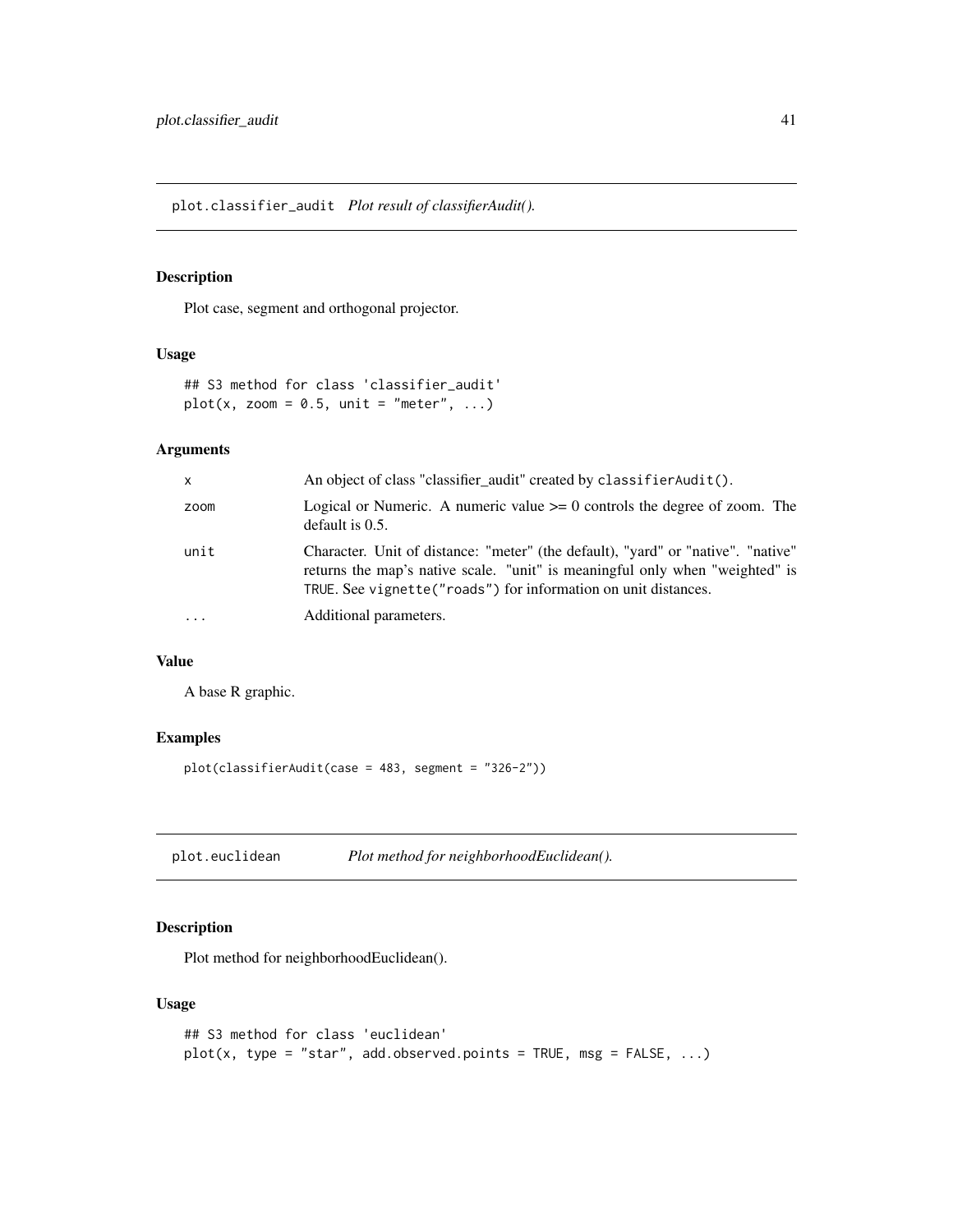#### Arguments

| x                   | An object of class "euclidean" created by neighborhoodEuclidean().                                               |  |
|---------------------|------------------------------------------------------------------------------------------------------------------|--|
| type                | Character. "star", "area.points" or "area.polygons". "area" flavors only valid<br>when case.set = $"expected"$ . |  |
| add.observed.points |                                                                                                                  |  |
|                     | Logical. Add observed fatality "addresses".                                                                      |  |
| msg                 | Logical. Toggle in-progress messages.                                                                            |  |
| .                   | Additional plotting parameters.                                                                                  |  |

#### Value

A base R plot.

#### Note

This uses an approximate computation of polygons, using the 'TSP' package, that may produce non-simple and/or overlapping polygons.

#### Examples

```
## Not run:
plot(neighborhoodEuclidean())
plot(neighborhoodEuclidean(-6))
plot(neighborhoodEuclidean(pump.select = 6:7))
plot(neighborhoodEuclidean(case.set = "expected"), type = "area.points")
plot(neighborhoodEuclidean(case.set = "expected"), type = "area.polygons")
```
## End(Not run)

plot.euclidean\_path *Plot the path of the Euclidean distance between cases and/or pumps.*

#### Description

Plot the path of the Euclidean distance between cases and/or pumps.

#### Usage

```
## S3 method for class 'euclidean_path'
plot(x, zoom = 0.5, unit.posts = "distance", unit.interval = NULL, ...)
```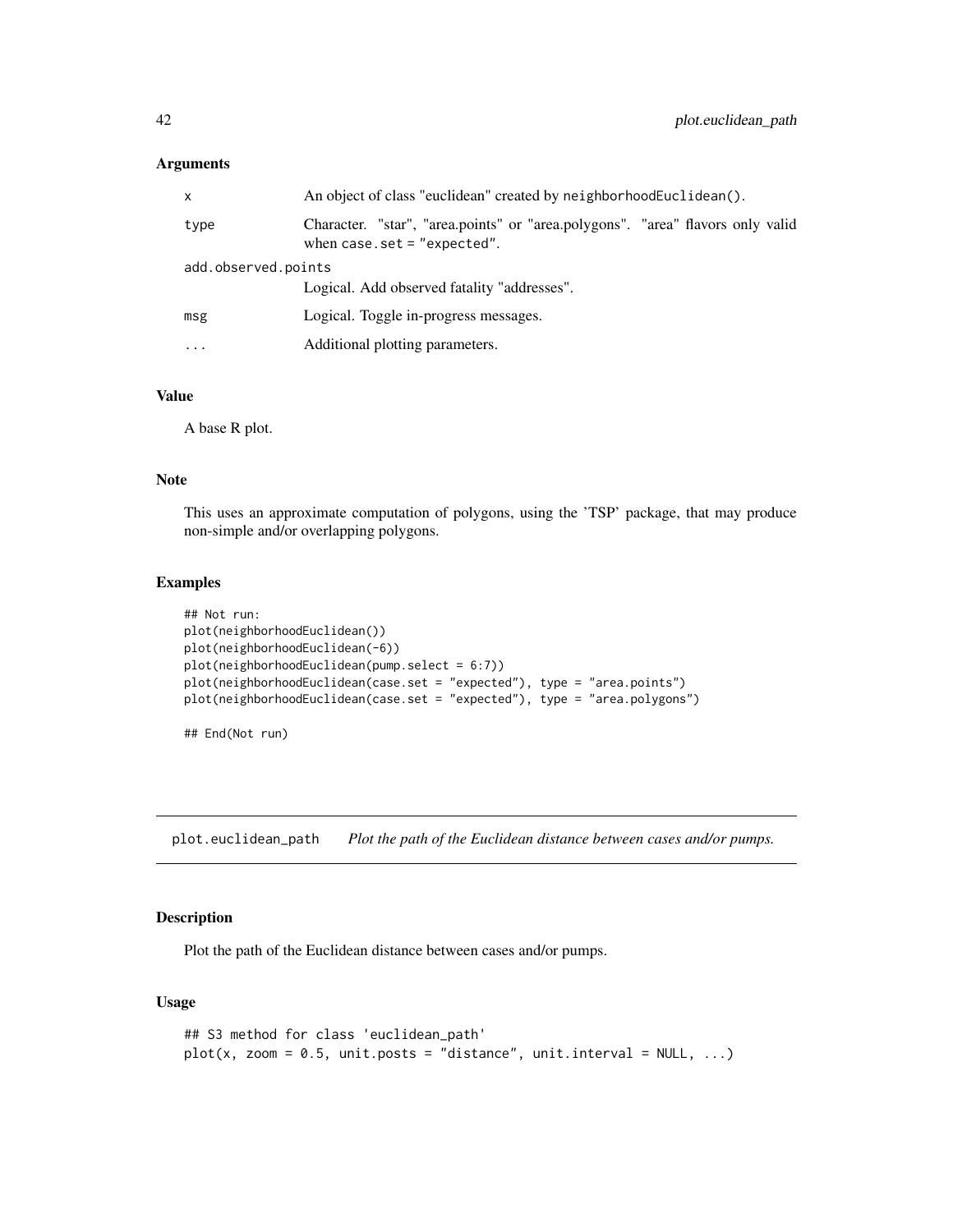#### plot.iso 43

# Arguments

| $\mathsf{x}$  | An object of class "euclidean_path" created by euclideanPath().                                                                                                                                                 |
|---------------|-----------------------------------------------------------------------------------------------------------------------------------------------------------------------------------------------------------------|
| zoom          | Logical or Numeric. A numeric value $\geq 0$ controls the degree of zoom. The<br>default is $0.5$ .                                                                                                             |
| unit.posts    | Character. "distance" for mileposts; "time" for timeposts; NULL for no posts.                                                                                                                                   |
| unit.interval | Numeric. Set interval between posts. When unit posts is "distance", unit . interval<br>automatically defaults to 50 meters. When unit posts is "time", unit . interval<br>automatically defaults to 60 seconds. |
| $\ddots$      | Additional plotting parameters.                                                                                                                                                                                 |

# Value

A base R plot.

### Examples

```
plot(euclideanPath(15))
plot(euclideanPath(15), unit.posts = "time")
```
plot.iso *Plot method for isoVertices().*

### Description

Plot method for isoVertices().

### Usage

```
## S3 method for class 'iso'
plot(x, selected.post = "all", platete = "plasma", alpha-level = 1/2, ...)
```
# Arguments

| X             | An object of class "iso" created by isoVertices().              |
|---------------|-----------------------------------------------------------------|
| selected.post | Character or Numeric. Select milepost polygon. "all" or number. |
| palette       | Character.                                                      |
| alpha.level   | Numeric. Alpha level transparency                               |
| $\ddotsc$     | Additional arguments.                                           |

# Value

A vector with observed counts.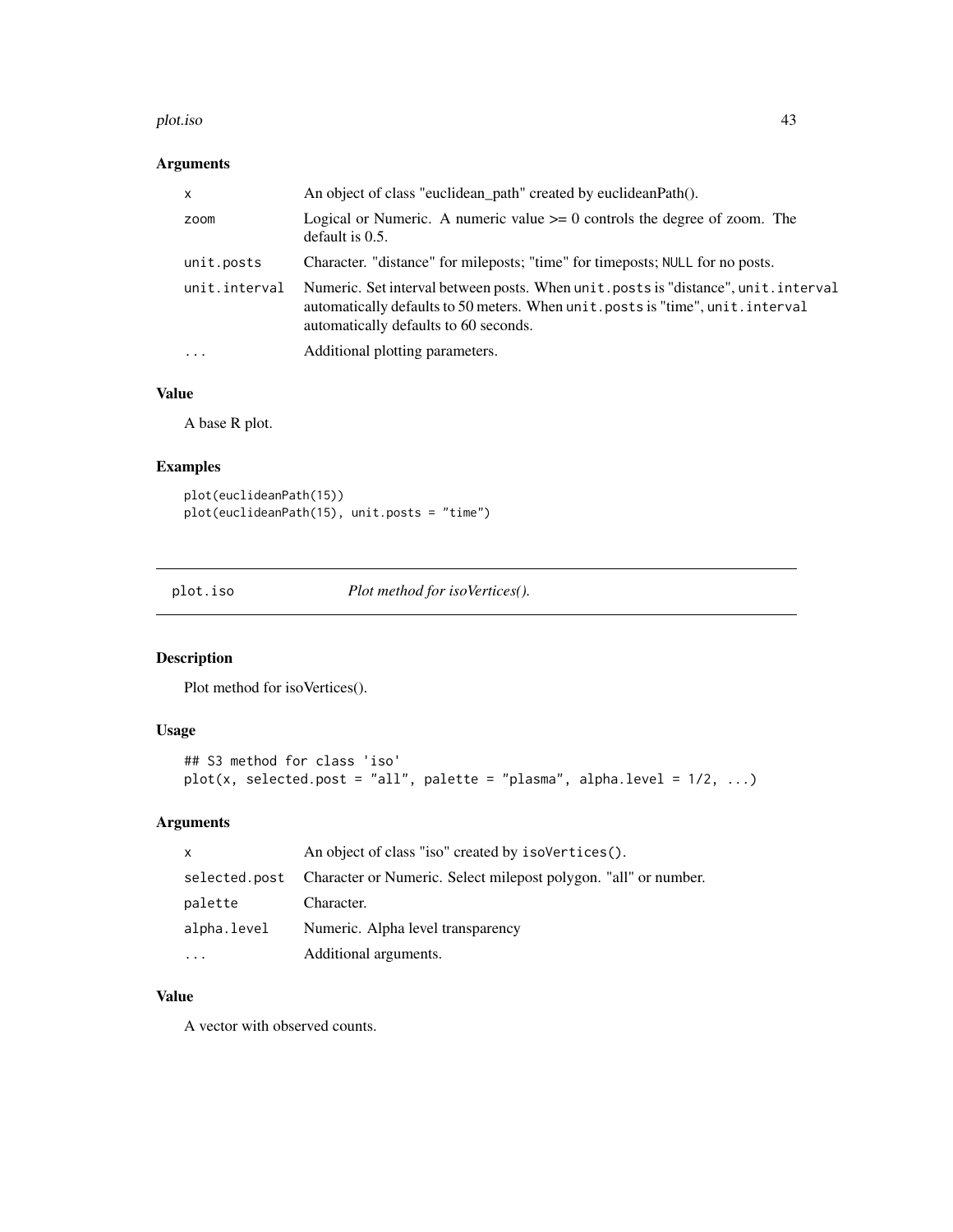plot.neighborhood\_data

*Plot method for neighborhoodData().*

### Description

Visualize underlying road network (with or without cases and pumps).

#### Usage

```
## S3 method for class 'neighborhood_data'
plot(x, \ldots)
```
### Arguments

|   | An 'igraph' object of class "neighborhood_data" created by neighborhoodData(). |
|---|--------------------------------------------------------------------------------|
| . | Additional plotting parameters.                                                |

### Value

A base R plot.

## Examples

plot(neighborhoodData()) plot(neighborhoodData(embed = FALSE))

plot.oxfordWeather *Plot method for oxfordWeather().*

#### Description

Plot method for oxfordWeather().

#### Usage

```
## S3 method for class 'oxfordWeather'
plot(x, static = "temperature", month = "september", ...)
```
### Arguments

| X         | object.                             |
|-----------|-------------------------------------|
| statistic | Character.                          |
| month     | Character. "august" or "september". |
| .         | Additional plotting parameters.     |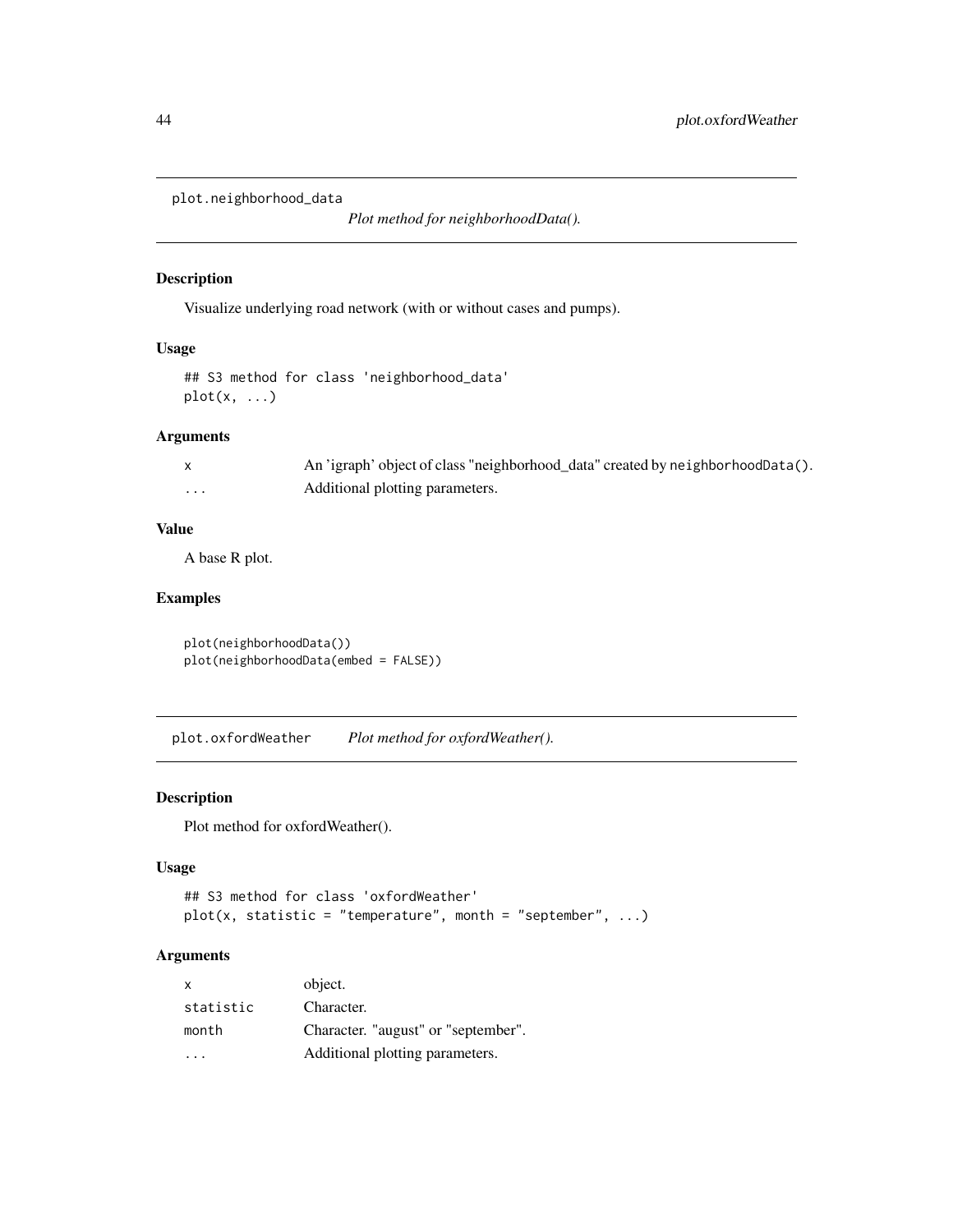### plot.povertyLondon 45

# Value

A base R plot.

plot.povertyLondon *Plot method for povertyLondon().*

#### Description

Plot method for povertyLondon().

### Usage

```
## S3 method for class 'povertyLondon'
plot(x, district = c("City", "Westminster", "Marylebone", "St. Giles"), ...)
```
#### Arguments

| X        | object.                          |
|----------|----------------------------------|
| district | Character. Selected district(s). |
| .        | Additional plotting parameters.  |

plot.profile\_perspective

*Plot method for profilePerspective().*

#### Description

Plot method for profilePerspective().

# Usage

```
## S3 method for class 'profile_perspective'
plot(x, \ldots)
```
#### Arguments

|          | An object of class "profile" created by profilePerspective(). |
|----------|---------------------------------------------------------------|
| $\cdots$ | Additional plotting parameters.                               |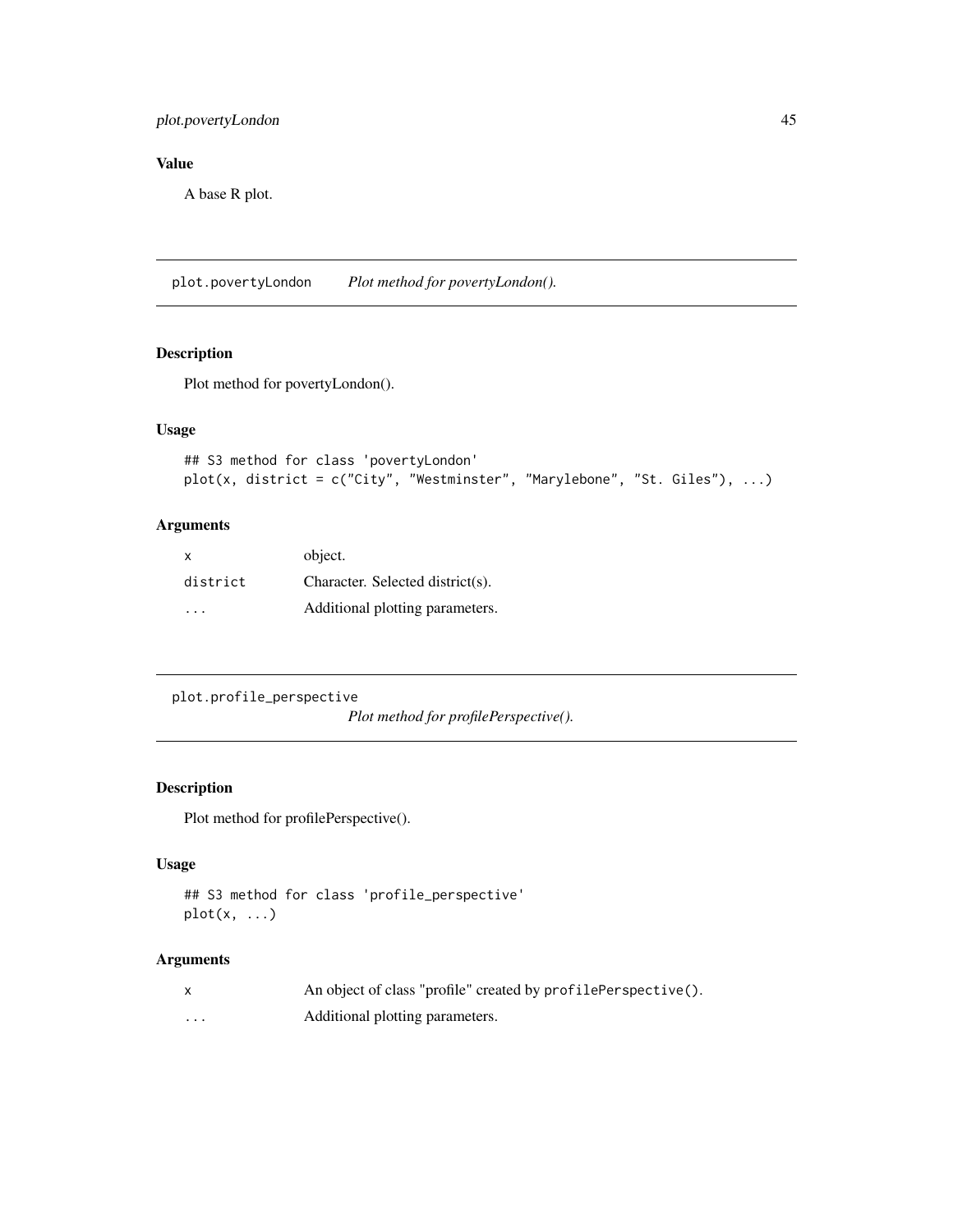plot.time\_series *Plot aggregate time series data from Vestry report.*

### Description

Plot aggregate fatality data and indicates the date of the removal of the handle of the Broad Street pump.

#### Usage

```
## S3 method for class 'time_series'
plot(x, statistic = "fatal. attacks",pump.handle = TRUE, main = "Removal of the Broad Street Pump Handle",
 type = "o", xlab = "Date", ylab = "Fatalities", ...)
```
### Arguments

| $\mathsf{x}$ | An object of class "time_series" from timeSeries().              |
|--------------|------------------------------------------------------------------|
| statistic    | Character. Fatality measure: either "fatal.attacks" or "deaths". |
| pump.handle  | Logical. Indicate date of removal of Broad Street pump handle.   |
| main         | Character. Title of graph.                                       |
| type         | Character. R plot type.                                          |
| xlab         | Character. x-axis label.                                         |
| ylab         | Character. y-axis label.                                         |
| $\ddots$     | Additional plotting parameters.                                  |

#### See Also

[timeSeries](#page-77-0)

```
plot(timeSeries())
plot(timeSeries(), statistic = "deaths")
plot(timeSeries(), bty = "n", type = "h", lw = 4)
```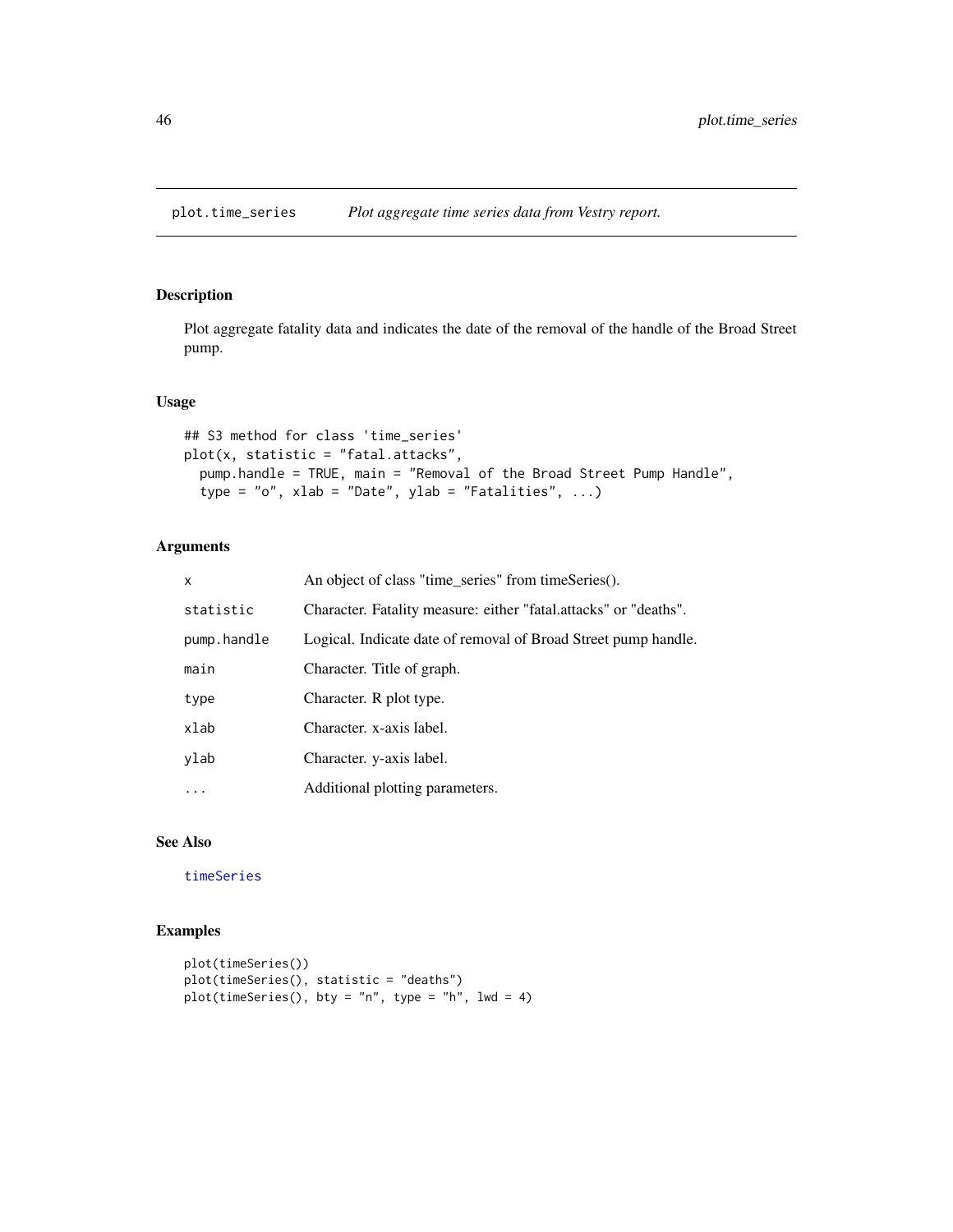Plot Voronoi neighborhoods.

#### Usage

```
## S3 method for class 'voronoi'
plot(x, voronoi.cells = TRUE, delaunay.triangles = FALSE,
 euclidean.paths = FALSE, ...)
```
# Arguments

| X                  | An object of class "voronoi" created by neighborhood Voronoi (). |  |
|--------------------|------------------------------------------------------------------|--|
|                    | voronoi.cells Logical. Plot Voronoi tessellation cells.          |  |
| delaunay.triangles |                                                                  |  |
|                    | Logical. Plot Delaunay triangles.                                |  |
| euclidean.paths    |                                                                  |  |
|                    | Logical. Plot all Euclidean paths (star graph).                  |  |
|                    | Additional plotting parameters.                                  |  |

# Value

A base R graph.

### See Also

```
neighborhoodVoronoi()
addVoronoi()
```
### Examples

plot(neighborhoodVoronoi())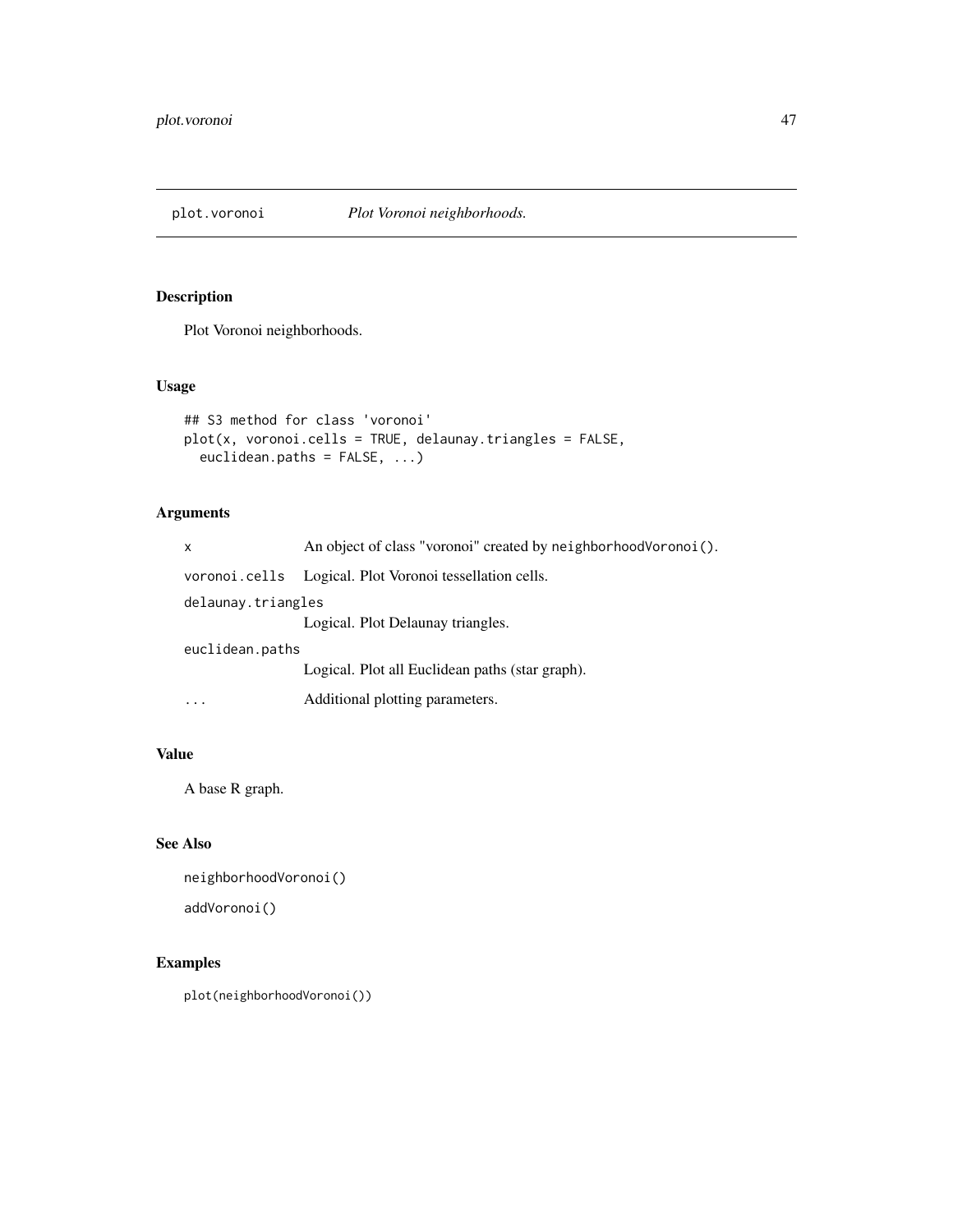Plot method for neighborhoodWalking().

#### Usage

```
## S3 method for class 'walking'
plot(x, type = "roads", msg = FALSE, ...)
```
#### Arguments

| x         | An object of class "walking" created by neighborhood Walking().                                                   |
|-----------|-------------------------------------------------------------------------------------------------------------------|
| type      | Character. "roads", "area.points" or "area.polygons". "area" flavors only valid<br>when case.set = $"expected"$ . |
| msg       | Logical. Toggle in-progress messages.                                                                             |
| $\ddotsc$ | Additional plotting parameters.                                                                                   |

#### Value

A base R plot.

## End(Not run)

### Note

When plotting area graphs with simulated data (i.e., case.set = "expected"), there may be discrepancies between observed cases and expected neighborhoods, particularly between neighborhoods.

```
## Not run:
plot(neighborhoodWalking())
plot(neighborhoodWalking(case.set = "expected"))
plot(neighborhoodWalking(case.set = "expected"), type = "area.points")
plot(neighborhoodWalking(case.set = "expected"), type = "area.polygons")
```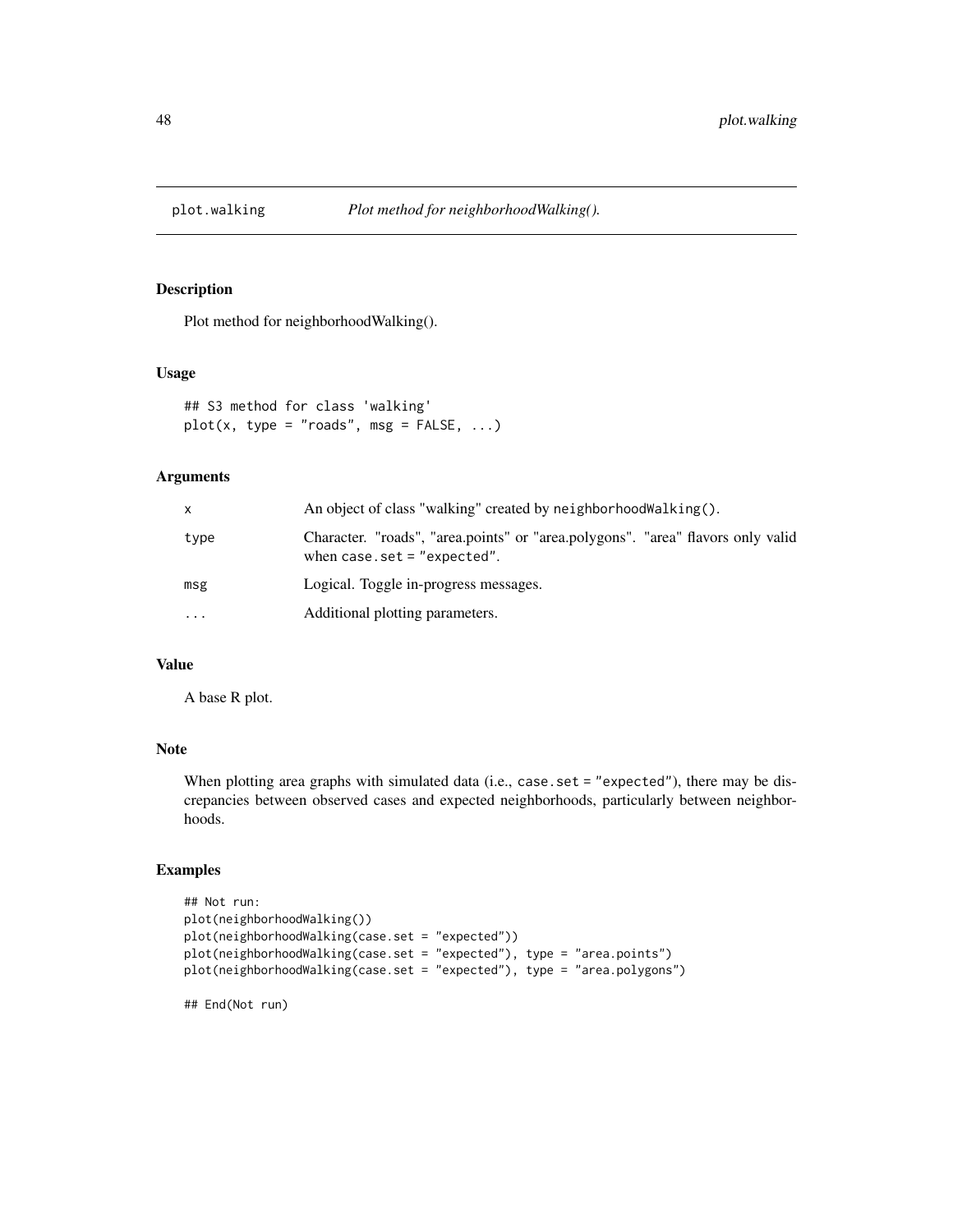plot.walking\_path *Plot the walking path between selected cases and/or pumps.*

#### Description

Plot the walking path between selected cases and/or pumps.

#### Usage

```
## S3 method for class 'walking_path'
plot(x, zoom = 0.5, unit.posts = "distance",unit.interval = NULL, alpha.level = 1, ...)
```
### Arguments

| $\mathsf{x}$  | An object of class "walking_path" created by walkingPath().                                                                                                                      |
|---------------|----------------------------------------------------------------------------------------------------------------------------------------------------------------------------------|
| zoom          | Logical or Numeric. A numeric value $\geq 0$ controls the degree of zoom. The<br>default is $0.5$ .                                                                              |
| unit.posts    | Character. "distance" for mileposts; "time" for timeposts; NULL for no posts.                                                                                                    |
| unit.interval | Numeric. Set interval between posts. When unit.posts = "distance", unit.interval<br>defaults to 50 meters. When $unit. posts = "time", unit.interval defaults to$<br>60 seconds. |
| alpha.level   | Numeric. Alpha level transparency for path: a value in $[0, 1]$ .                                                                                                                |
| $\ddotsc$     | Additional plotting parameters.                                                                                                                                                  |
|               |                                                                                                                                                                                  |

# Value

A base R plot.

# Note

Arrows represent mileposts or timeposts to the destination.

### Examples

```
## Not run:
plot(walkingPath(15))
plot(walkingPath(15), unit.posts = "time")
```
## End(Not run)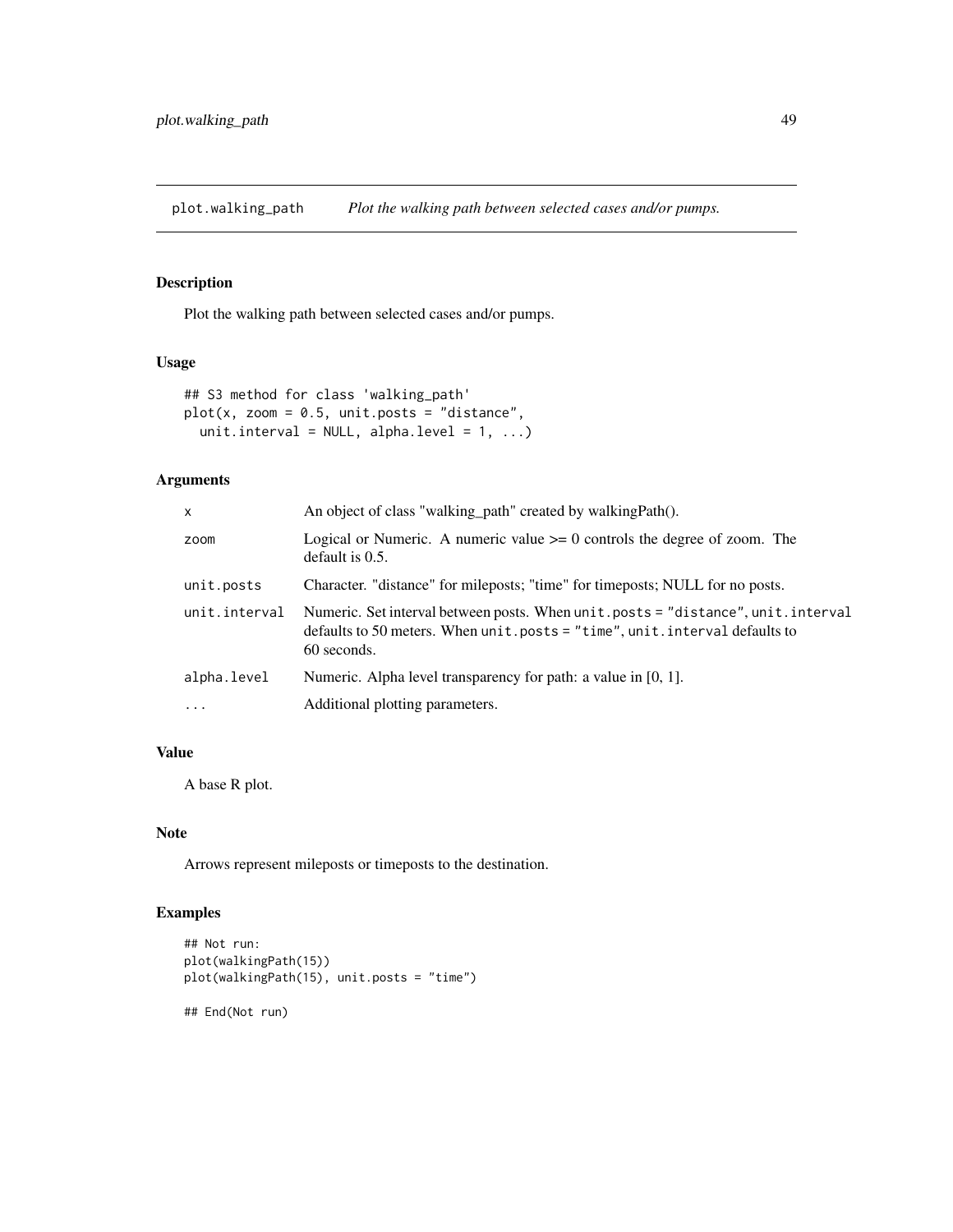plot.winterTemperatures

*Plot method for winterTemperatures().*

# Description

Plot method for winterTemperatures().

#### Usage

```
## S3 method for class 'winterTemperatures'
plot(x, end.data = "1859-6-1", ...)
```
#### Arguments

| $\boldsymbol{\mathsf{x}}$ | object.                         |
|---------------------------|---------------------------------|
| end.date                  | Date. "yyyy-mm-dd" or NULL.     |
|                           | Additional plotting parameters. |

#### Value

A base R plot.

# Examples

```
plot(winterTemperatures())
```
povertyLondon *Poverty and Born in London.*

# Description

Gareth Stedman Jones, p. 132. Census and Charles Booth Data, 1881.

#### Usage

povertyLondon()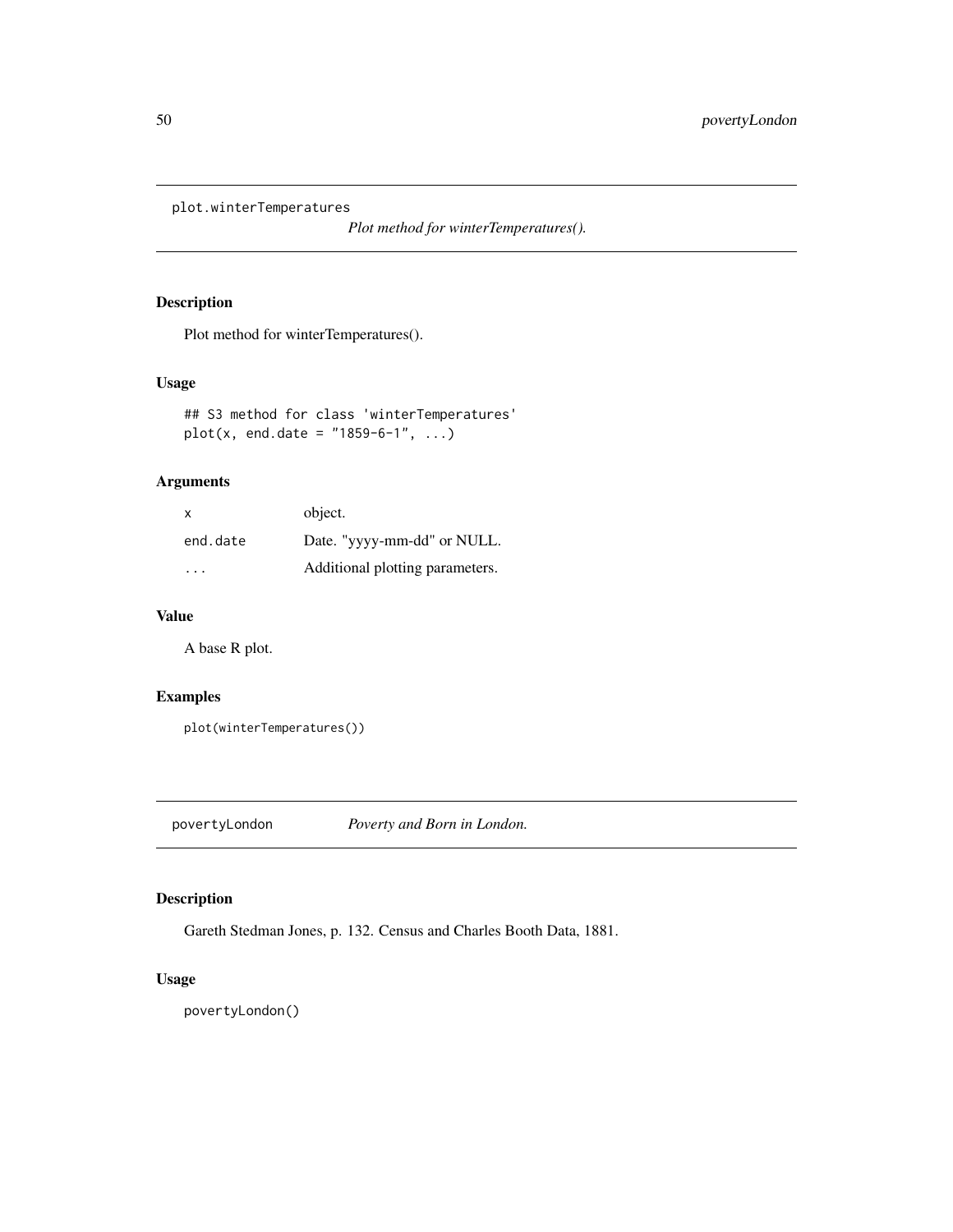print.classifier\_audit

*Return result of classifierAudit().*

#### Description

Return result of classifierAudit().

### Usage

```
## S3 method for class 'classifier_audit'
print(x, \ldots)
```
### Arguments

|          | An object of class "classifier_audit" created by classifierAudit(). |
|----------|---------------------------------------------------------------------|
| $\cdots$ | Additional parameters.                                              |

#### Value

An R data frame.

# Examples

```
classifierAudit(case = 483, segment = "326-2")
print(classifierAudit(case = 483, segment = "326-2"))
```
print.euclidean *Print method for neighborhoodEuclidean().*

# Description

Parameter values for neighborhoodEuclidean().

#### Usage

```
## S3 method for class 'euclidean'
print(x, \ldots)
```
### Arguments

|   | An object of class "euclidean" created by neighborhoodEuclidean(). |
|---|--------------------------------------------------------------------|
| . | Additional parameters.                                             |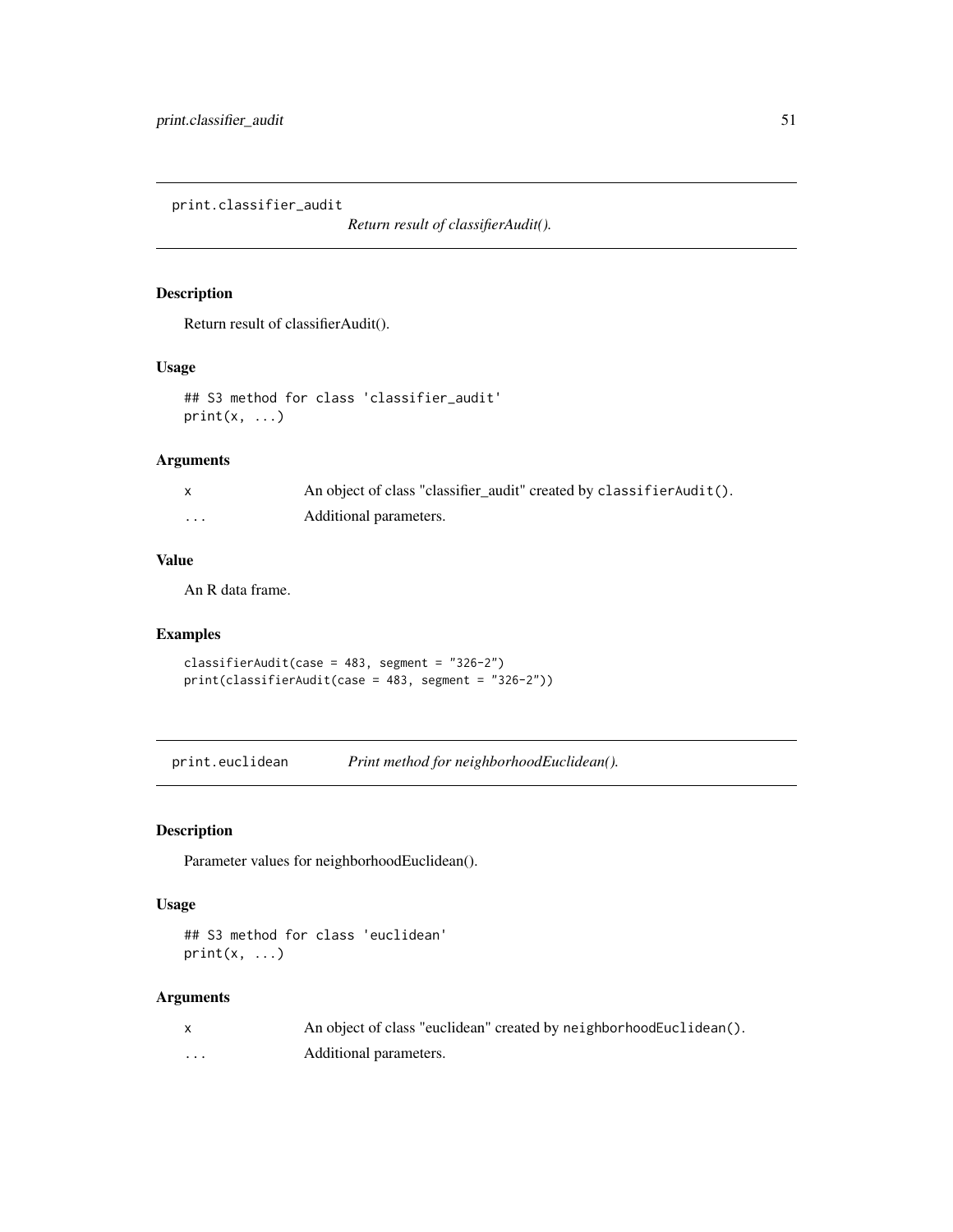# Value

A list of argument values.

### Examples

```
## Not run:
neighborhoodEuclidean()
print(neighborhoodEuclidean())
```
## End(Not run)

print.euclidean\_path *Print method for euclideanPath().*

# Description

Summary output.

### Usage

```
## S3 method for class 'euclidean_path'
print(x, \ldots)
```
# Arguments

|         | An object of class "euclidean_path" created by euclideanPath(). |
|---------|-----------------------------------------------------------------|
| $\cdot$ | Additional parameters.                                          |

# Value

```
An R data frame.
```

```
euclideanPath(1)
print(euclideanPath(1))
```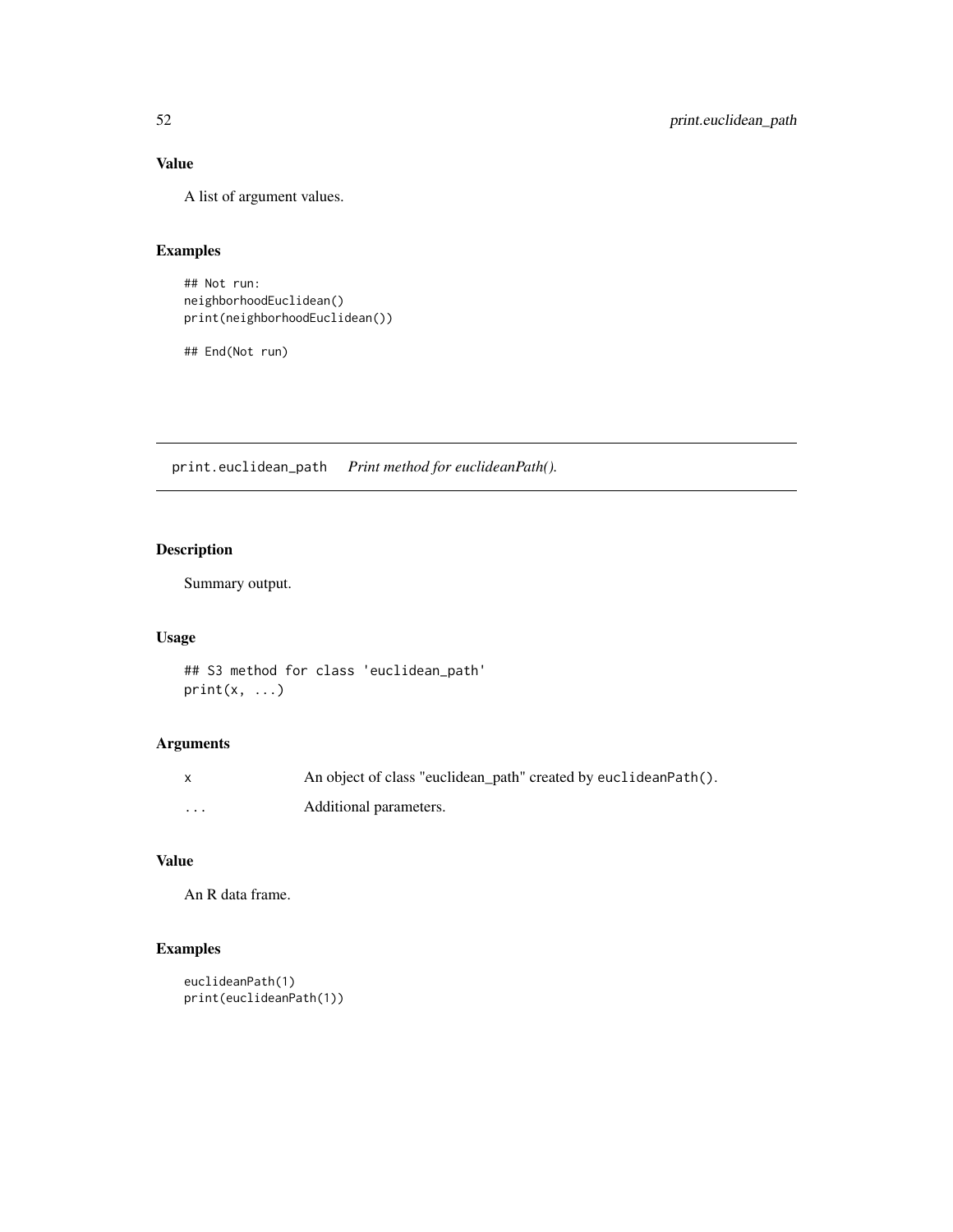Print method for isoVertices().

### Usage

## S3 method for class 'iso'  $print(x, \ldots)$ 

# Arguments

|   | An object of class "iso" created by isoVertices(). |
|---|----------------------------------------------------|
| . | Additional arguments.                              |

#### Value

A vector with observed counts.

print.time\_series *Print summary data for timeSeries().*

### Description

Return summary results.

### Usage

```
## S3 method for class 'time_series'
print(x, \ldots)
```
### Arguments

|          | An object of class "time_series" created by timeSeries(). |
|----------|-----------------------------------------------------------|
| $\cdots$ | Additional parameters.                                    |

#### Value

An R data frame.

```
timeSeries()
print(timeSeries())
```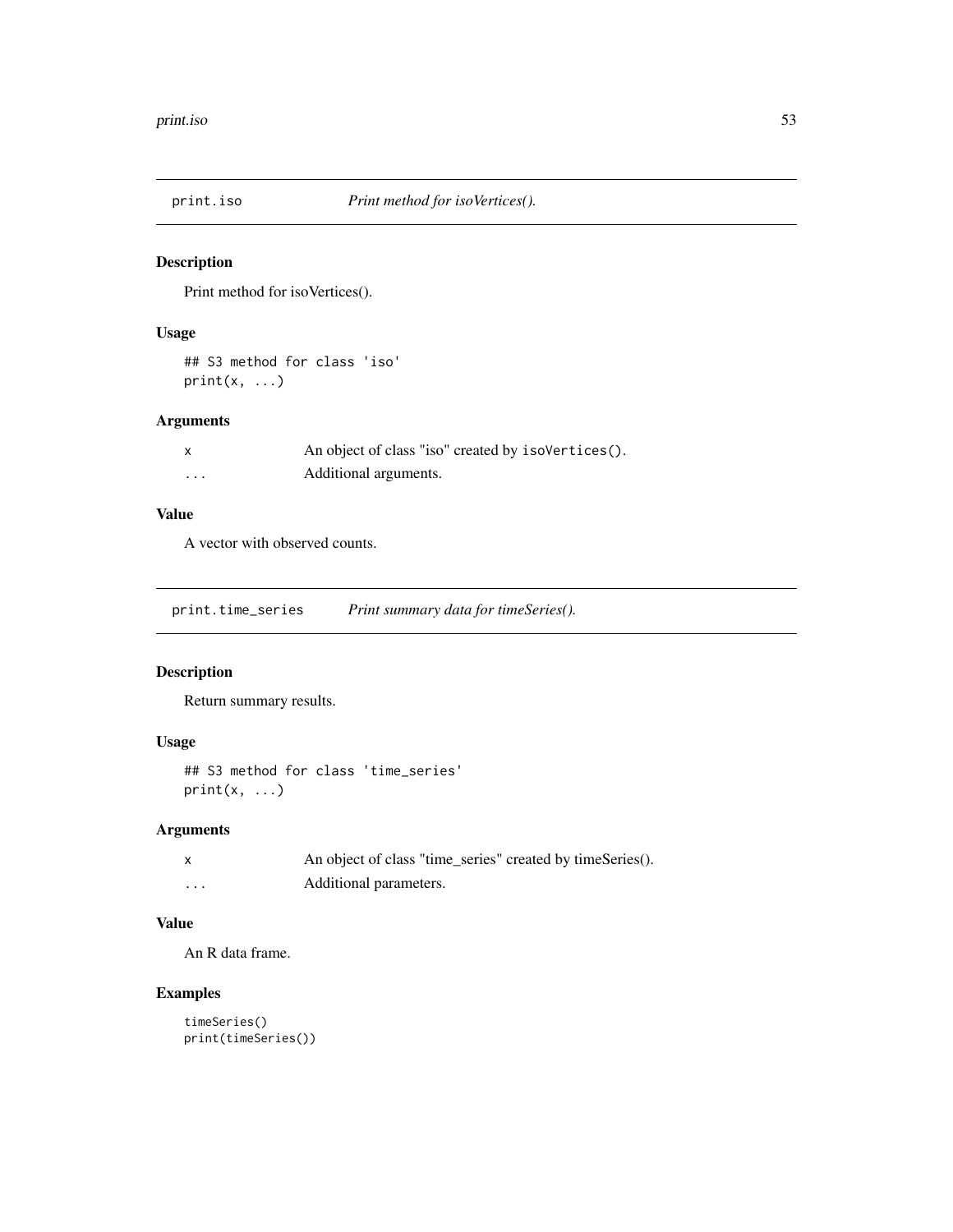Parameter values for neighborhoodVoronoi().

### Usage

```
## S3 method for class 'voronoi'
print(x, ...)
```
### Arguments

|   | An object of class "voronoi" created by neighborhood Voronoi (). |
|---|------------------------------------------------------------------|
| . | Additional arguments.                                            |

### Value

A list of argument values.

# Examples

neighborhoodVoronoi() print(neighborhoodVoronoi())

| print.walking | Print method for neighborhoodWalking(). |  |
|---------------|-----------------------------------------|--|
|               |                                         |  |

### Description

Parameter values for neighborhoodWalking().

### Usage

```
## S3 method for class 'walking'
print(x, \ldots)
```
### Arguments

|   | An object of class "walking" created by neighborhood Walking(). |
|---|-----------------------------------------------------------------|
| . | Additional parameters.                                          |

#### Value

A list of argument values.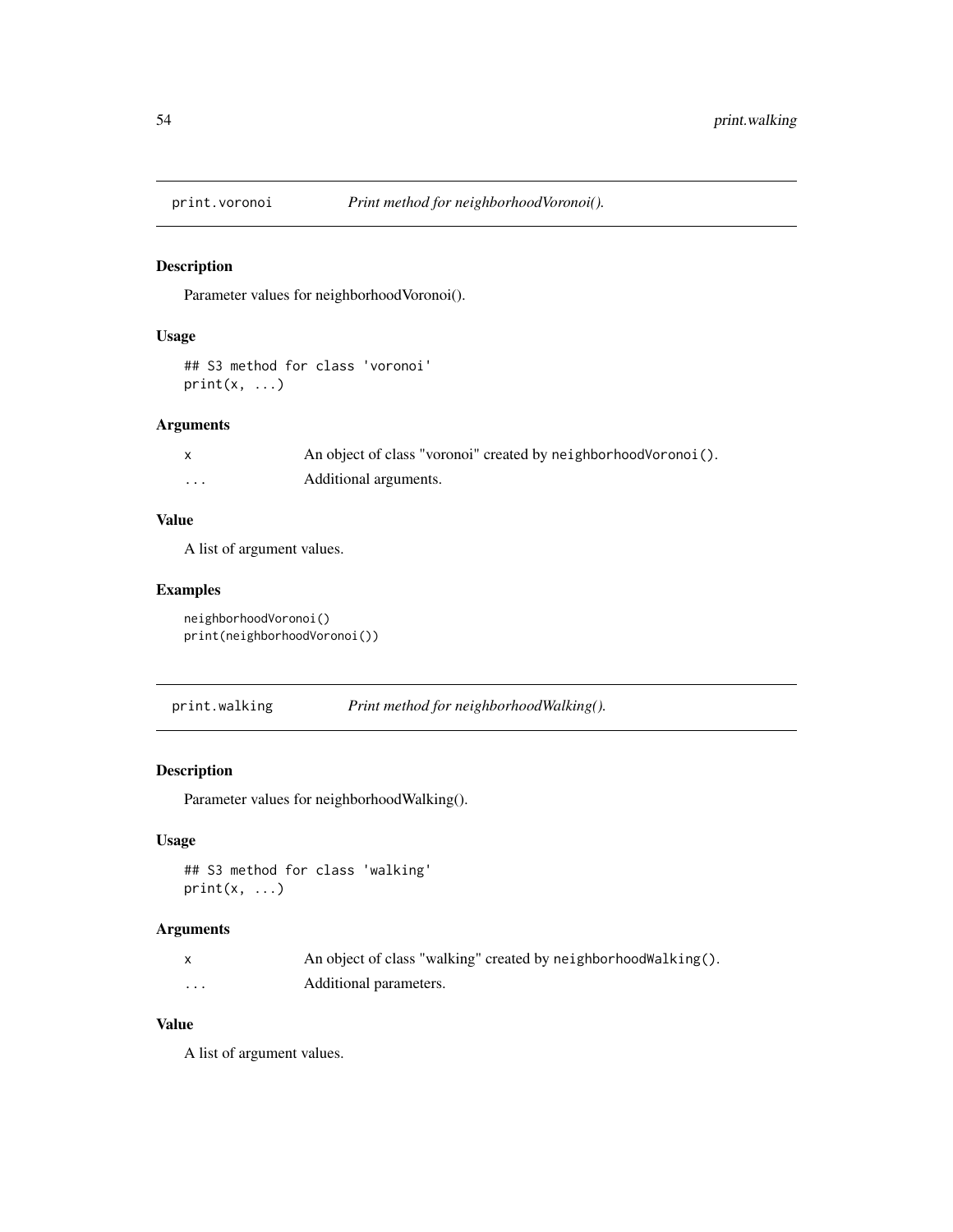### print.walking\_path 55

# Examples

```
## Not run:
neighborhoodWalking()
print(neighborhoodWalking())
```
## End(Not run)

print.walking\_path *Print method for walkingPath().*

# Description

Summary output.

### Usage

```
## S3 method for class 'walking_path'
print(x, \ldots)
```
# Arguments

|                      | An object of class "walking_path" created by walkingPath(). |
|----------------------|-------------------------------------------------------------|
| $\ddot{\phantom{0}}$ | Additional parameters.                                      |

# Value

An R data frame.

# Examples

```
## Not run:
walkingPath()
print(walkingPath())
```
## End(Not run)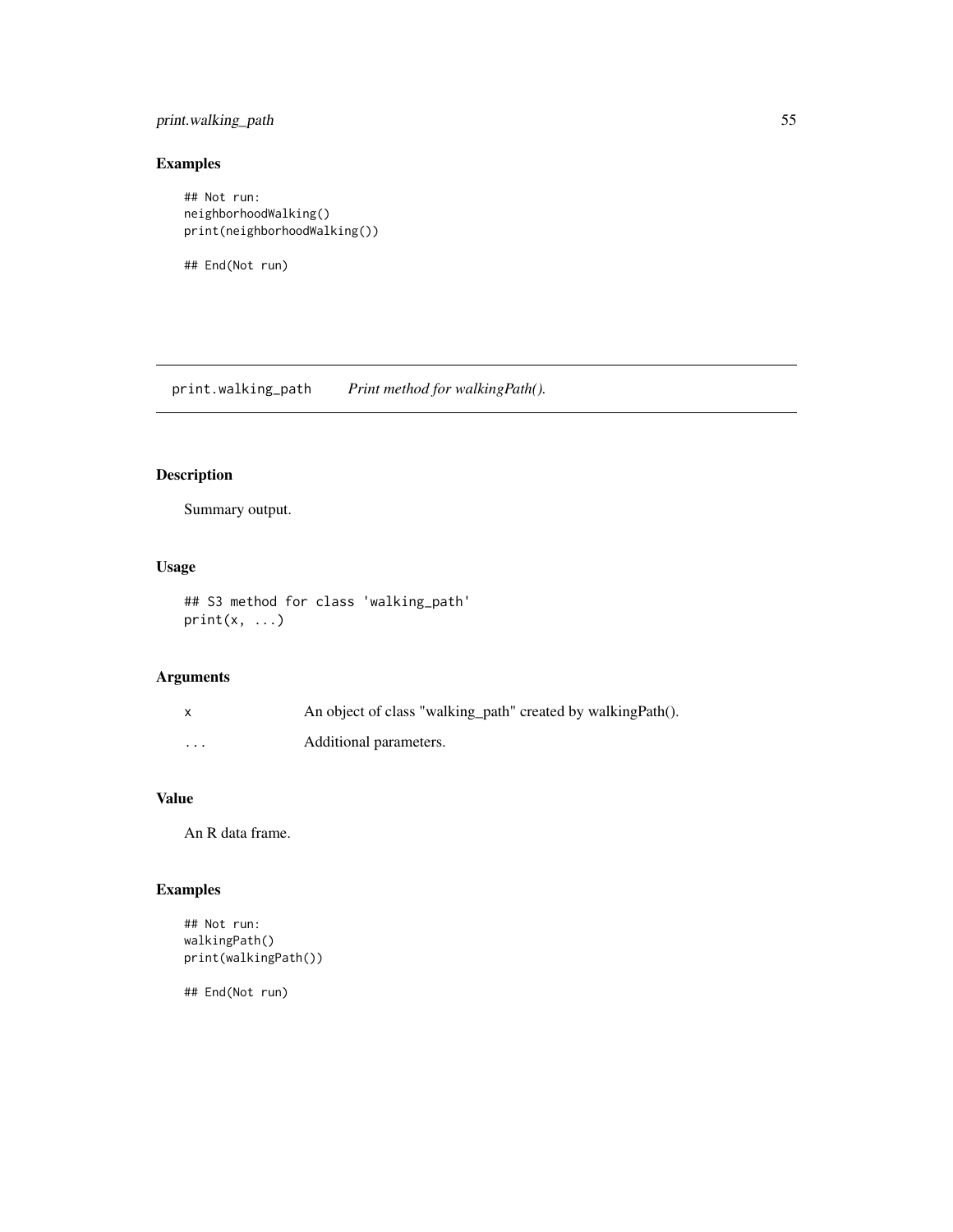profile2D *2D Profile .*

### Description

2D Profile .

### Usage

```
profile2D(angle = 0, pump = 7, vestry = FALSE, type = "base",
 multi.core = TRUE)
```
### Arguments

| angle      | Numeric. Angle of perspective axis in degrees.                                                                                                                                           |
|------------|------------------------------------------------------------------------------------------------------------------------------------------------------------------------------------------|
| pump       | Numeric. Select pump as focal point.                                                                                                                                                     |
| vestry     | Logical. TRUE uses the 14 pumps from the Vestry Report. FALSE uses the 13 in<br>the original map.                                                                                        |
| type       | Character. Type of graphic: "base" or "ggplot2".                                                                                                                                         |
| multi.core | Logical or Numeric. TRUE uses parallel: : detectCores(). FALSE uses one,<br>single core. You can also specify the number logical cores. See vignette ("Parallelization")<br>for details. |

### Examples

```
## Not run:
profile2D(angle = 30)
profile2D(angle = 30, type = "ggplot2")
```
## End(Not run)

profile3D *3D Profile.*

### Description

3D Profile.

#### Usage

```
profile3D(pump.select = NULL, pump.subset = NULL, vestry = FALSE,
 drop.neg.subset = FALSE, multi.core = TRUE)
```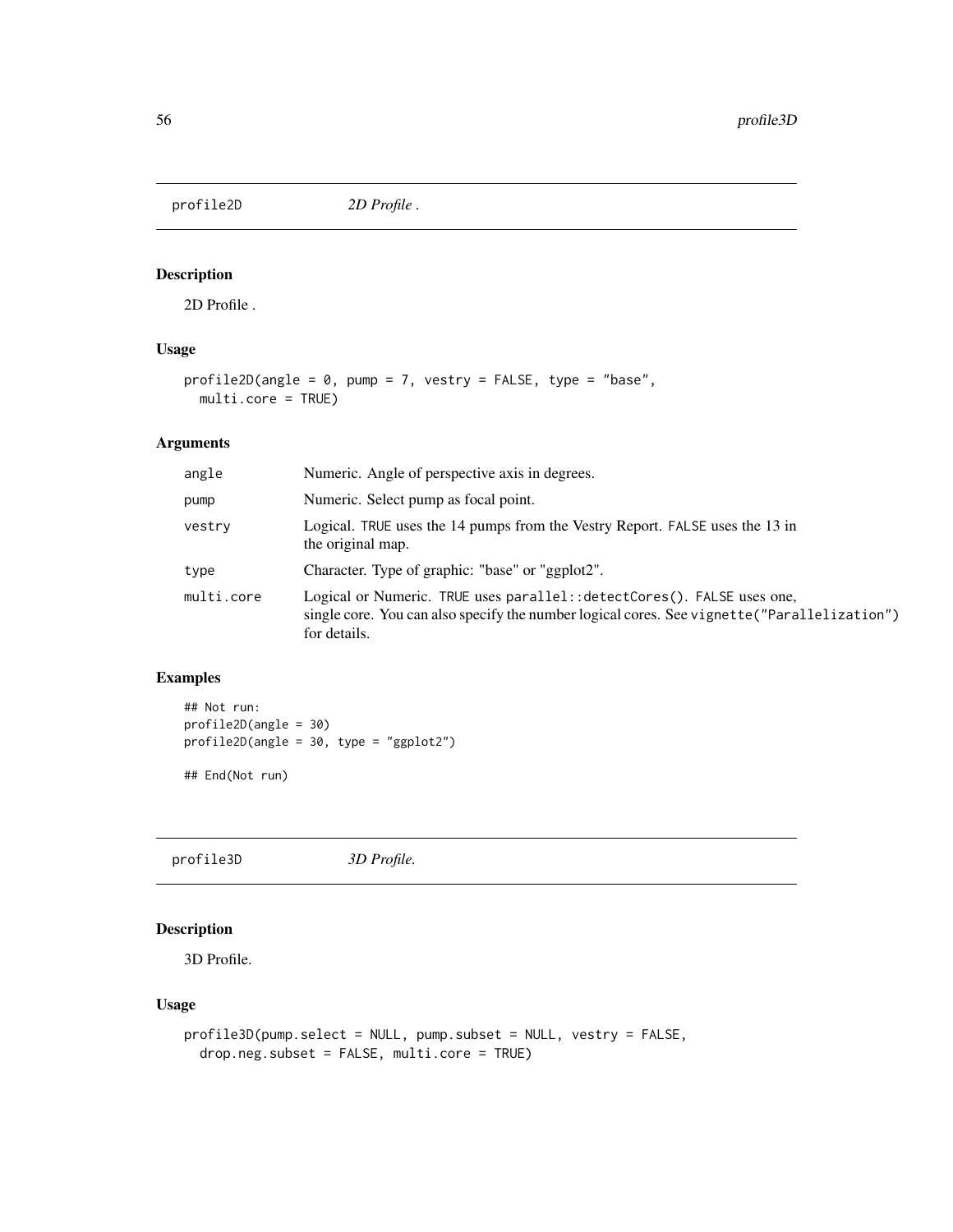### pumpCase 57

### Arguments

| pump.select     | Numeric. Vector of numeric pump IDs to define pump neighborhoods (i.e., the<br>"population"). Negative selection possible. NULL selects all pumps.                                       |  |
|-----------------|------------------------------------------------------------------------------------------------------------------------------------------------------------------------------------------|--|
| pump.subset     | Numeric. Vector of numeric pump IDs to subset from the neighborhoods de-<br>fined by pump. select. Negative selection possible. NULL selects all pumps in<br>pump.select.                |  |
| vestry          | Logical. TRUE uses the 14 pumps from the Vestry Report. FALSE uses the 13 in<br>the original map.                                                                                        |  |
| drop.neg.subset |                                                                                                                                                                                          |  |
|                 | Logical. Drop negative subset selection                                                                                                                                                  |  |
| multi.core      | Logical or Numeric. TRUE uses parallel: : detectCores(). FALSE uses one,<br>single core. You can also specify the number logical cores. See vignette ("Parallelization")<br>for details. |  |

# Examples

```
## Not run:
profile3D(pump.select = 6:7)
profile3D(pump.subset = -7)
profile3D(pump.subset = -7, drop.neg.subset = TRUE)
```
## End(Not run)

pumpCase *Extract numeric case IDs by pump neighborhood.*

# Description

Extract numeric case IDs by pump neighborhood.

#### Usage

```
pumpCase(x, case)
```
# Arguments

| $\mathsf{x}$ | An object created by neighborhoodEuclidean(), neighborhoodVoronoi() |
|--------------|---------------------------------------------------------------------|
|              | or $neighbouralking()$ .                                            |
| case         | Character. "address" or "fatality"                                  |

#### Value

An R list of numeric ID of cases by pump neighborhoods.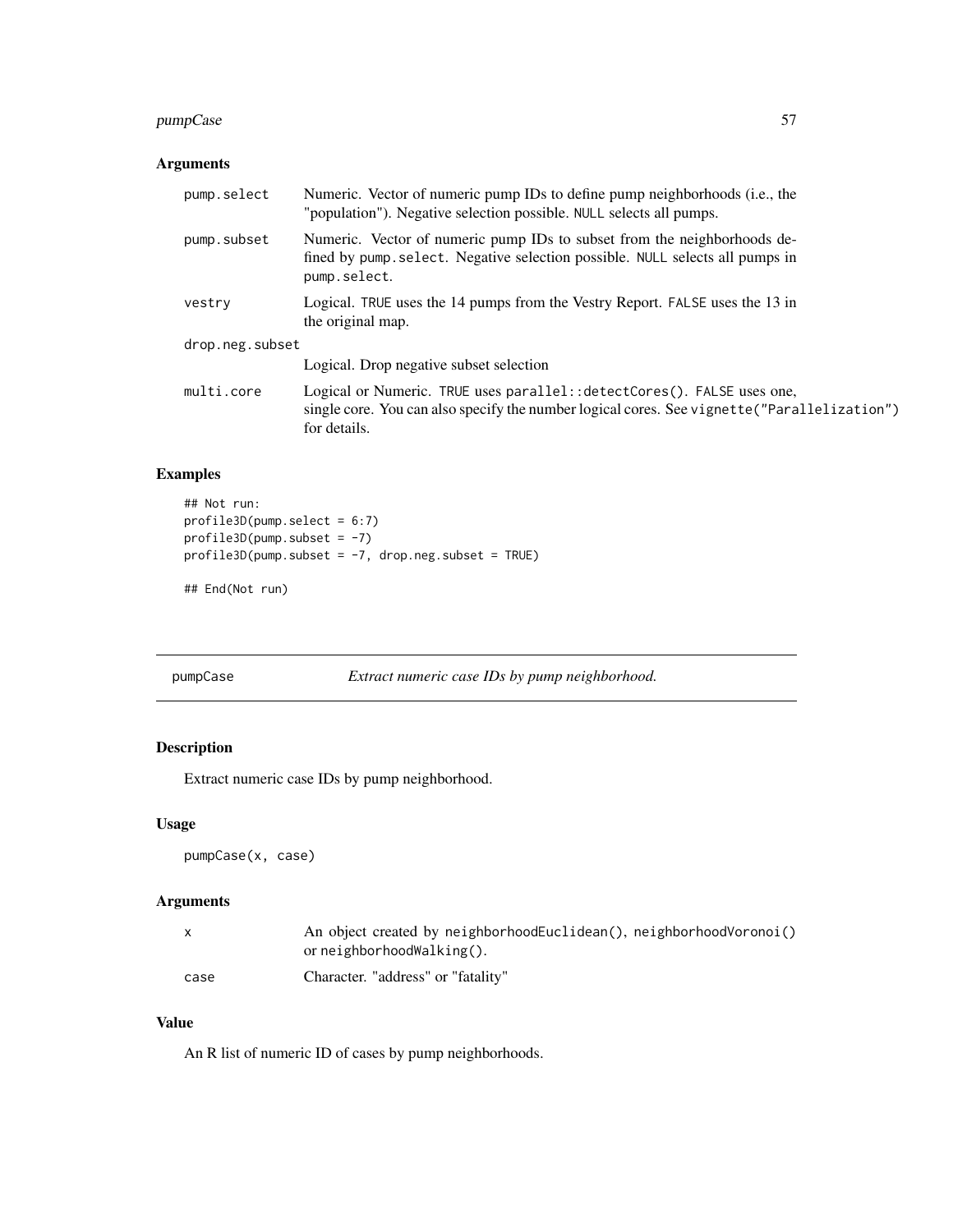### Examples

```
## Not run:
pumpCase(neighborhoodEuclidean())
pumpCase(neighborhoodVoronoi())
pumpCase(neighborhoodWalking())
```
## End(Not run)

<span id="page-57-0"></span>pumpData *Compute pump coordinates.*

### Description

Returns either the set of x-y coordinates for the pumps themselves or for their orthogonally projected "addresses" on the network of roads.

#### Usage

pumpData(vestry = FALSE, orthogonal = FALSE, multi.core = TRUE)

#### Arguments

| vestry     | Logical. TRUE uses the 14 pumps from the Vestry report. FALSE uses the 13 in<br>the original map.                                                                                                                       |
|------------|-------------------------------------------------------------------------------------------------------------------------------------------------------------------------------------------------------------------------|
| orthogonal | Logical. TRUE returns pump "addresses": the coordinates of the orthogonal pro-<br>jection from a pump's location onto the network of roads. FALSE returns pump<br>location coordinates.                                 |
| multi.core | Logical or Numeric. TRUE uses parallel: : detectCores(). FALSE uses one,<br>single core. With Numeric, you specify the number logical cores (rounds with<br>as.integer()). See vignette("Parallelization") for details. |

#### Value

An R data frame.

#### Note

Note: The location of the fourteenth pump, at Hanover Square, and the "correct" location of the Broad Street pump are approximate. This function documents the code that generates [pumps](#page-59-0), [pumps.vestry](#page-59-1), [ortho.proj.pump](#page-35-0) and [ortho.proj.pump.vestry](#page-36-0).

# See Also

[pumpLocator](#page-58-0)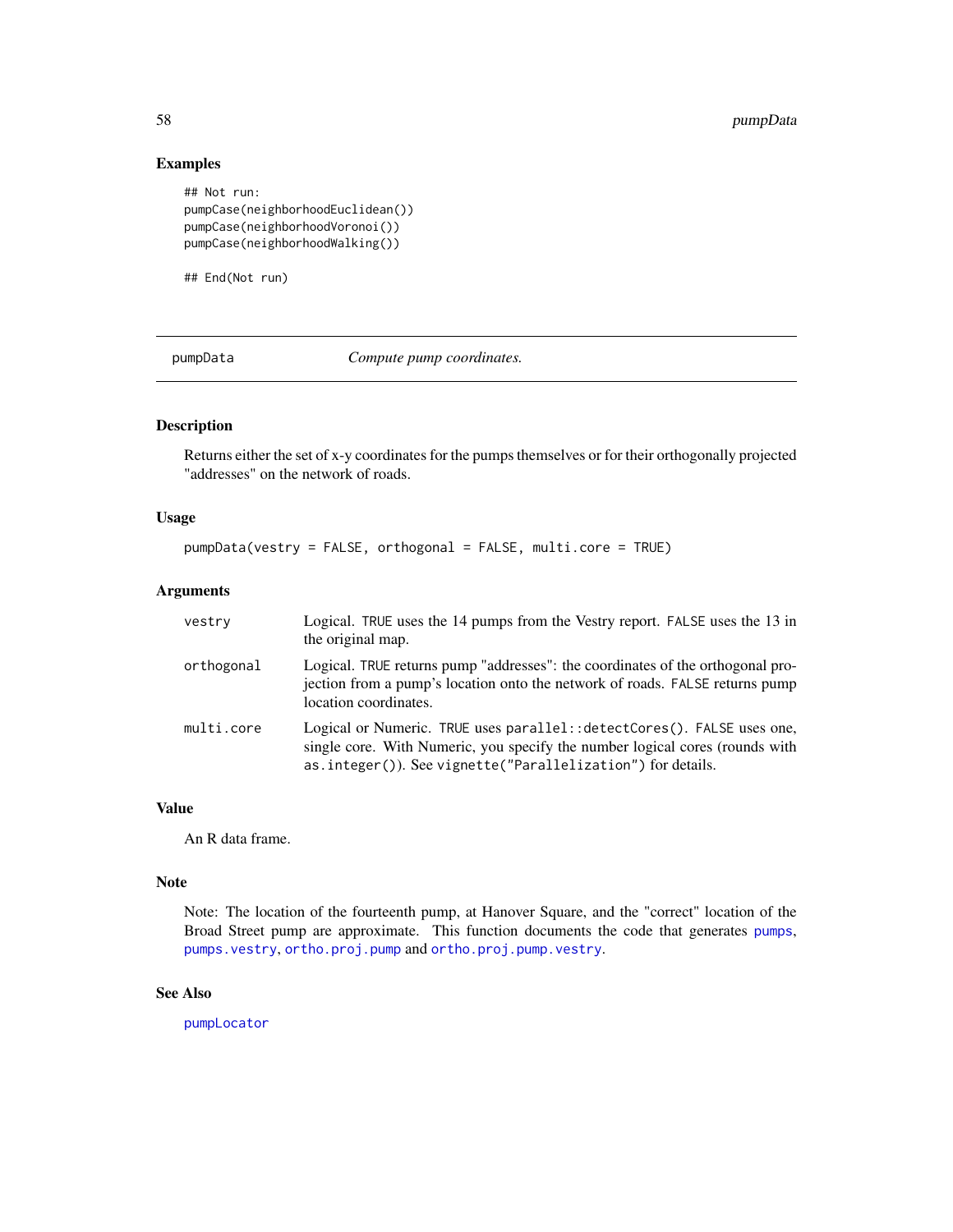<span id="page-58-0"></span>

Highlight selected water pump.

# Usage

```
pumpLocator(id = 7, zoom = 1, vestry = FALSE, add.title = TRUE,
 highlight.segment = TRUE, data = FALSE)
```
### Arguments

| id                | Numeric or Integer. With vestry = TRUE, a whole number between 1 and 14.<br>With vestry = FALSE, a whole number between 1 and 13. See cholera: : pumps. vestry<br>and cholera:: pumps for IDs and details about specific pumps. |  |
|-------------------|---------------------------------------------------------------------------------------------------------------------------------------------------------------------------------------------------------------------------------|--|
| zoom              | Logical or Numeric. A numeric value $\geq 0$ controls the degree of zoom. The<br>default is 1.                                                                                                                                  |  |
| vestry            | Logical. TRUE for the 14 pumps from Vestry Report. FALSE for the original 13<br>pumps.                                                                                                                                          |  |
| add.title         | Logical. Include title.                                                                                                                                                                                                         |  |
| highlight.segment |                                                                                                                                                                                                                                 |  |
|                   | Logical. Highlight case's segment.                                                                                                                                                                                              |  |
| data              | Logical. Output data.                                                                                                                                                                                                           |  |

# Value

A base R graphics plot.

### See Also

[pumpData](#page-57-0)

```
pumpLocator()
pumpLocator(zoom = TRUE)
pumpLocator(14, vestry = TRUE, zoom = TRUE)
```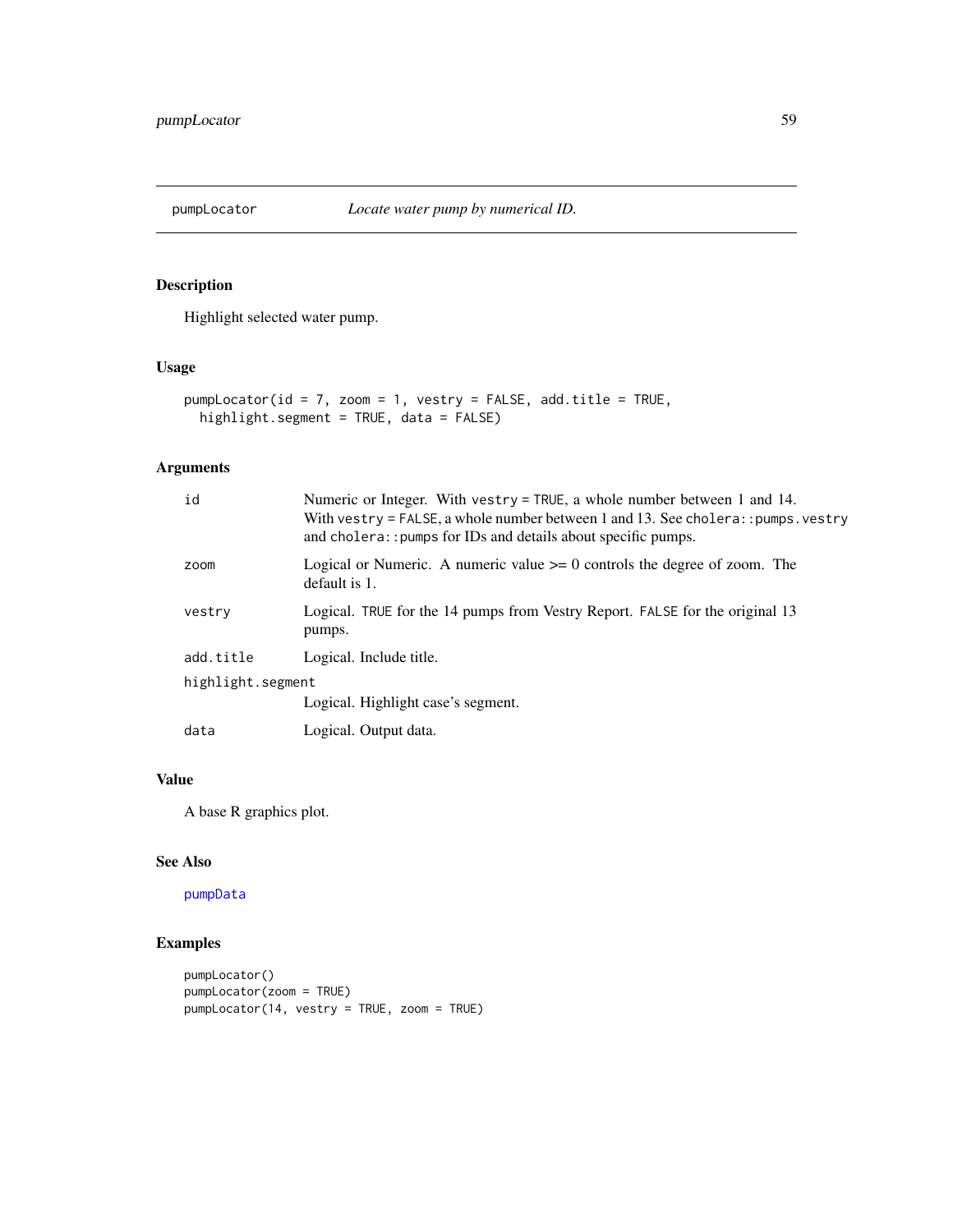<span id="page-59-0"></span>

Adds and amends road locations for water pumps from John Snow's map to Dodson and Tobler's street data. The latter are available at Michael Friendly's HistData::Snow.streets.

#### Usage

pumps

#### Format

A data frame with 13 observations and 4 variables that describe the pumps on Snow's map.

id pump number between 1 and 13

street nearest street

- x x-coordinate
- y y-coordinate

### Note

[pumpData](#page-57-0) documents the code for these data.

### See Also

[pumpLocator](#page-58-0)

<span id="page-59-1"></span>pumps.vestry *Vestry report pump data.*

#### Description

These data include the fourteenth pump, at Hanover Square, and the "corrected" location of the Broad Street pump that Snow includes in the second version of his map in the Vestry report.

#### Usage

pumps.vestry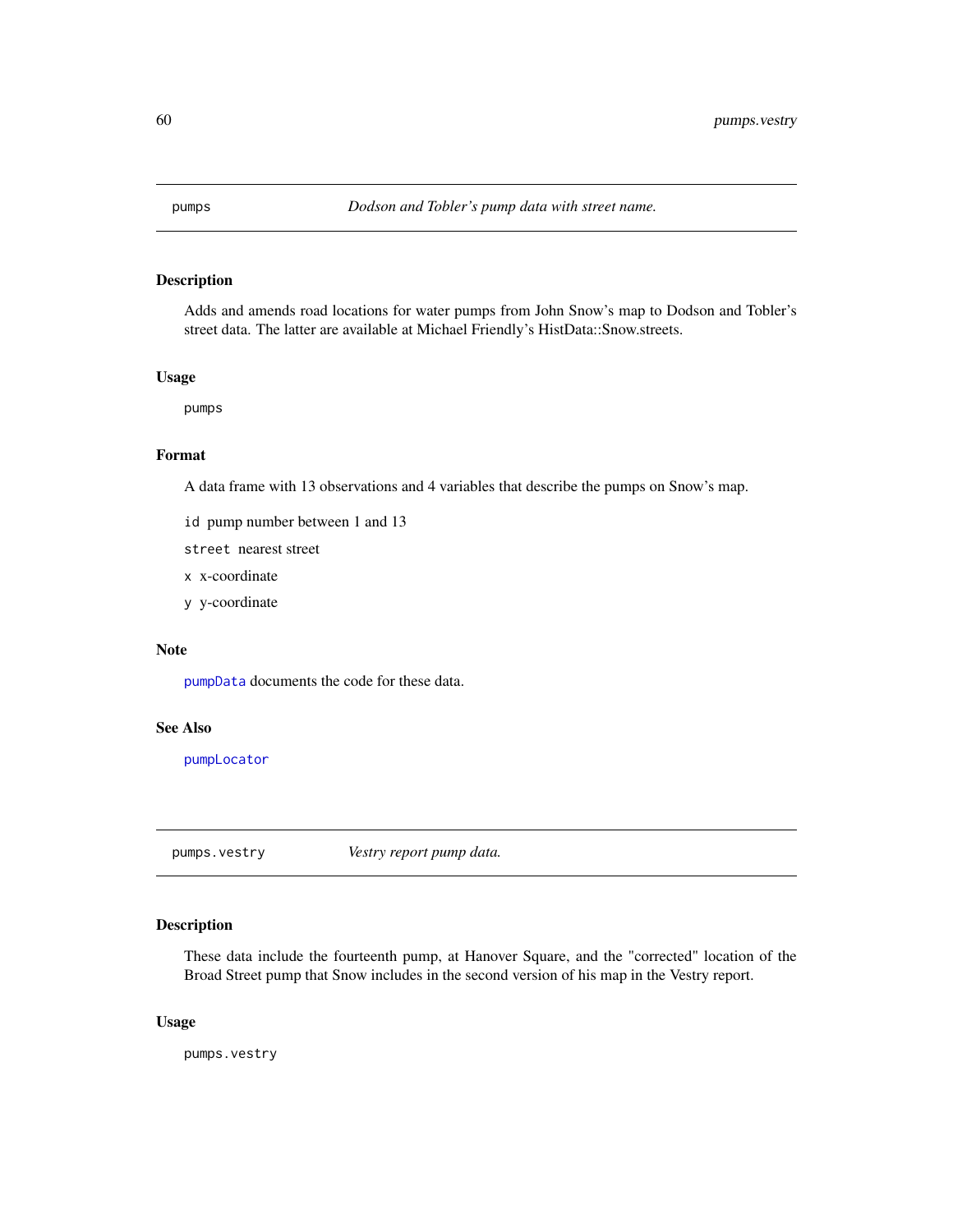### regular.cases 61

# Format

A data frame with 14 observations and 4 variables.

id pump number between 1 and 14

street nearest street

- x x-coordinate
- y y-coordinate

#### Note

[pumpData](#page-57-0) documents the code for these data.

# See Also

[pumpLocator](#page-58-0)

<span id="page-60-0"></span>regular.cases *"Expected" cases.*

#### Description

The result of using sp::spsample() and sp::Polygon() to generate 19,993 regularly spaced simulated cases within the map's borders.

#### Usage

regular.cases

#### Format

A data frame with 2 variable that records the position of 19,993 "expected" cases fitted by sp::spsample().

- x x-coordinate
- y y-coordinate

#### Note

[simulateFatalities](#page-67-0) documents the code for these data.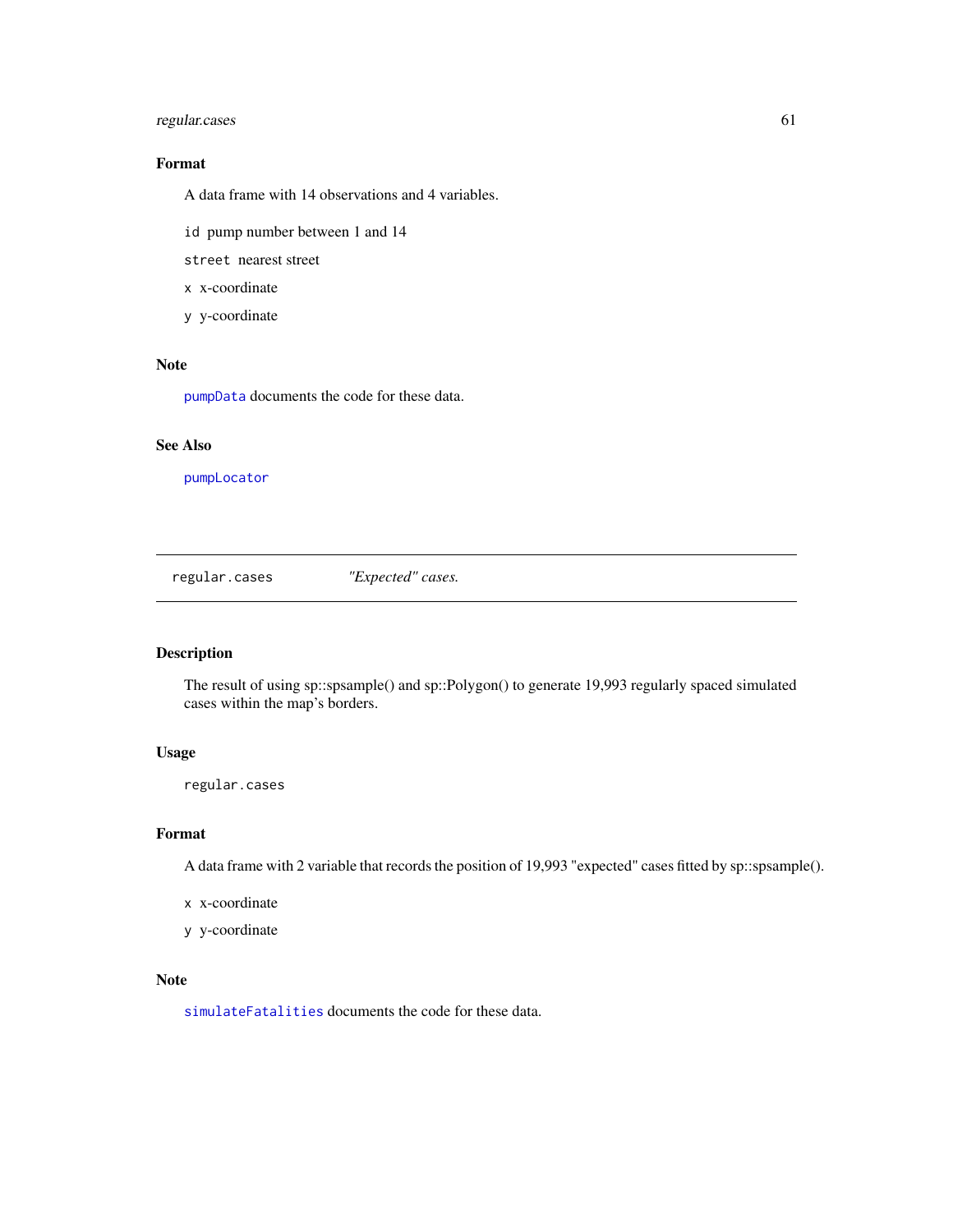<span id="page-61-0"></span>

This data set transforms Dodson and Tobler's street data to give each straight line segment of a "road" a unique ID.

#### Usage

road.segments

# Format

A data frame with 657 observations and 7 variables. The data describe the straight line segments used to recreate the roads on Snow's map.

street numeric street ID, which range between 1 and 528

id character segment ID

name road name

- x1 x-coordinate of first endpoint
- y1 y-coordinate of first endpoint
- x2 x-coordinate of second endpoint
- y2 y-coordinate of second endpoint

#### Note

[roadSegments](#page-62-0) documents the code for these data.

#### See Also

#### [roads](#page-62-1)

vignette("road.names")

[streetNameLocator](#page-72-0)

[streetNumberLocator](#page-74-0)

[segmentLocator](#page-64-0)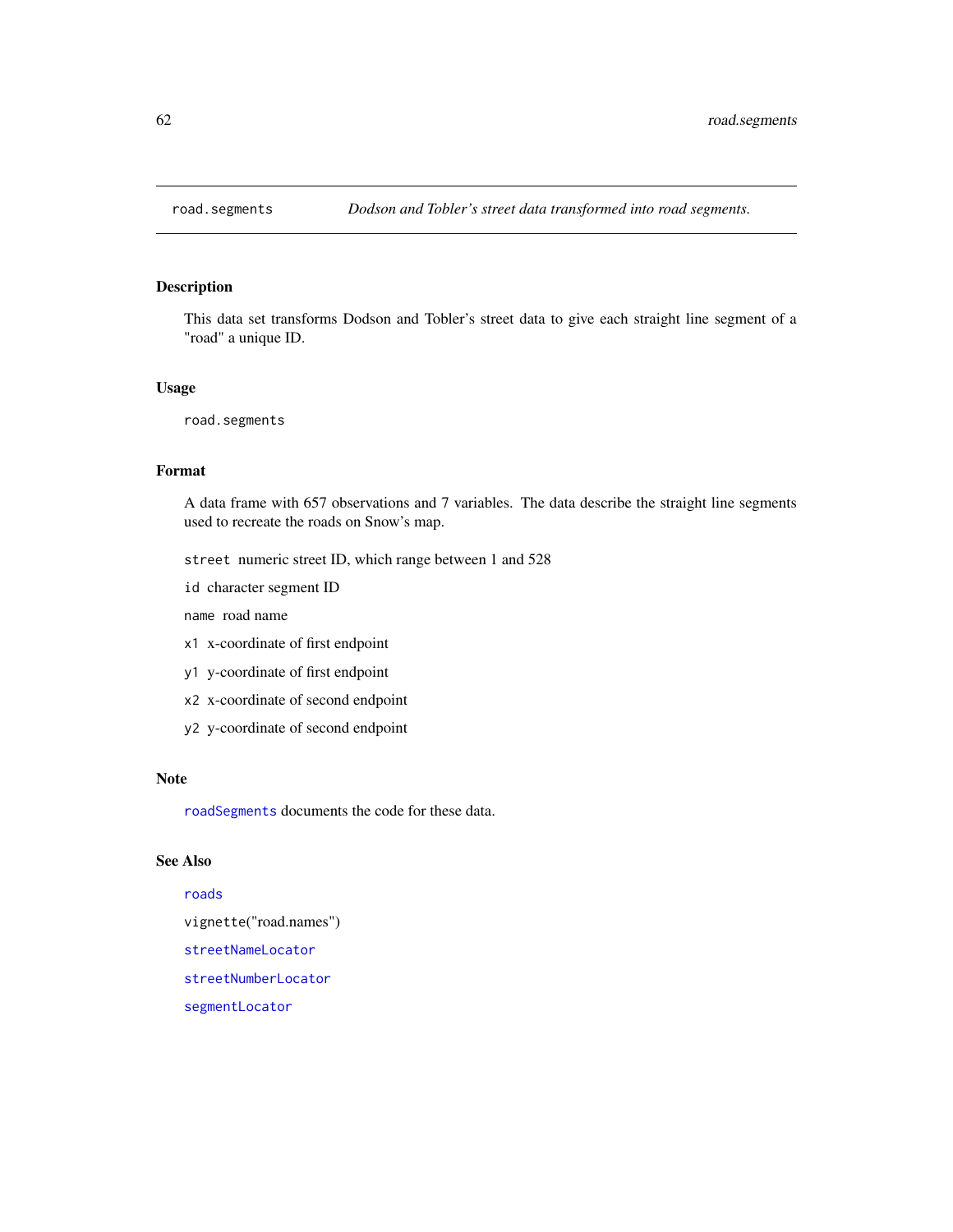<span id="page-62-1"></span>

This data set adds road names from John Snow's map to Dodson and Tobler's street data. The latter are also available from HistData::Snow.streets.

#### Usage

roads

# Format

A data frame with 206 observations and 5 variables. The data describe the roads on Snow's map.

- street street segment number, which range between 1 and 528
- n number of points in this street line segment
- x x-coordinate
- y y-coordinate
- id unique numeric ID

name road name

#### See Also

```
road.segments
vignette("road.names")
streetNameLocator
streetNumberLocator
segmentLocator
```
<span id="page-62-0"></span>roadSegments *Reshape 'roads' data frame into 'road.segments' data frame.*

### Description

Used to integrate pumps and cases into road network when computing walking neighborhoods.

#### Usage

roadSegments()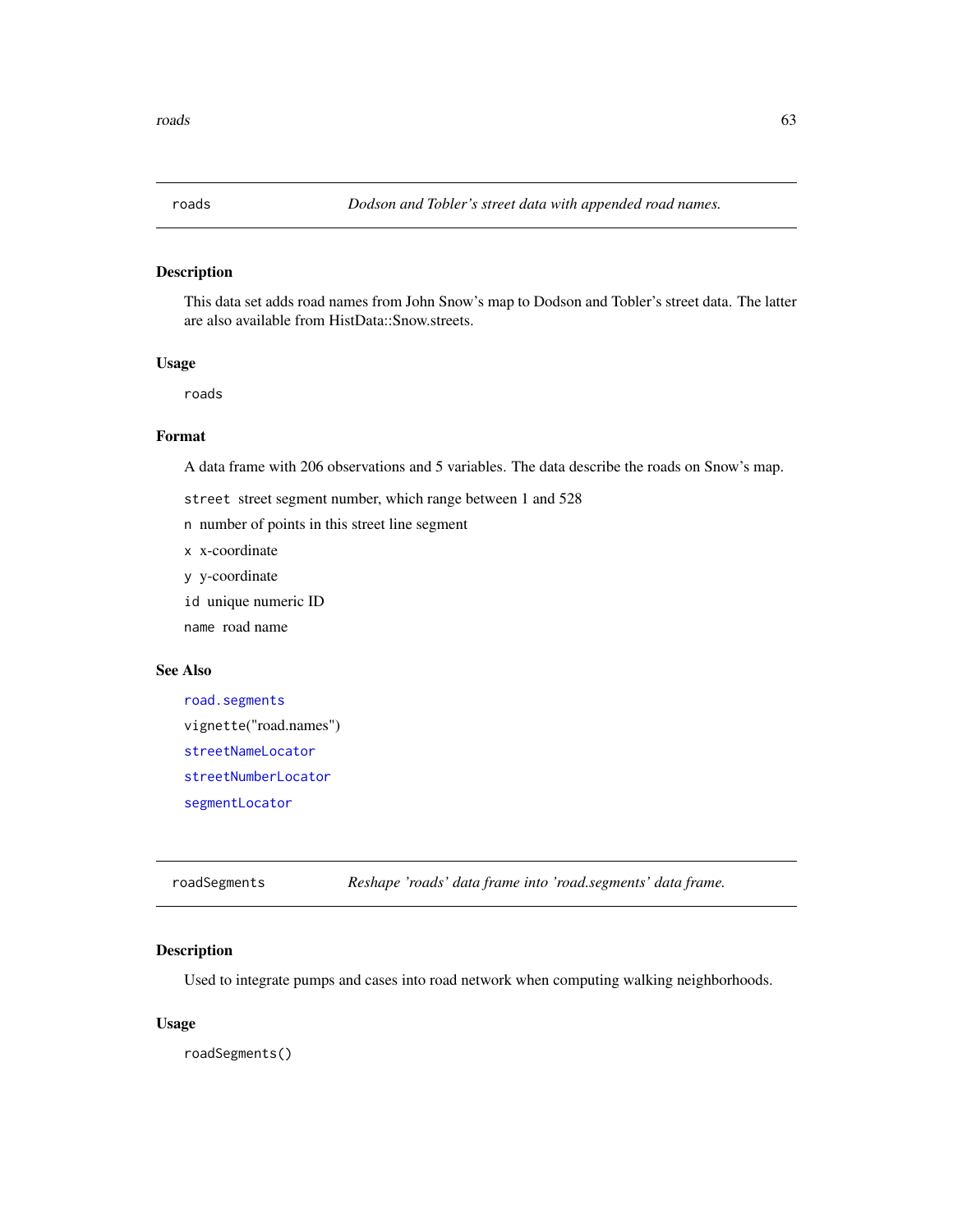# Value

An R data frame.

#### Note

This function documents the code that generates [road.segments](#page-61-0).

segmentHighlight *Highlight segment by ID.*

# Description

Highlight segment by ID.

# Usage

segmentHighlight(id, highlight = TRUE, col = "red", angled = FALSE)

#### Arguments

| id        | Character. A concatenation of a street's numeric ID, a whole number between 1<br>and 528, and a second number to identify the segment. |
|-----------|----------------------------------------------------------------------------------------------------------------------------------------|
| highlight | Logical. Color segment.                                                                                                                |
| col       | Character. Highlight color.                                                                                                            |
| angled    | Logical. Rotate segment ID label.                                                                                                      |

#### Value

A base R graphics segment(s).

```
streetNameLocator("Soho Square", zoom = TRUE, highlight = FALSE)
ids <- road.segments[road.segments$name == "Soho Square", "id"]
invisible(lapply(ids, function(x) segmentHighlight(x, highlight = FALSE)))
```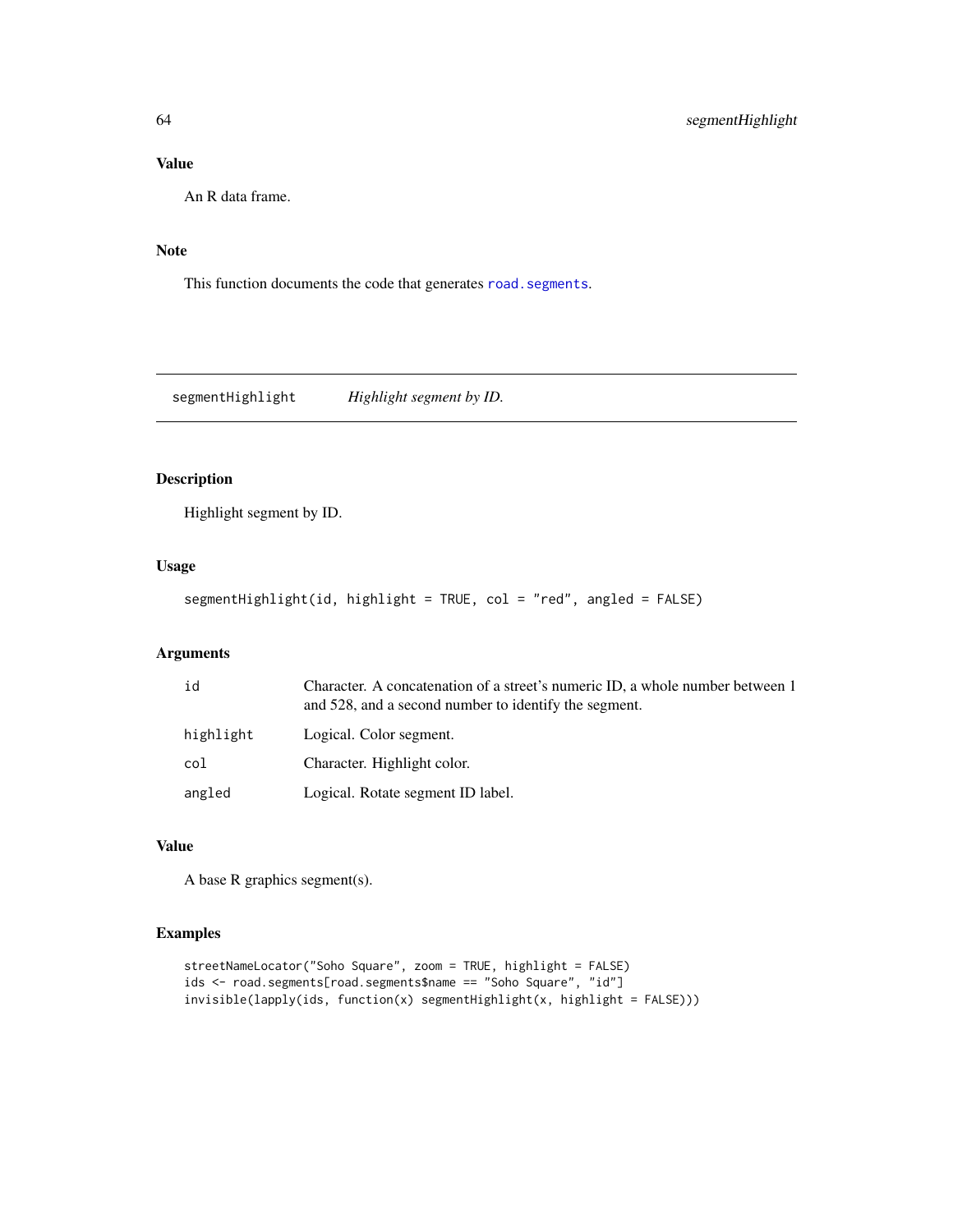Compute length of road segment.

### Usage

```
segmentLength(id = "216-1", distance.unit = "meter")
```
### Arguments

| id | Character. A concatenation of a street's numeric ID, a whole number between 1<br>and 528, and a second number used to identify the sub-segments.                          |
|----|---------------------------------------------------------------------------------------------------------------------------------------------------------------------------|
|    | distance.unit Character. Unit of distance: "meter", "yard" or "native". "native" returns the<br>map's native scale. See vignette ("roads") for information on conversion. |

#### Value

An R vector of length one.

#### Examples

```
segmentLength("242-1")
segmentLength("242-1", distance.unit = "yard")
```
<span id="page-64-0"></span>segmentLocator *Locate road segment by ID.*

### Description

Highlights the selected road segment and its cases.

#### Usage

```
segmentLocator(id = "216-1", zoom = 0.5, cases = "address",
 distance.unit = "meter", time.unit = "second", walking.speed = 5,
 add.title = TRUE, add.subtitle = TRUE, highlight = TRUE)
```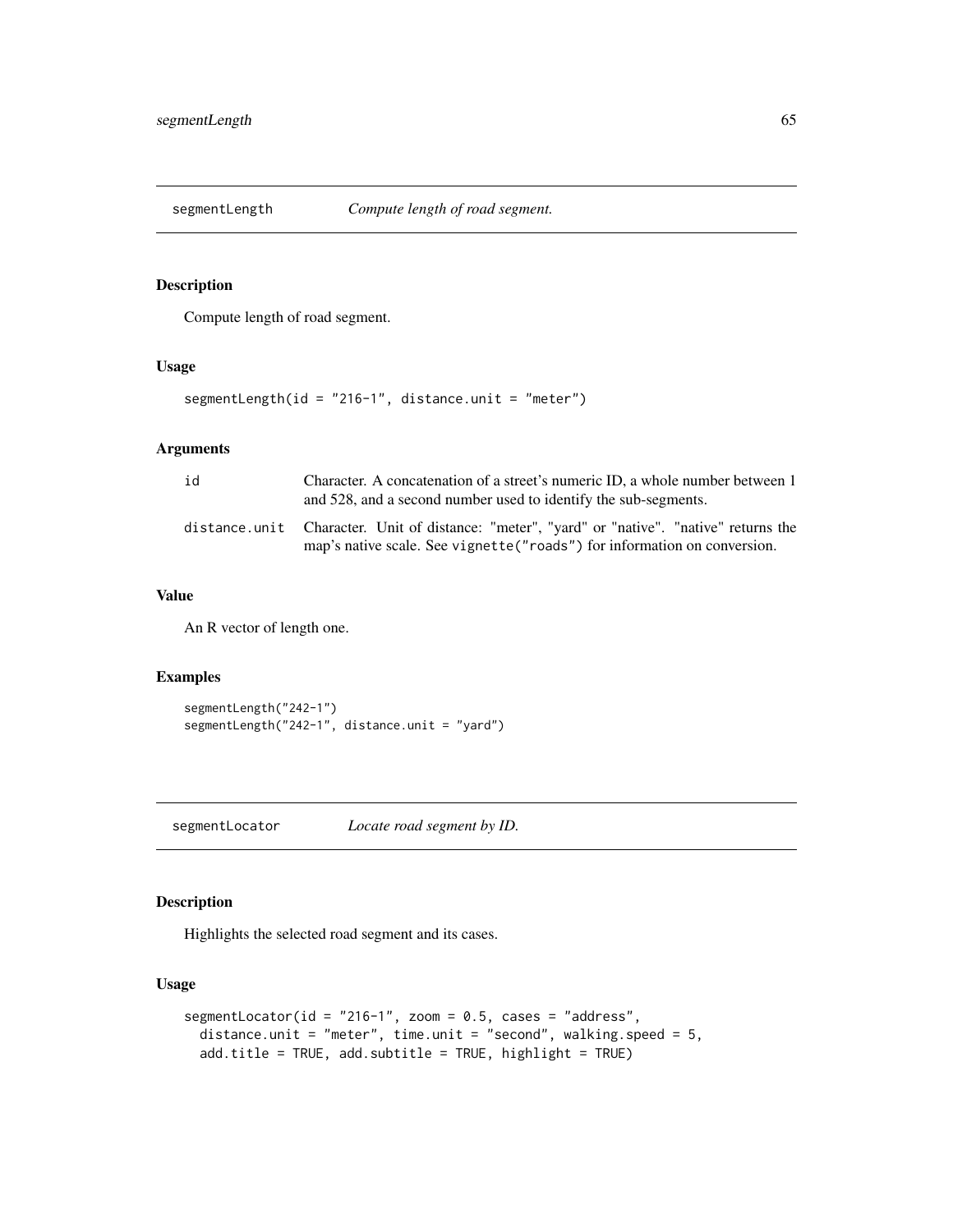#### Arguments

| id            | Character. A concatenation of a street's numeric ID, a whole number between 1<br>and 528, and a second number to identify the segment.                      |
|---------------|-------------------------------------------------------------------------------------------------------------------------------------------------------------|
| zoom          | Logical or Numeric. A numeric value $\geq 0$ controls the degree of zoom. The<br>default is $0.5$ .                                                         |
| cases         | Character. Plot cases: NULL, "address" or "fatality".                                                                                                       |
| distance.unit | Character. Unit of distance: "meter", "yard" or "native". "native" returns the<br>map's native scale. See vignette ("roads") for information on conversion. |
| time.unit     | Character. "hour", "minute", or "second".                                                                                                                   |
| walking.speed | Numeric. Walking speed in km/hr.                                                                                                                            |
| add.title     | Logical. Print title.                                                                                                                                       |
| add.subtitle  | Logical. Print subtitle.                                                                                                                                    |
| highlight     | Logical. Highlight selected road and its cases.                                                                                                             |

#### Value

A base R graphics plot.

#### Note

With Dodson and Tobler's data, a street (e.g., Broad Street) is often comprised of multiple straight line segments. To identify each segment individually, an additional number is appended to form a text string ID (e.g., "116-2"). See cholera:: road.segments.

#### Examples

```
segmentLocator("190-1")
segmentLocator("216-1")
segmentLocator("216-1", distance.unit = "yard")
```
<span id="page-65-0"></span>sim.ortho.proj *Road "address" of simulated (i.e., "expected") cases.*

#### Description

Road "address" of simulated (i.e., "expected") cases.

#### Usage

sim.ortho.proj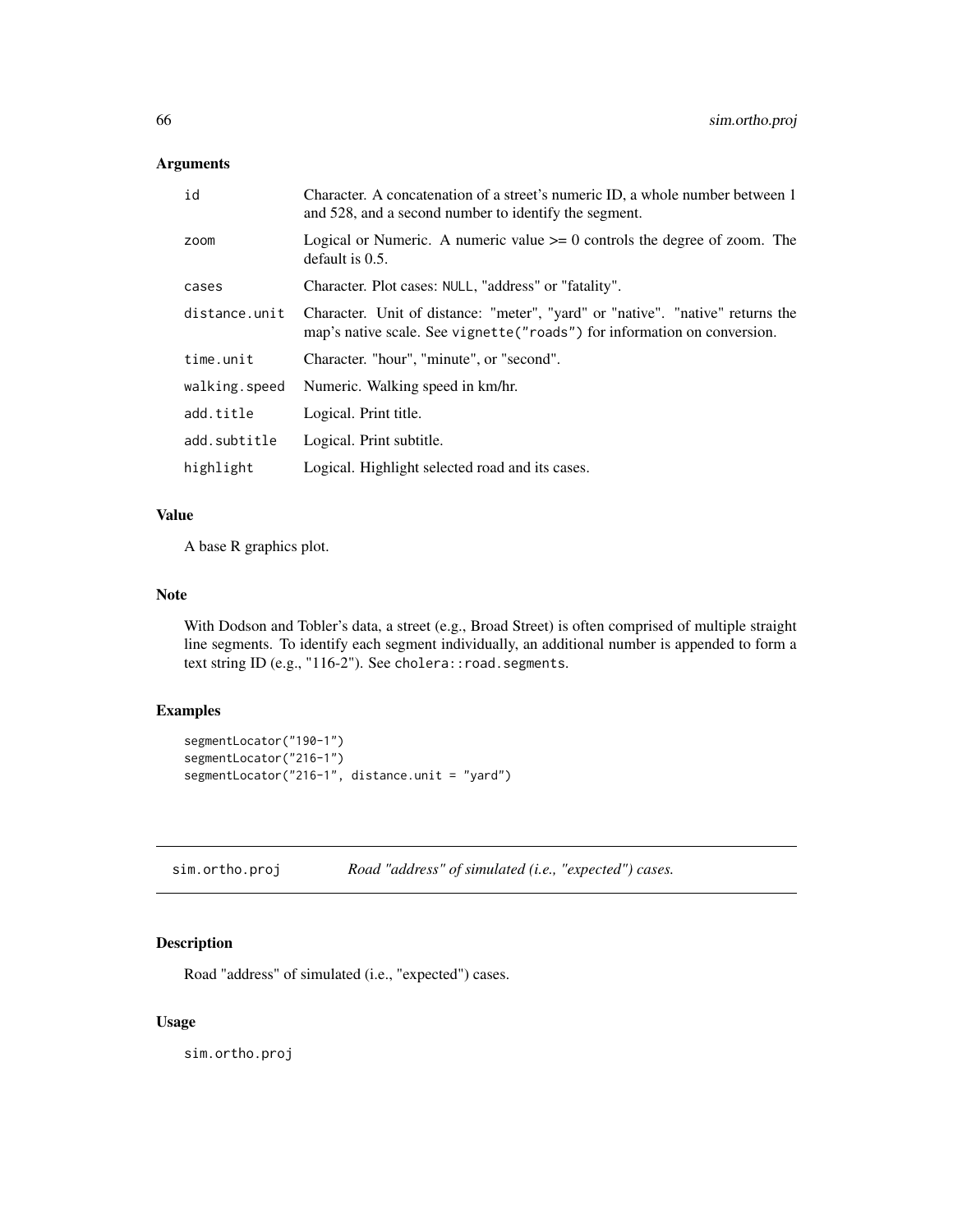### sim.pump.case 67

#### Format

A data frame with 6 variables that records the "address" of 19,993 simulate cases along the network of roads.

road.segment "address" road segment

x.proj x-coordinate

y.proj y-coordinate

dist Euclidean or orthogonal distance to home road segment

type type of projection: Euclidean ("eucl") or orthogonal ("ortho")

case numeric case ID

# Note

[simulateFatalities](#page-67-0) documents the code for these data.

| sim.pump.case | List of "simulated" fatalities grouped by walking-distance pump neigh- |
|---------------|------------------------------------------------------------------------|
|               | borhood.                                                               |

#### Description

List of "simulated" fatalities grouped by walking-distance pump neighborhood.

#### Usage

sim.pump.case

# Format

A list 4972 IDs spread over 13 vectors.

sim.pump.case numerical ID

#### Note

[neighborhoodWalking](#page-34-0) documents the code for these data. For details, see vignette("pump.neighborhoods").

```
## Not run:
pumpCase(neighborhoodWalking(case.set = "expected"))
## End(Not run)
```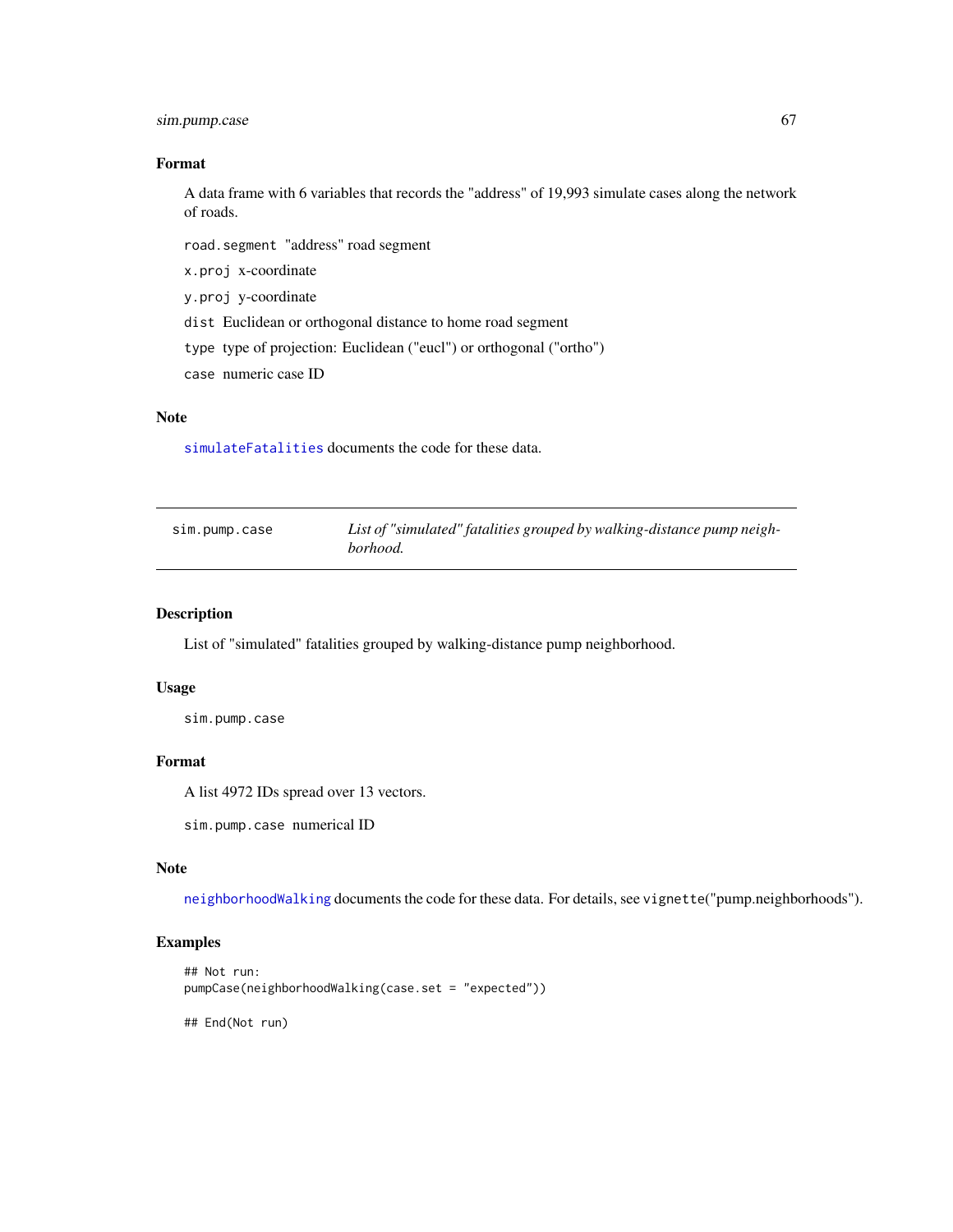<span id="page-67-1"></span>sim.walking.distance *Walking distance to Broad Street Pump (#7).*

#### Description

Walking distance to Broad Street Pump (#7).

#### Usage

sim.walking.distance

#### Format

A data frames with 5 variables. case case ID pump pump ID pump.name pump name distance walking distance in meters time walking time in seconds based on 5 km/hr walking speed

<span id="page-67-0"></span>simulateFatalities *Generate simulated fatalities.*

#### Description

Places regularly spaced "simulated" or "expected" cases across the face of the map. The function finds the "addresses" of cases via orthogonal projection or simple proximity. These data are used to generate "expected" pump neighborhoods. The function relies on sp::spsample() and sp::Polygon().

#### Usage

```
simulateFatalities(compute = FALSE, multi.core = TRUE,
 simulated.obs = 20000L, dev.mode = FALSE)
```
### Arguments

| compute       | Logical. TRUE computes data. FALSE uses pre-computed data. For replication of<br>data used in the package,                                                                                                              |
|---------------|-------------------------------------------------------------------------------------------------------------------------------------------------------------------------------------------------------------------------|
| multi.core    | Logical or Numeric. TRUE uses parallel: : detectCores(). FALSE uses one,<br>single core. With Numeric, you specify the number logical cores (rounds with<br>as.integer()). See vignette("Parallelization") for details. |
| simulated.obs | Numeric. Number of sample cases.                                                                                                                                                                                        |
| dev.mode      | Logical. Development mode uses parallel::parLapply().                                                                                                                                                                   |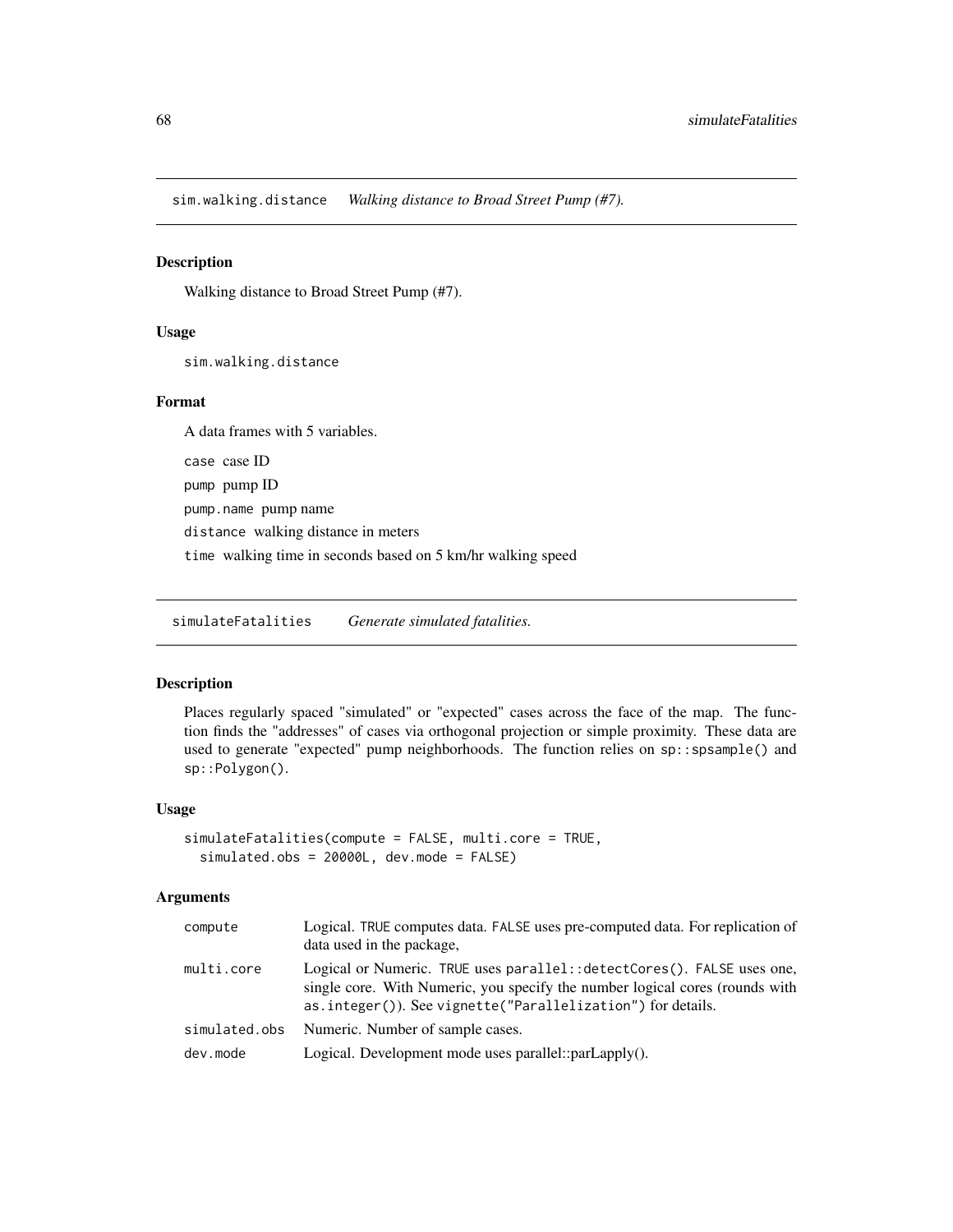#### Value

An R list with two elements: [sim.ortho.proj](#page-65-0) and [regular.cases](#page-60-0)

#### Note

This function is computationally intensive. With "simulated.obs" set to 20,000 simulated cases (actually generating 19,993 cases). This function documents the code that generates [sim.ortho.proj](#page-65-0) and [regular.cases](#page-60-0). In real world terms, the distance between of these simulated cases is approximately 6 meters.

simulateWalkingDistance

*Compute walking distance for simulated cases.*

#### Description

Compute walking distance for simulated cases.

#### Usage

```
simulateWalkingDistance(pump.select = 7, multi.core = TRUE,
 dev.mode = FALSE, compute = FALSE)
```
#### Arguments

| pump.select | Numeric.                                                                                                                                |
|-------------|-----------------------------------------------------------------------------------------------------------------------------------------|
| multi.core  | Logical or Numeric. TRUE uses parallel: : detectCores(). FALSE uses one,<br>single core. You can also specify the number logical cores. |
| dev.mode    | Logical. Development mode uses parallel:: $parLapply()$ .                                                                               |
| compute     | Logical.                                                                                                                                |

#### Note

This function is computationally intensive. See vignette("Parallelization") for details. This functions document the code that generates [sim.walking.distance](#page-67-1).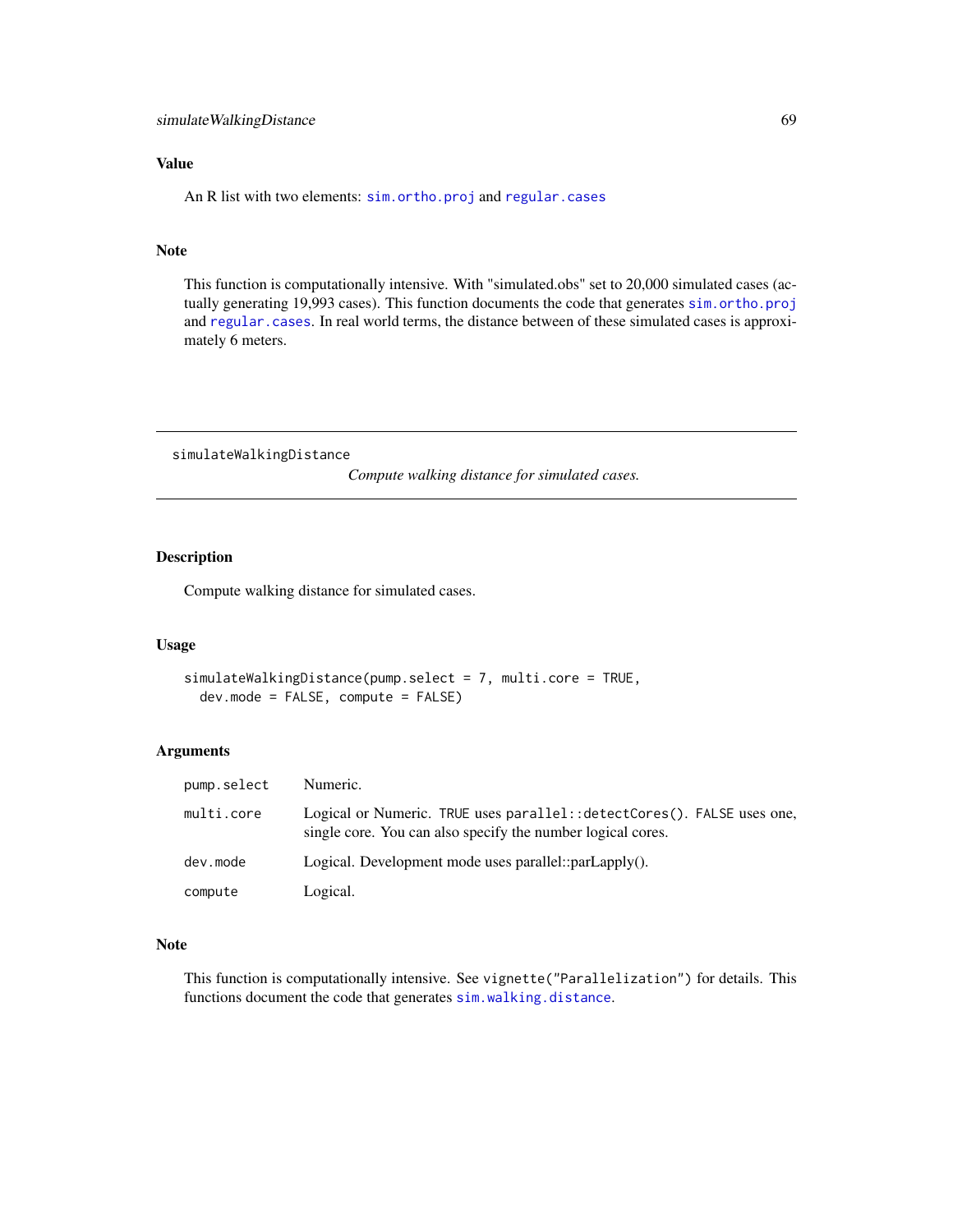snow.neighborhood *Snow neighborhood fatalities.*

#### Description

Numeric IDs of fatalities from Dodson and Tobler that fall within Snow's Broad Street pump neighborhood.

### Usage

snow.neighborhood

# Format

A vector with 384 observations.

snow.neighborhood numeric case ID

snowColors *Create a set of colors for pump neighborhoods.*

# Description

Uses RColorBrewer::brewer.pal().

### Usage

```
snowColors(vestry = FALSE)
```
### Arguments

vestry Logical. TRUE uses the 14 pumps in the Vestry Report. FALSE uses the original 13.

#### Value

A character vector of colors.

#### Note

Built with 'RColorBrewer' package.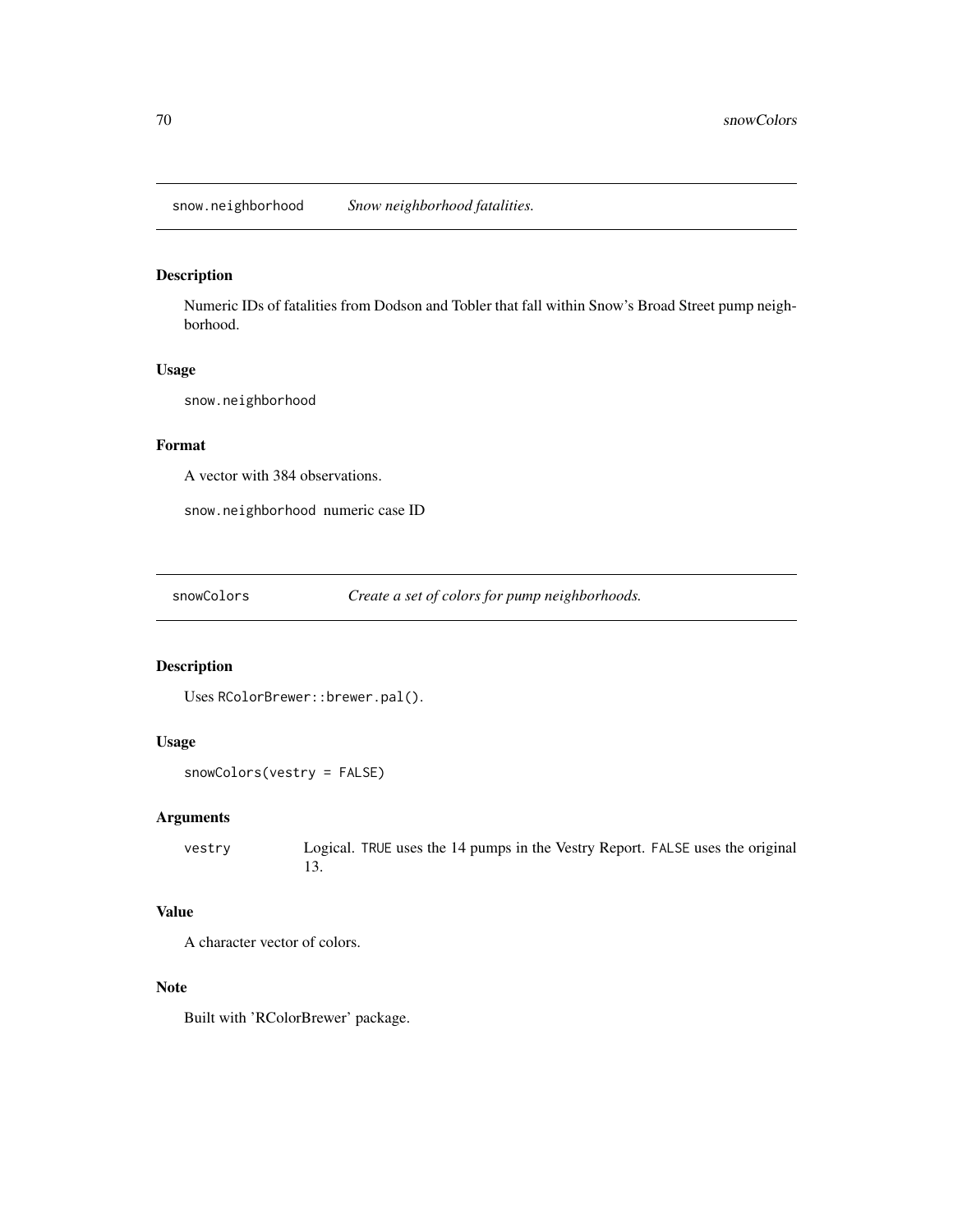Plot John Snow's cholera map.

### Usage

```
snowMap(vestry = FALSE, stacked = TRUE, add.cases = TRUE,
 add.landmarks = FALSE, add.pumps = TRUE, add.roads = TRUE,
 add.frame = TRUE, main = NA, case.col = "gray", case.pch = 15, ...)
```
### Arguments

| vestry        | Logical. TRUE uses the 14 pumps from the map in the Vestry Report. FALSE uses<br>the 13 pumps from the original map. |
|---------------|----------------------------------------------------------------------------------------------------------------------|
| stacked       | Logical. Use stacked fatalities.                                                                                     |
| add.cases     | Logical. Add observed cases.                                                                                         |
| add.landmarks | Logical. Add landmarks.                                                                                              |
| add.pumps     | Logical. Add pumps.                                                                                                  |
| add.roads     | Logical. Add roads.                                                                                                  |
| add.frame     | Logical. Add map frame.                                                                                              |
| main          | Character. Title of graph.                                                                                           |
| case.col      | Character. Color of fatalities.                                                                                      |
| case.pch      | Character. Color of fatalities.                                                                                      |
| $\ddotsc$     | Additional plotting parameters.                                                                                      |
|               |                                                                                                                      |

# Value

A base R graphics plot.

#### Note

Uses amended version of Dodson and Tobler's data included in this package.

```
snowMap()
snowMap(vestry = TRUE, stacked = FALSE)
```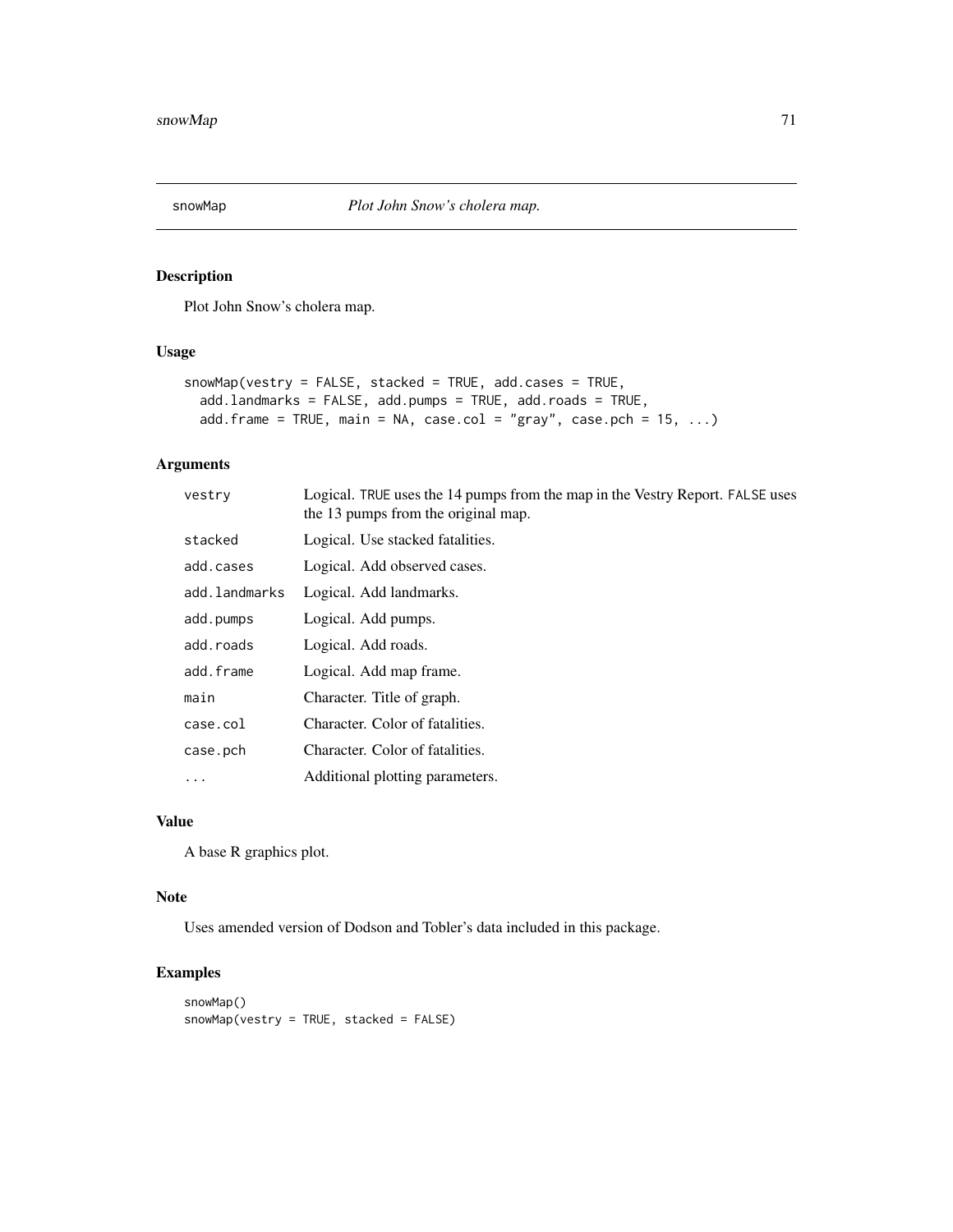Computes "missing" and split road segments data, and area plot data.

#### Usage

snowNeighborhood()

#### Value

An R list of edge IDs and simulated case IDs.

streetHighlight *Highlight road by name.*

# Description

Highlight road by name.

### Usage

```
streetHighlight(road.name)
```
#### Arguments

road.name Character vector. The functions tries to correct for case and to remove extra spaces.

# Value

A base R graphics segment(s).

```
snowMap()
streetHighlight("Broad Street")
```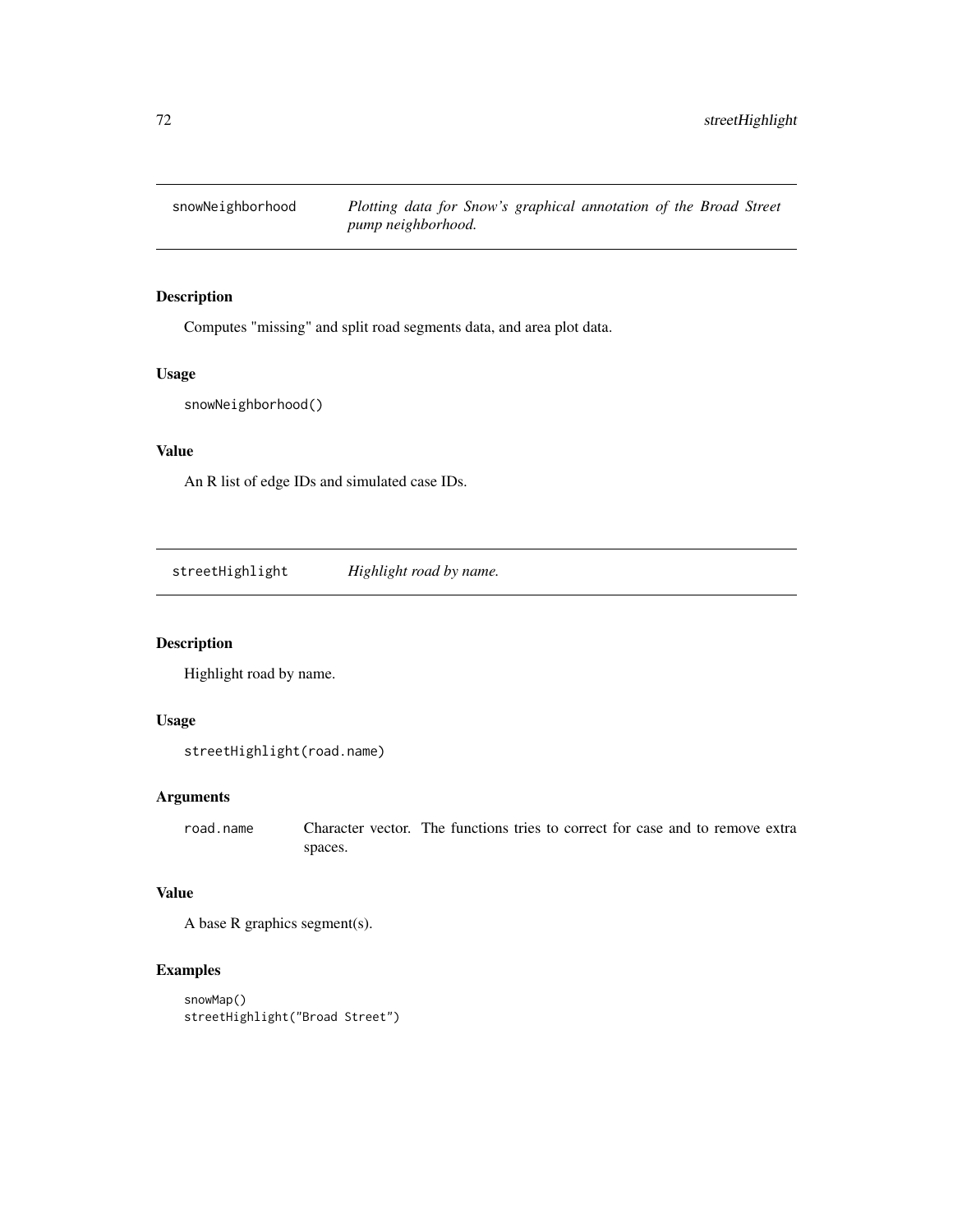<span id="page-72-0"></span>

Compute length of selected street.

#### Usage

```
streetLength(road = "Oxford Street", distance.unit = "meter")
```
#### Arguments

| road | Character or Numeric. Road name or number. For names, the function tries to<br>correct for case and to remove extra spaces.                                               |
|------|---------------------------------------------------------------------------------------------------------------------------------------------------------------------------|
|      | distance.unit Character. Unit of distance: "meter", "yard" or "native". "native" returns the<br>map's native scale. See vignette ("roads") for information on conversion. |

#### Value

An R vector of length one.

#### Examples

```
streetLength("Oxford Street")
streetLength("oxford street")
streetLength("oxford street", distance.unit = "yard")
```
streetNameLocator *Locate road by name.*

## Description

Highlight a road and its cases. See the list of road names in vignette("road.names").

## Usage

```
streetNameLocator(road.name = "Broad Street", zoom = FALSE,
  cases = "address", token = "id", add.title = TRUE,
  add.subtitle = TRUE, add.pump = TRUE, vestry = FALSE,
  highlight = TRUE, distance.unit = "meter", time.unit = "minute",
 walking.speed = 5)
```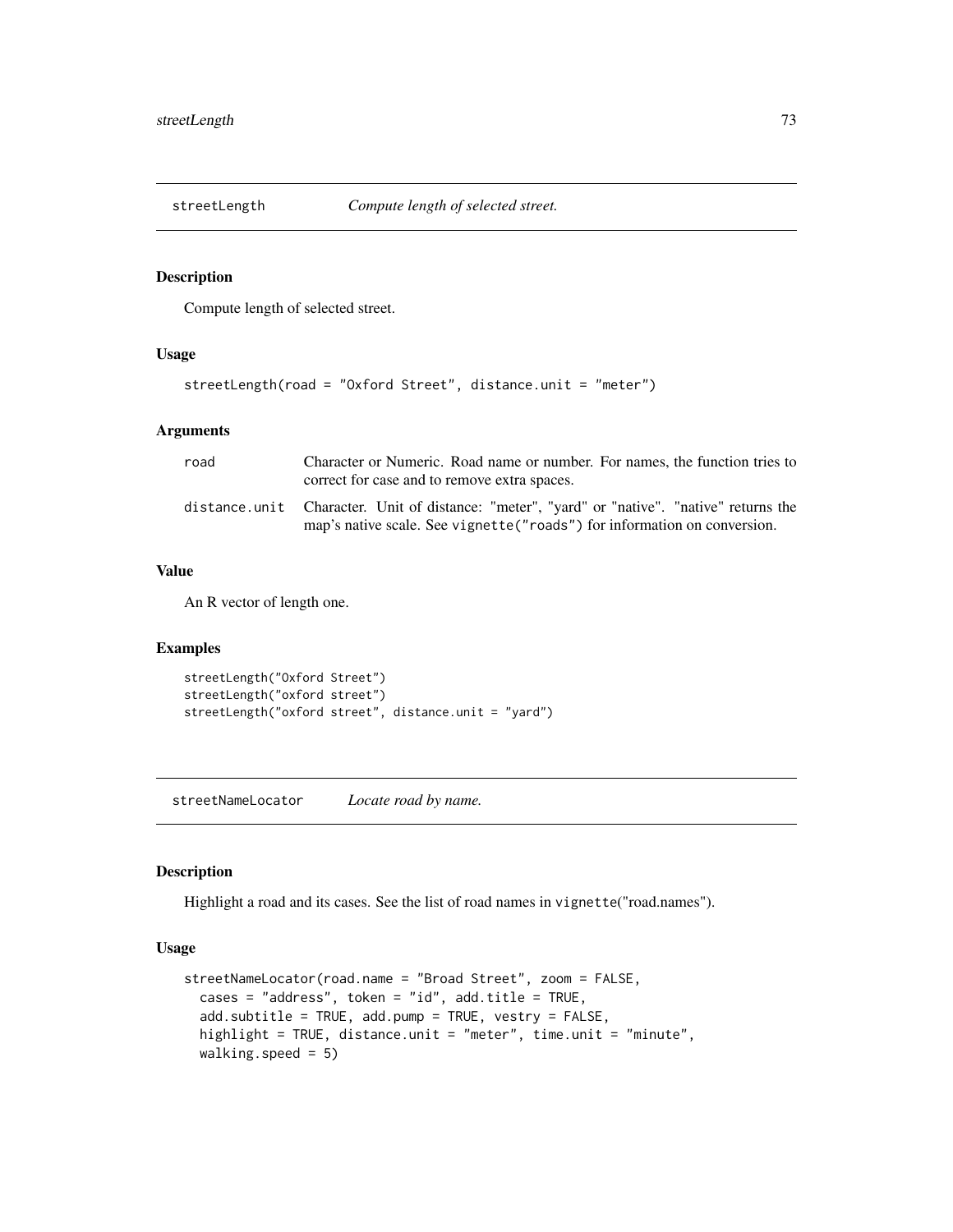## <span id="page-73-0"></span>Arguments

| road.name     | Character vector. Note that streetNameLocator() tries to correct for case and<br>to remove extra spaces.                                                    |  |
|---------------|-------------------------------------------------------------------------------------------------------------------------------------------------------------|--|
| zoom          | Logical or Numeric. A numeric value $\geq 0$ controls the degree of zoom. The<br>default is FALSE, which is equivalent to zero.                             |  |
| cases         | Character. Plot cases: NULL, "address" or "fatality".                                                                                                       |  |
| token         | Character. "id" or "point".                                                                                                                                 |  |
| add.title     | Logical. Include title.                                                                                                                                     |  |
| add.subtitle  | Logical. Include subtitle with road information.                                                                                                            |  |
| add.pump      | Logical. Include nearby pumps.                                                                                                                              |  |
| vestry        | Logical. TRUE uses the 14 pumps from the Vestry report. FALSE uses the 13 in<br>the original map.                                                           |  |
| highlight     | Logical. Highlight selected road and its cases.                                                                                                             |  |
| distance.unit | Character. Unit of distance: "meter", "yard" or "native". "native" returns the<br>map's native scale. See vignette ("roads") for information on conversion. |  |
| time.unit     | Character. "hour", "minute", or "second".                                                                                                                   |  |
| walking.speed | Numeric. Walking speed in km/hr.                                                                                                                            |  |

#### Value

A base R graphics plot.

## Examples

```
streetNameLocator("Oxford Street")
streetNameLocator("oxford street")
streetNameLocator("Cambridge Street", zoom = TRUE)
streetNameLocator("Cambridge Street", zoom = 0.5)
```
streetNames *Street names (alphabetized).*

# Description

Unique road names from Snow's cholera map.

#### Usage

```
streetNames()
```
# Value

An R character vector.

## Note

See vignette("roads"), and roads and road.segment data frames.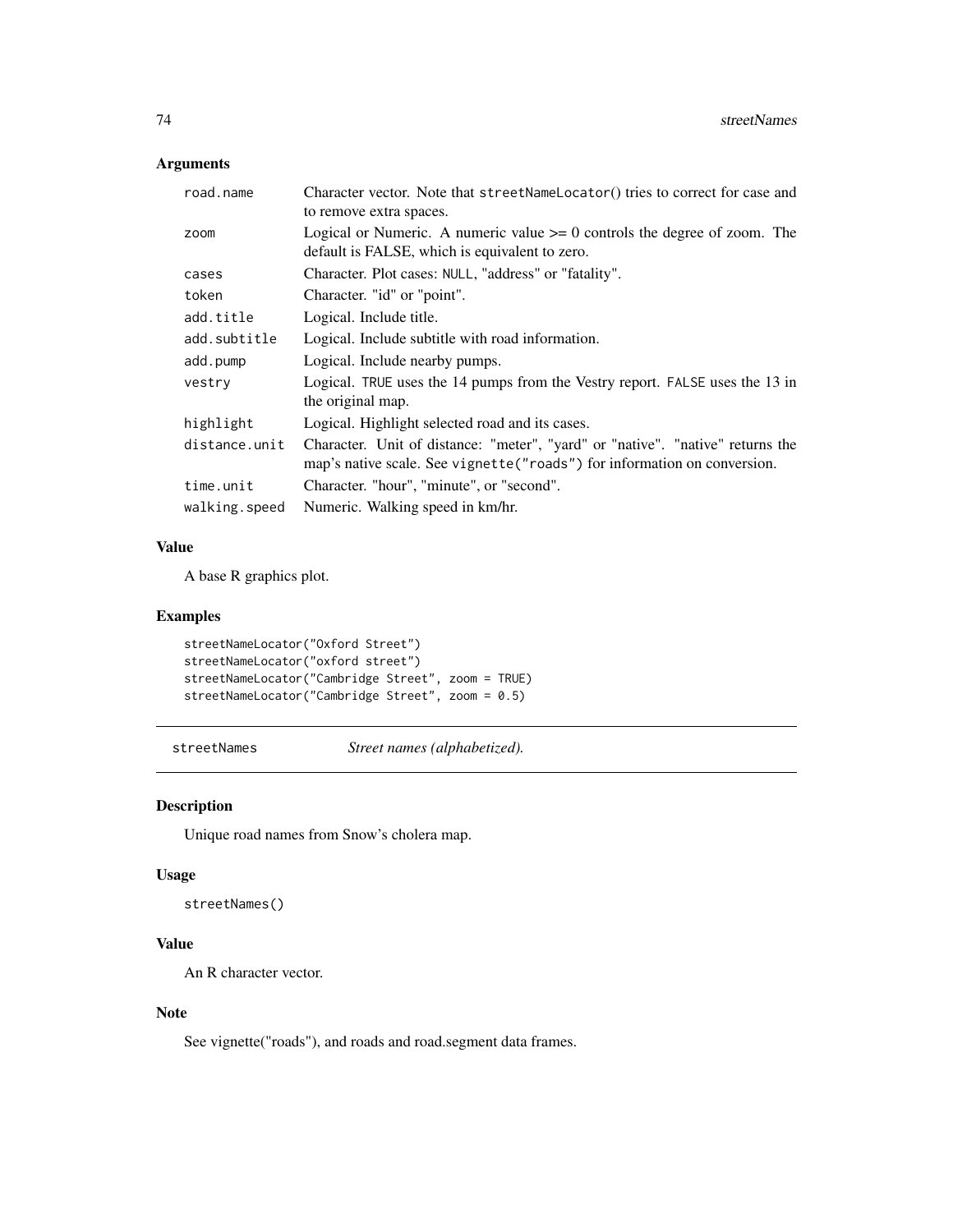<span id="page-74-0"></span>Highlight a road and its cases. See cholera:: roads for numerical IDs and vignette("road.names") for details.

### Usage

```
streetNumberLocator(road.number = 216, zoom = FALSE, cases = "address",
  token = "id", add.title = TRUE, add.subtitle = TRUE, add.pump = TRUE,
 vestry = FALSE, highlight = TRUE, distance.unit = "meter",
 time.unit = "second", walking.speed = 5)
```
## Arguments

| road.number   | Numeric or integer. A whole number between 1 and 528.                                                                           |  |
|---------------|---------------------------------------------------------------------------------------------------------------------------------|--|
| zoom          | Logical or Numeric. A numeric value $\geq 0$ controls the degree of zoom. The<br>default is FALSE, which is equivalent to zero. |  |
| cases         | Character. Plot cases: NULL, "address" or "fatality".                                                                           |  |
| token         | Character. "id" or "point".                                                                                                     |  |
| add.title     | Logical. Include title.                                                                                                         |  |
| add.subtitle  | Logical. Include subtitle with road information.                                                                                |  |
| add.pump      | Logical. Include nearby pumps.                                                                                                  |  |
| vestry        | Logical. TRUE uses the 14 pumps from the Vestry report. FALSE uses the 13 in<br>the original map.                               |  |
| highlight     | Logical. Highlight selected road and its cases.                                                                                 |  |
| distance.unit | Character. Unit of measurement: "meter" or "yard". Default is NULL, which<br>returns the map's native scale.                    |  |
| time.unit     | Character. "hour", "minute", or "second".                                                                                       |  |
| walking.speed | Numeric. Walking speed in km/hr.                                                                                                |  |

#### Value

A base R graphics plot.

#### Examples

```
streetNumberLocator(243)
streetNumberLocator(243, zoom = TRUE)
streetNumberLocator(243, zoom = 0.5)
```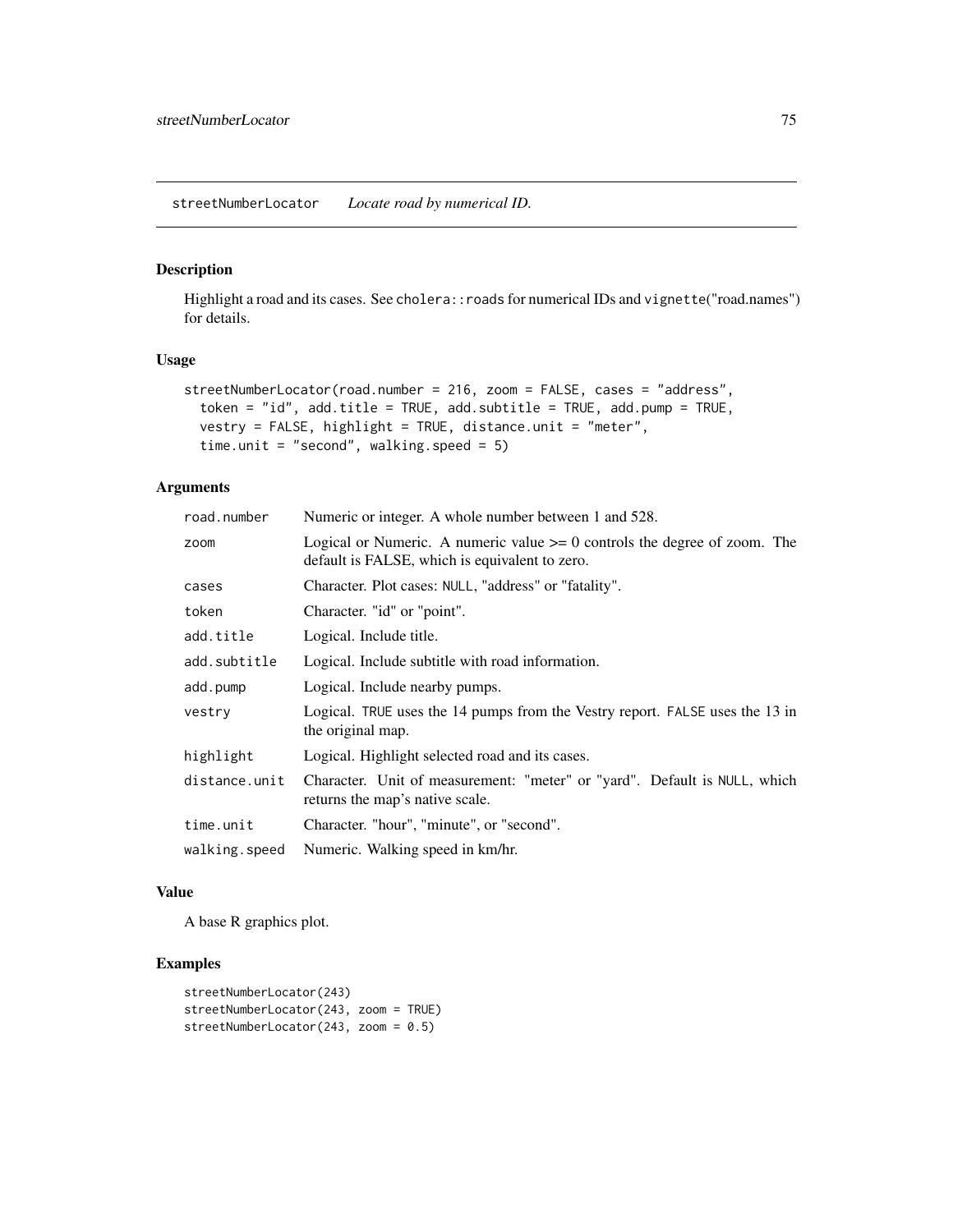<span id="page-75-0"></span>subsetRoadsSamples *Sample for road segment endpoints.*

# Description

For endpoints with 1 or 3 intersections.

## Usage

subsetRoadsSamples()

summary.euclidean *Summary method for neighborhoodEuclidean().*

# Description

Return computed counts for Euclidean neighborhoods.

#### Usage

```
## S3 method for class 'euclidean'
summary(object, ...)
```
## Arguments

| object | Object. An object of class "euclidean" created by neighborhood Euclidean(). |
|--------|-----------------------------------------------------------------------------|
| .      | Additional parameters.                                                      |

#### Value

A vector of counts by neighborhood.

## Examples

```
## Not run:
summary(neighborhoodEuclidean())
```
## End(Not run)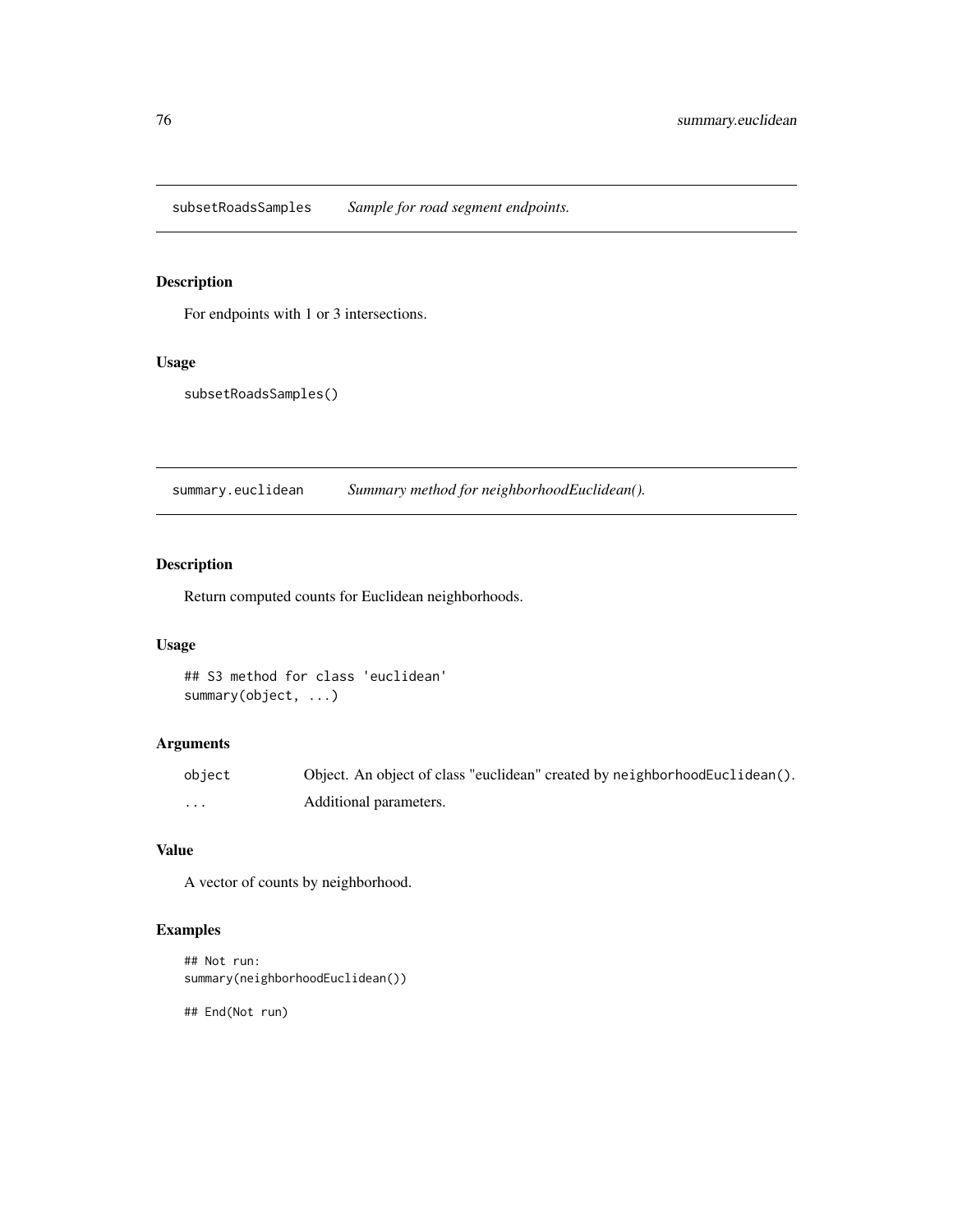<span id="page-76-0"></span>

Return computed counts for Voronoi neighborhoods.

## Usage

```
## S3 method for class 'voronoi'
summary(object, ...)
```
#### Arguments

| object  | Object. An object of class "voronoi" created by neighborhood Voronoi (). |
|---------|--------------------------------------------------------------------------|
| $\cdot$ | Additional arguments.                                                    |

## Value

A vector of counts by neighborhood.

#### See Also

addVoronoi() plot.voronoi()

#### Examples

```
summary(neighborhoodVoronoi())
```
summary.walking *Summary method for neighborhoodWalking().*

## Description

Return computed counts for walking neighborhoods.

#### Usage

```
## S3 method for class 'walking'
summary(object, ...)
```
## Arguments

| object | Object. An object of class "walking" created by neighborhood walking $()$ . |
|--------|-----------------------------------------------------------------------------|
| .      | Additional parameters.                                                      |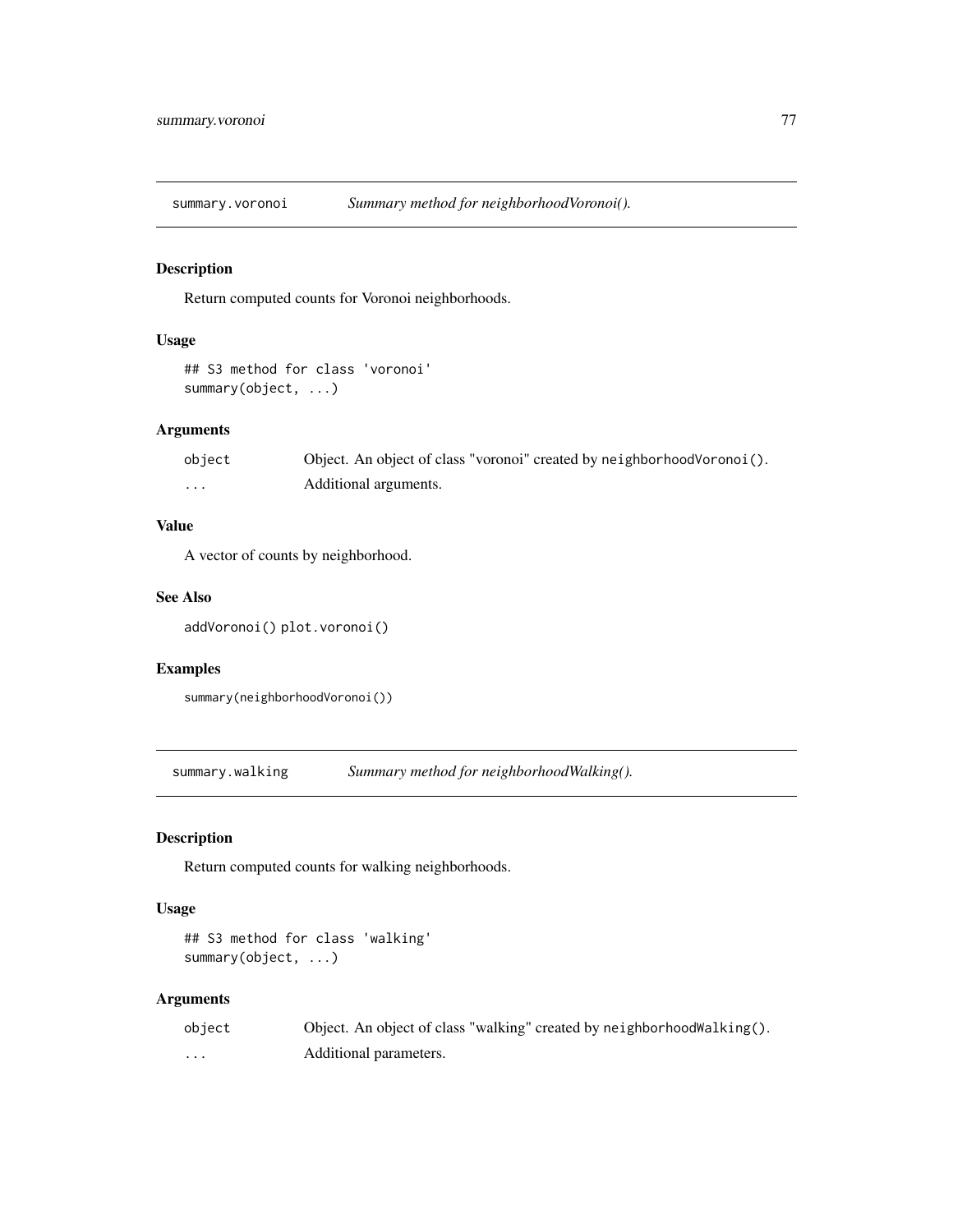#### Value

An R vector.

#### Examples

```
## Not run:
summary(neighborhoodWalking())
```
## End(Not run)

timeSeries *Aggregate time series fatality data from the Vestry report.*

## Description

Aggregate time series fatality data from the Vestry report.

#### Usage

```
timeSeries(vestry = FALSE)
```
#### **Arguments**

vestry Logical. TRUE returns the data from the Vestry committee (Appendix B, p. 175). FALSE returns John Snow's contribution to the report (p.117).

### Value

A R list with two objects: "data" and "source" ("snow" or "vestry").

- date: Calendar date.
- day: Day of the week.
- deaths: Measure of fatality.
- fatal.attacks: Measure of fatality.

#### Note

The "snow" data appears on p. 117 of the report; the "vestry" data appear in Appendix B on p.175.

#### See Also

[plot.time\\_series](#page-45-0), [print.time\\_series](#page-52-0), vignette("time.series")

#### Examples

```
timeSeries(vestry = TRUE)
plot(timeSeries())
```
<span id="page-77-0"></span>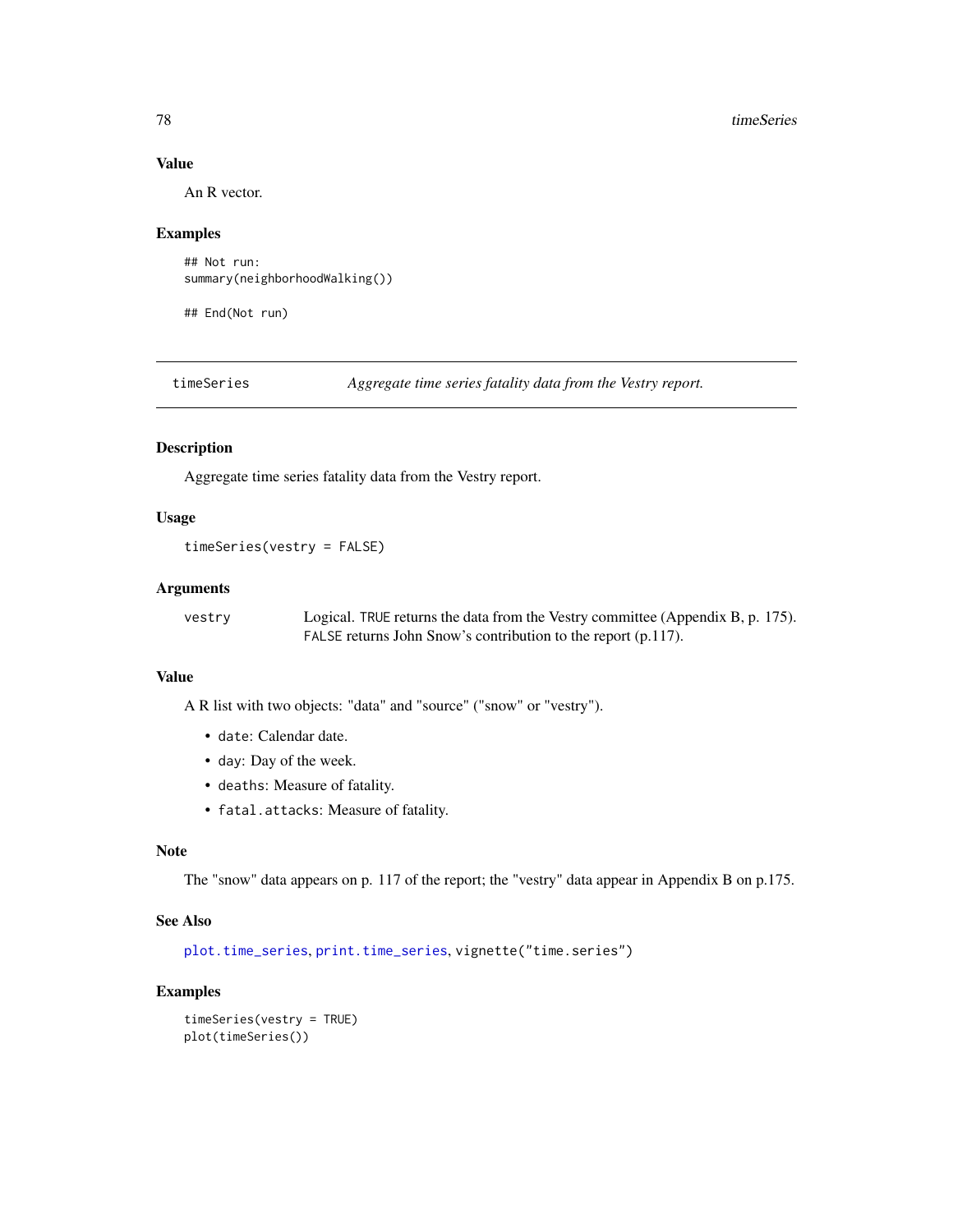<span id="page-78-0"></span>

A best guess estimate.

## Usage

```
unitMeter(x, output.unit = "meter")
```
## Arguments

|             | Numeric. Nominal map distance.                                                   |
|-------------|----------------------------------------------------------------------------------|
| output.unit | Character. Unit of distance: "meter", "yard" or "nominal". "nominal" returns the |
|             | map's nominal scale. See vignette ("roads") for information on conversion.       |

unstackFatalities *Unstack "stacks" in Snow's cholera map.*

#### Description

Unstacks fatalities data by 1) assigning the coordinates of the base case to all cases in a stack and 2) setting the base case as an "address" and making the number of fatalities an attribute.

# Usage

```
unstackFatalities(multi.core = TRUE, compute = FALSE,
  fatalities = fixFatalities(), dev.mode = FALSE)
```
## Arguments

| multi.core | Logical or Numeric. TRUE uses parallel: : detectCores(). FALSE uses one,<br>single core. With Numeric, you specify the number logical cores. See vignette ("Parallelization")<br>for details. |
|------------|-----------------------------------------------------------------------------------------------------------------------------------------------------------------------------------------------|
| compute    | Logical. TRUE computes data. FALSE uses pre-computed data.                                                                                                                                    |
| fatalities | Corrected fatalities data from cholera::fixFatalities(). For original data,<br>use HistData:: Snow.deaths.                                                                                    |
| dev.mode   | Logical. Development mode uses parallel::parLapply().                                                                                                                                         |

### Value

An R list that includes anchor.case, fatalities.address, fatalities.unstacked and ortho.proj.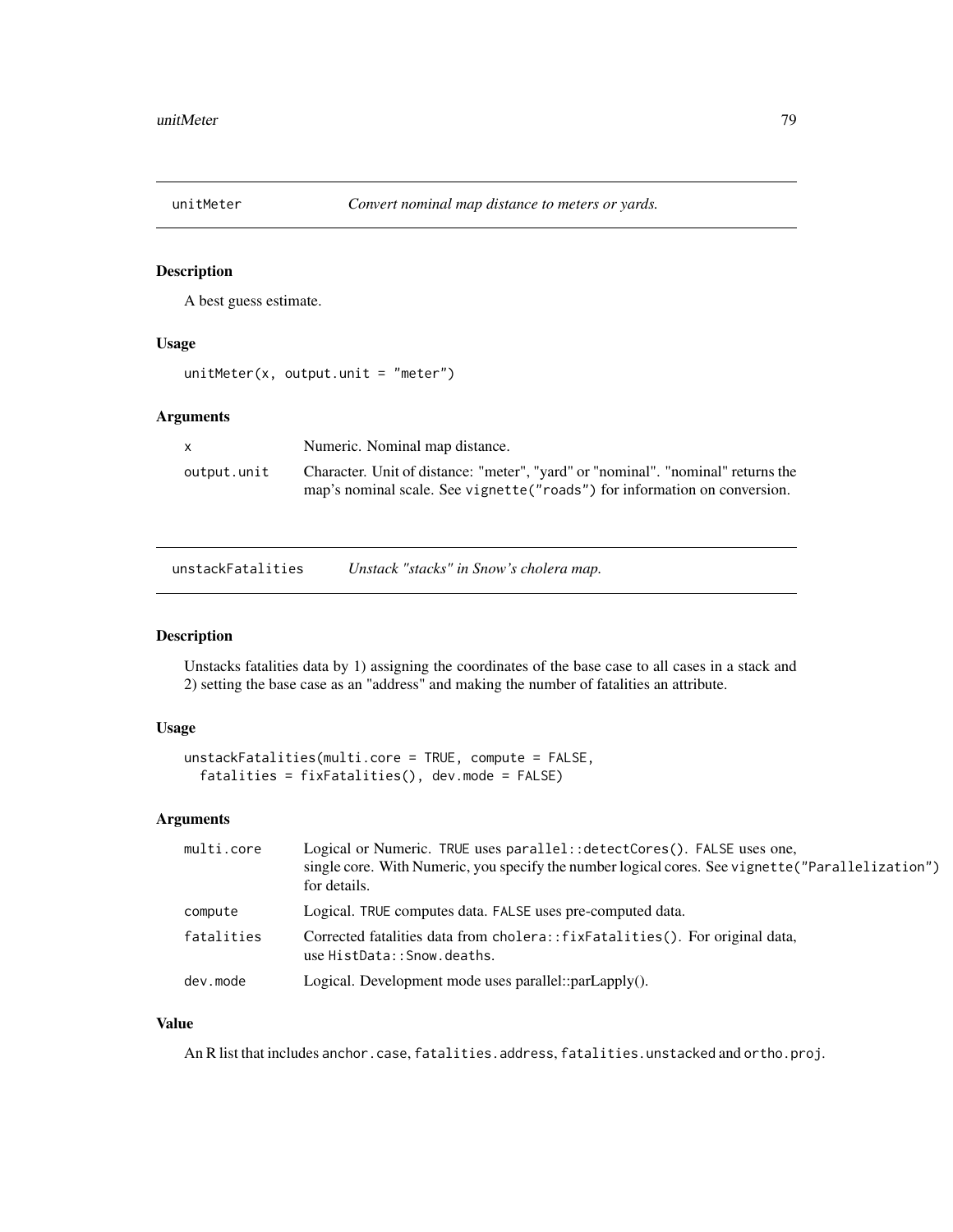<span id="page-79-0"></span>This function is computationally intensive. This function documents the code that generates [anchor.case](#page-19-0), [fatalities.address](#page-25-0), [fatalities.unstacked](#page-25-1) and [ortho.proj](#page-35-0).

## See Also

vignette("unstacking.fatalities")

voronoiPolygons *Extract vertices of Delaunay triangles and Dirichelet (Voronoi) tiles.*

#### Description

For construction and plotting of Delaunay and Voronoi polygons.

## Usage

```
voronoiPolygons(sites, rw.data = NULL, rw = NULL, type = "tiles",
  output = "vertices")
```
## Arguments

| sites   | Object. Data frame of sites to compute Delaunay triangulation and Dirichelet<br>(Voronoi) tessellation with variables "x" and "y".                     |  |
|---------|--------------------------------------------------------------------------------------------------------------------------------------------------------|--|
| rw.data | Object. Data frame of secondary source of data to set the rectangular window<br>or bounding box: observations, cases, etc. with variables "x" and "y". |  |
| rw      | Numeric. Alternative to rw.data: vector of corners to define the rectangular<br>window or bounding box: xmin, xmax, ymin, ymax.                        |  |
| type    | Character. "tiles" (tessellation) or "triangles" (triangulation) vertices.                                                                             |  |
| output  | Character. "vertices" or "polygons". "vertices" re "polygons" will draw base R<br>polygons() to an existing plot.                                      |  |

#### Value

An R list of data frames or base R graphics polygon()'s'.

#### Note

This function relies on the 'deldir' package.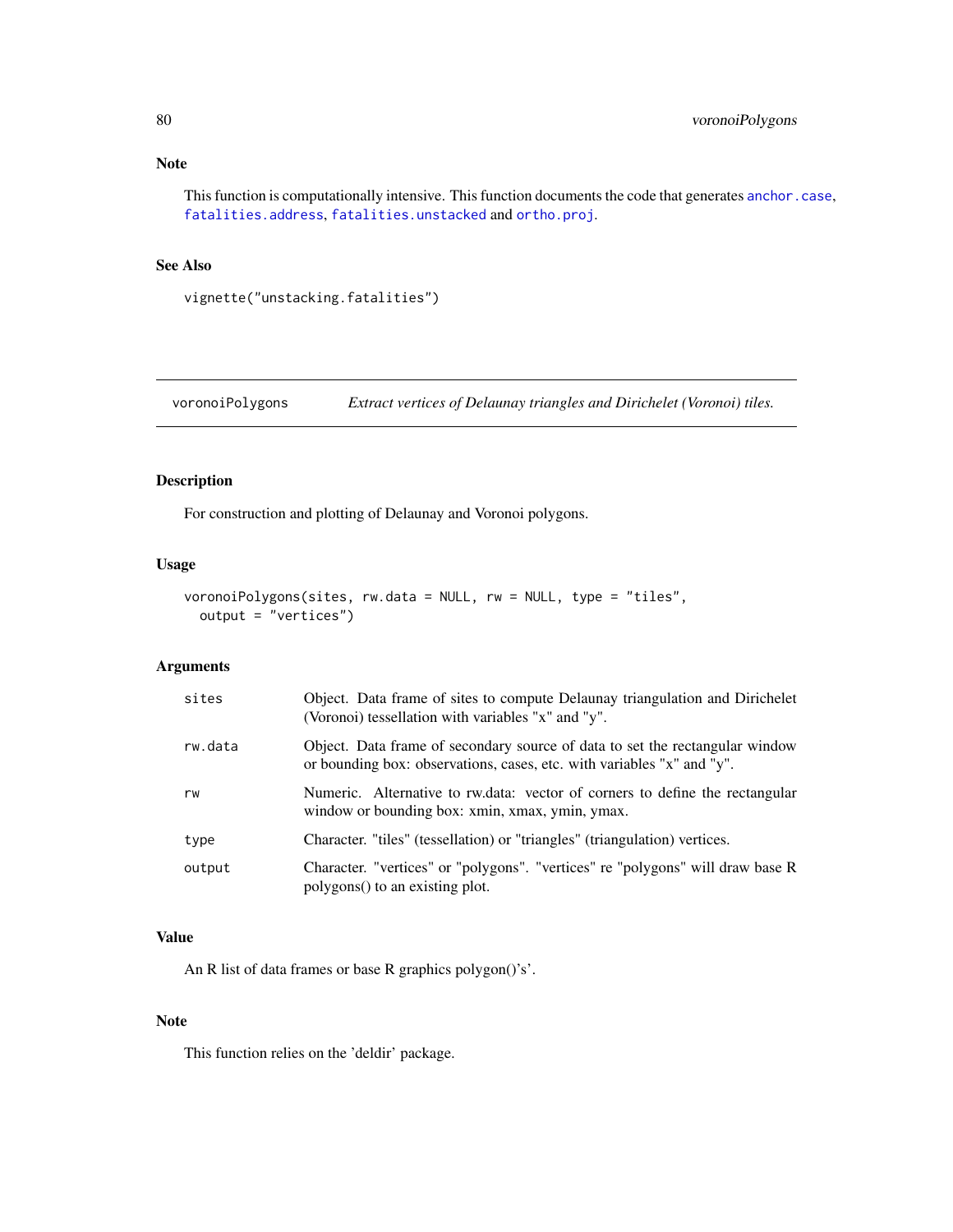## <span id="page-80-0"></span>walkingPath 81

## Examples

```
snowMap()
voronoiPolygons(pumps, output = "polygons")
snowMap()
voronoiPolygons(pumps, roads, output = "polygons")
snowMap()
voronoiPolygons(pumps, roads, type = "triangles", output = "polygons")
vertices <- voronoiPolygons(pumps, roads)
snow.colors <- grDevices::adjustcolor(snowColors(), alpha.f = 1/3)
snowMap(add.cases = FALSE)
invisible(lapply(seq_along(vertices), function(i) {
  polygon(vertices[[i]], col = snow.colors[[i]])
}))
```
walkingPath *Compute the shortest walking path between cases and/or pumps.*

#### Description

Compute the shortest walking path between cases and/or pumps.

#### Usage

```
walkingPath(origin = 1, destination = NULL, type = "case-pump",
  observed = TRUE, weighted = TRUE, vestry = FALSE,
  distance.unit = "meter", time.unit = "second", walking.speed = 5)
```
#### Arguments

| origin        | Numeric or Character. Numeric ID of case or pump. Character landmark name.                                                                                                                                                             |  |
|---------------|----------------------------------------------------------------------------------------------------------------------------------------------------------------------------------------------------------------------------------------|--|
| destination   | Numeric or Character. Numeric $ID(s)$ of case(s) or pump(s). Exclusion is pos-<br>sible via negative selection (e.g., -7). Default is NULL: this returns closest pump<br>or "anchor" case. Character landmark name (case insensitive). |  |
| type          | Character "case-pump", "cases" or "pumps".                                                                                                                                                                                             |  |
| observed      | Logical. Use observed or "simulated" expected data.                                                                                                                                                                                    |  |
| weighted      | Logical. TRUE computes shortest path in terms of road length. FALSE computes<br>shortest path in terms of nodes.                                                                                                                       |  |
| vestry        | Logical. TRUE uses the 14 pumps from the Vestry report. FALSE uses the 13 in<br>the original map.                                                                                                                                      |  |
| distance.unit | Character. Unit of distance: "meter", "yard" or "native". "native" returns the<br>map's native scale. "unit" is meaningful only when "weighted" is TRUE. See<br>vignette("roads") for information on unit distances.                   |  |
| time.unit     | Character. "hour", "minute", or "second".                                                                                                                                                                                              |  |
| walking.speed | Numeric. Walking speed in km/hr.                                                                                                                                                                                                       |  |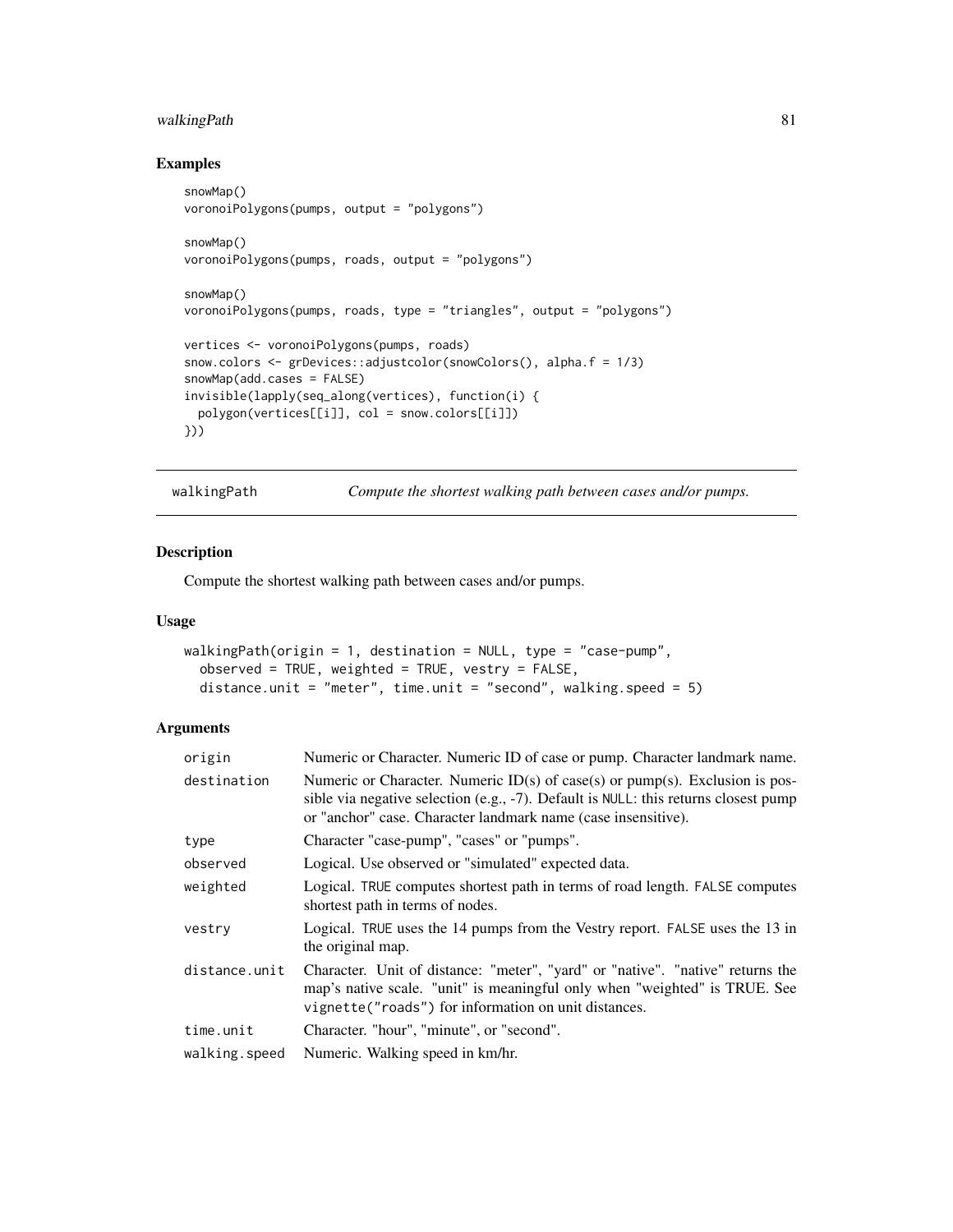#### <span id="page-81-0"></span>Value

An R list with two elements: a character vector of path nodes and a data frame summary.

#### Note

The function uses a case's "address" (i.e., a stack's "anchor" case) to compute distance. Time is computed using distanceTime(). Adam and Eve Court, and Falconberg Court and Falconberg Mews, are disconnected from the larger road network; they form two isolated subgraphs. This has two consequences: first, only cases on Adam and Eve Court can reach pump 2 and those cases cannot reach any other pump; second, cases on Falconberg Court and Mews cannot reach any pump. Unreachable pumps will return distances of "Inf".

#### Examples

```
## Not run:
# path from case 1 to nearest pump.
walkingPath(1)
# path from pump 1 to nearest case.
walkingPath(NULL, 1)
# path from case 1 to pump 6.
walkingPath(1, 6)
# exclude pump 7 from consideration.
walkingPath(1, -7)# path from case 1 to case 6.
walkingPath(1, 6, type = "cases")
# path from pump 1 to pump 6.
walkingPath(1, 6, type = "pumps")
# for multiple cases.
lapply(1:3, walkingPath)
# path from case 1 to nearest pump.
plot(walkingPath(1))
# path from John Snow's residence to Broad Street pump.
plot(walkingPath("John Snow", 7))
## End(Not run)
```
winterTemperatures *Average Winter Temperatures.*

#### Description

Gareth Stedman Jones Appendix 2, Table 12, p.384.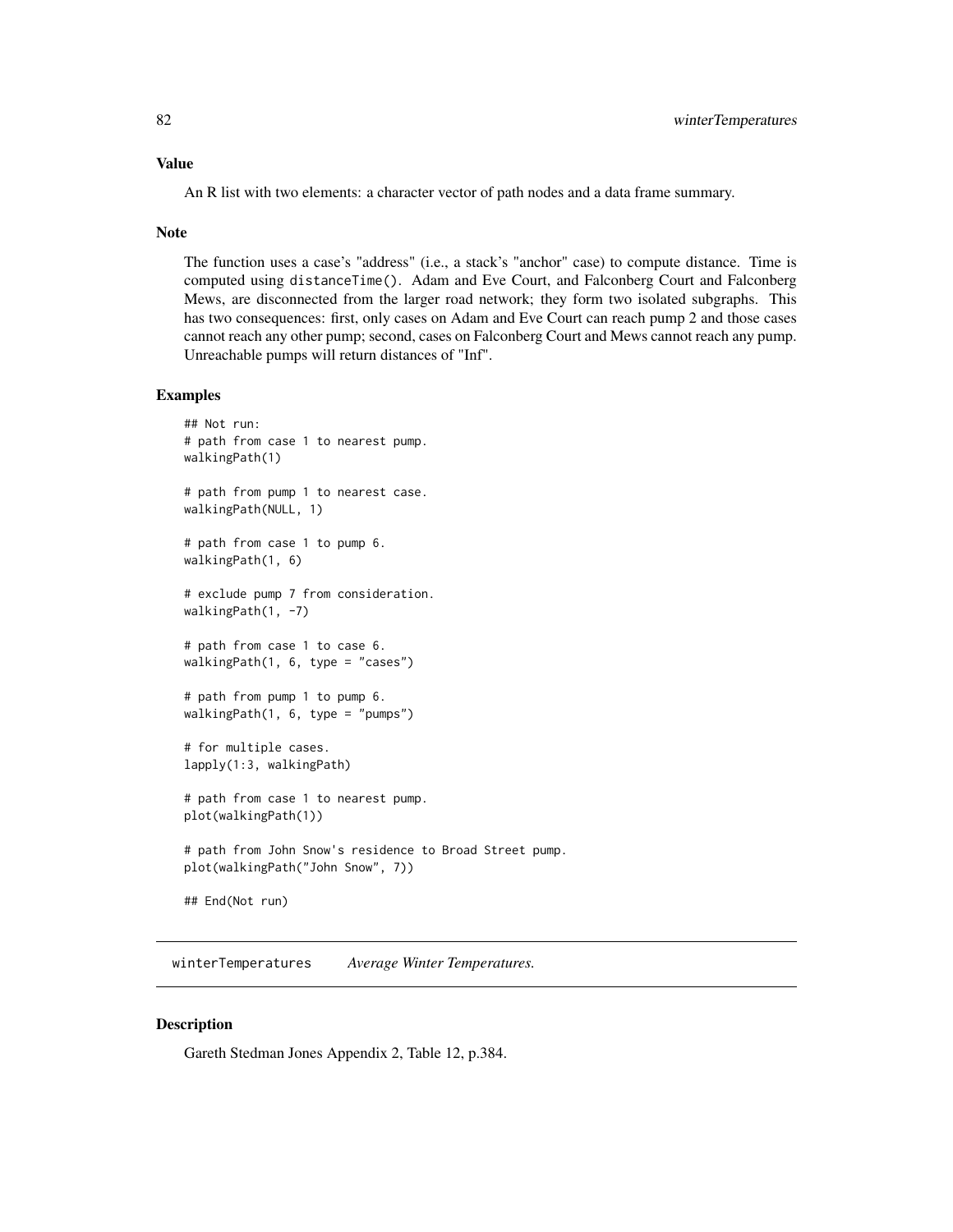# <span id="page-82-0"></span>withinRadius 83

# Usage

winterTemperatures()

## Examples

```
plot(winterTemperatures(), "1859-6-1")
```
withinRadius *Test whether point "b" is within a given radius of point "a".*

## Description

Test whether point "b" is within a given radius of point "a".

## Usage

withinRadius(a, b, radius = 2)

# Arguments

| a      | Numeric. Data frame of x-y coordinates. |
|--------|-----------------------------------------|
| b      | Numeric. Data frame of x-y coordinates. |
| radius | Numeric.                                |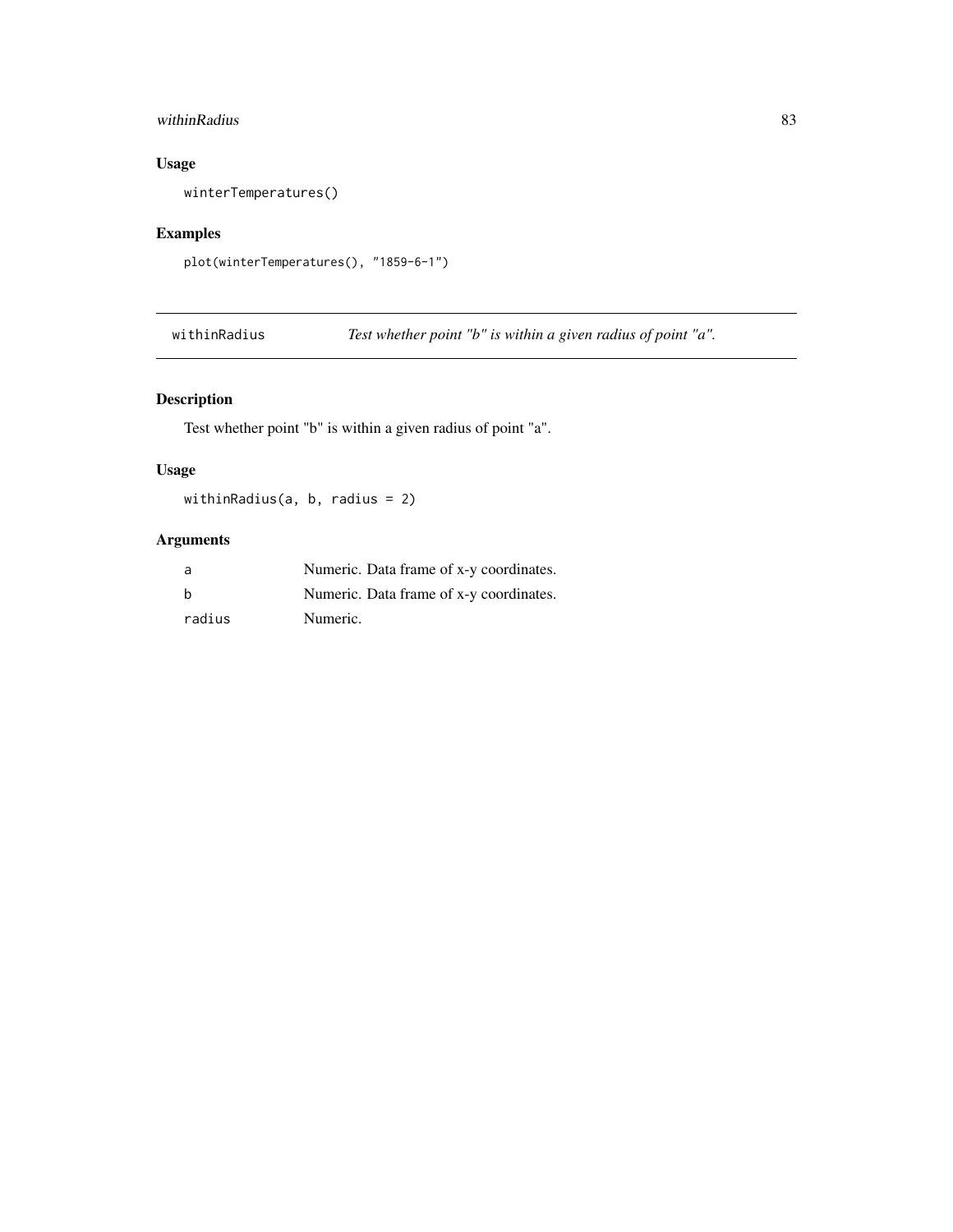# **Index**

∗ datasets anchor.case, [20](#page-19-1) border, [21](#page-20-0) fatalities, [25](#page-24-0) fatalities.address, [26](#page-25-2) fatalities.unstacked, [26](#page-25-2) landmark.squares, [29](#page-28-0) landmarks, [30](#page-29-0) ortho.proj, [36](#page-35-1) ortho.proj.pump, [36](#page-35-1) ortho.proj.pump.vestry, [37](#page-36-0) oxford.weather, [38](#page-37-0) plague.pit, [40](#page-39-0) pumps, [60](#page-59-0) pumps.vestry, [60](#page-59-0) regular.cases, [61](#page-60-0) road.segments, [62](#page-61-0) roads, [63](#page-62-0) sim.ortho.proj, [66](#page-65-0) sim.pump.case, [67](#page-66-0) sim.walking.distance, [68](#page-67-0) snow.neighborhood, [70](#page-69-0) addCase, [5](#page-4-0) addDelaunay, [6](#page-5-0) addEuclideanPath, [6](#page-5-0)

```
addFrame, 7
addIndexCase, 8
addKernelDensity, 8
addLandmarks, 10
addMilePosts, 10
addNeighborhoodCases, 11
addNeighborhoodEuclidean, 12
addNeighborhoodWalking, 14
addPlaguePit, 15
addPump, 16
addRoads, 16
addSnow, 17
addVoronoi, 17
addWalkingPath, 18
```
addWhitehead, [19](#page-18-0) anchor.case, [20,](#page-19-1) *[80](#page-79-0)* border, [21](#page-20-0) caseLocator, *[20](#page-19-1)*, [21,](#page-20-0) *[25](#page-24-0)[–27](#page-26-0)* cholera-package, [4](#page-3-0) classifierAudit, [22](#page-21-0) distanceTime, [23](#page-22-0) euclideanPath, [23](#page-22-0) fatalities, [25](#page-24-0) fatalities.address, [26,](#page-25-2) *[80](#page-79-0)* fatalities.unstacked, [26,](#page-25-2) *[80](#page-79-0)* fixFatalities, *[25](#page-24-0)*, [27](#page-26-0) isoLines, [28](#page-27-0) isoVertices, [28](#page-27-0) landmark.squares, [29](#page-28-0) landmarkData, [29,](#page-28-0) *[30](#page-29-0)* landmarks, [30](#page-29-0) mapRange, [30](#page-29-0) nearestPump, [31](#page-30-0) neighborhoodData, [32](#page-31-0) neighborhoodEuclidean, [32](#page-31-0) neighborhoodVoronoi, [33](#page-32-0) neighborhoodWalking, [35,](#page-34-0) *[67](#page-66-0)* ortho.proj, [36,](#page-35-1) *[80](#page-79-0)* ortho.proj.pump, [36,](#page-35-1) *[58](#page-57-0)* ortho.proj.pump.vestry, [37,](#page-36-0) *[58](#page-57-0)* orthogonalProjection, [38](#page-37-0) oxford.weather, [38](#page-37-0) oxfordWeather, [39](#page-38-0) pearsonResiduals, [40](#page-39-0)

plague.pit, [40](#page-39-0)